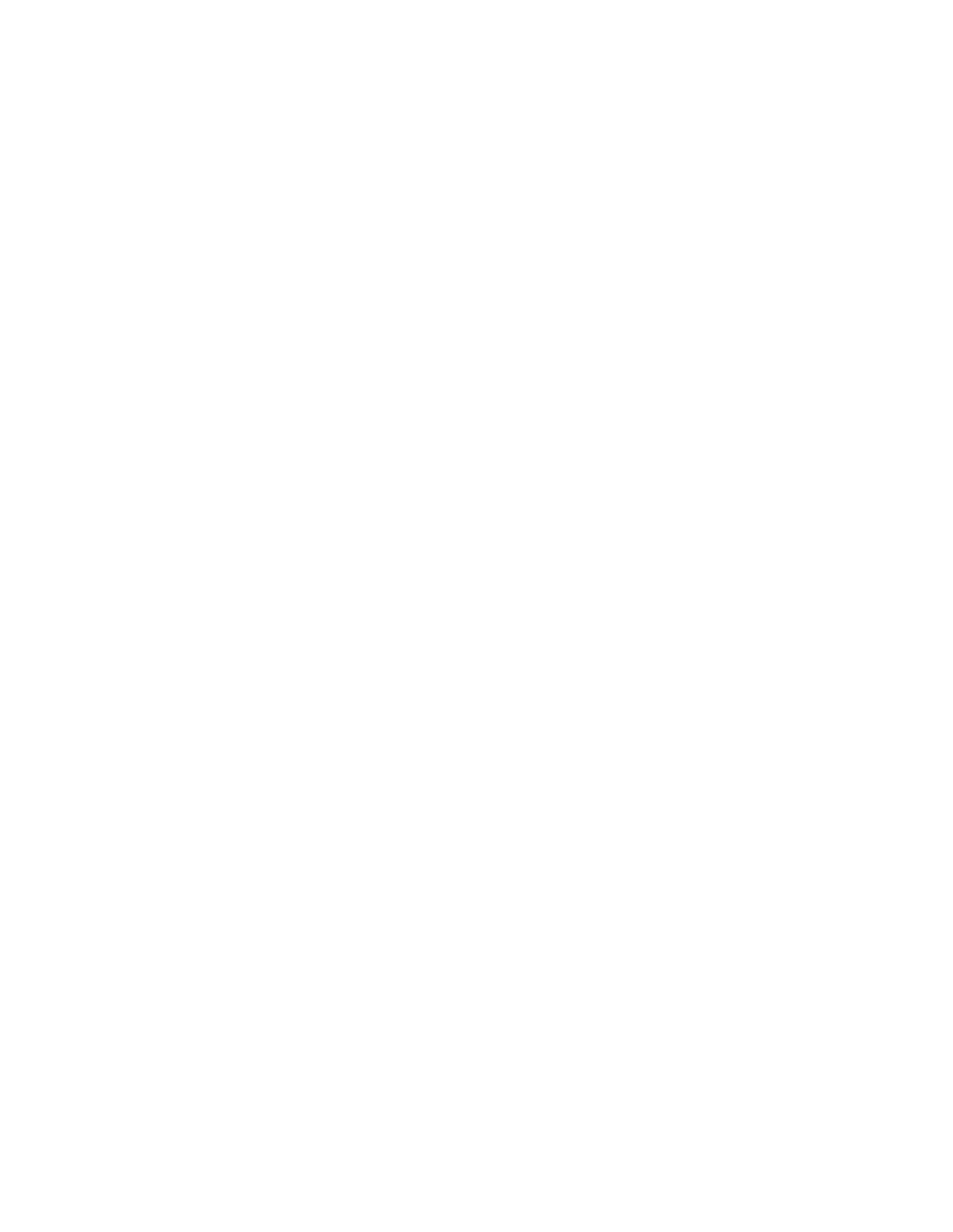

## **TABLE OF CONTENTS**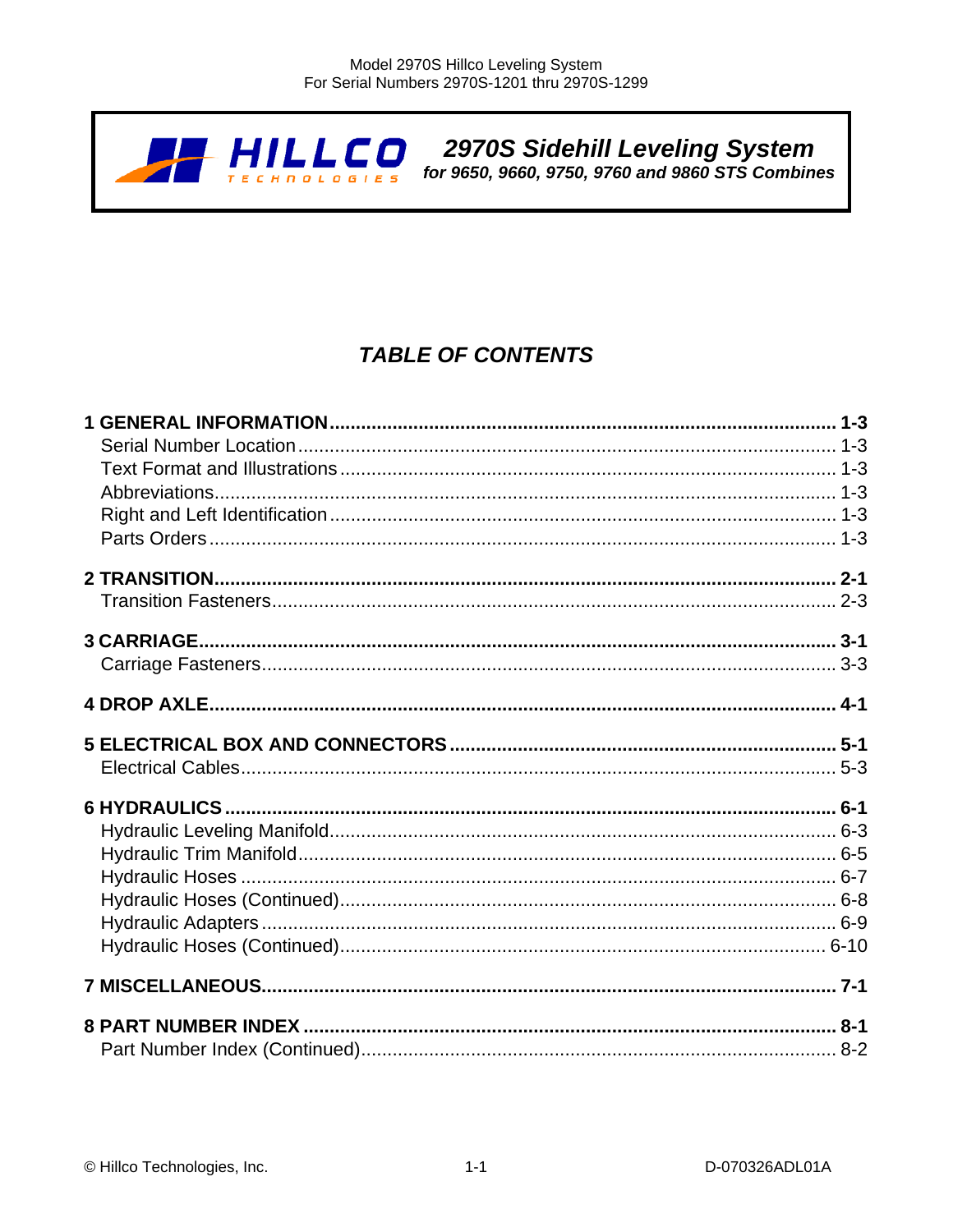Hillco Technologies, Inc. 107 1<sup>st</sup> Avenue Nezperce Id. 83543

www.hillcotechnologies.com

© Hillco Technologies, Inc. 1-2 1-2 D-070326ADL01A

| Fax       | 208.937.2280 |
|-----------|--------------|
| Phone     | 208.937.2461 |
| Toll Free | 800.937.2461 |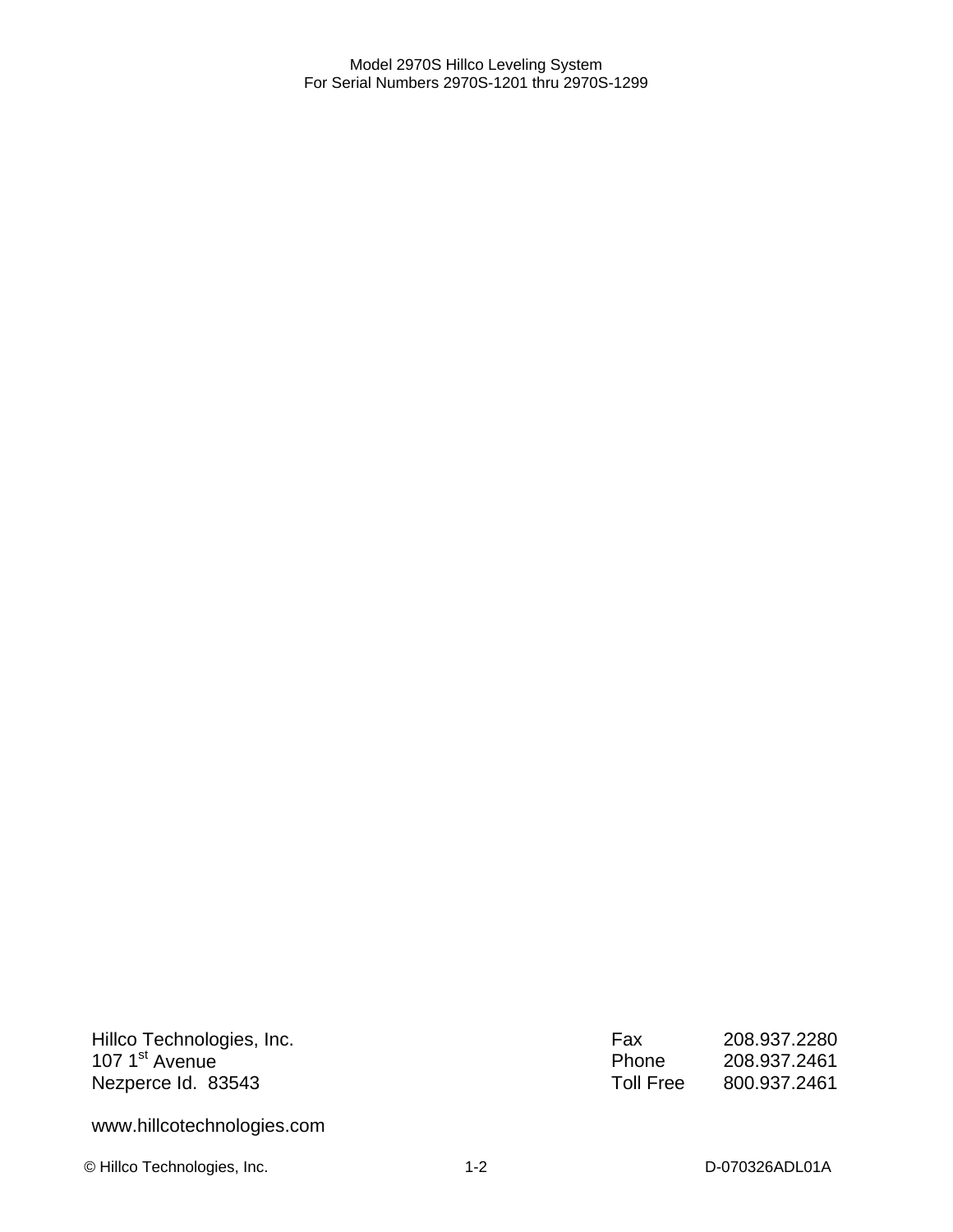### *SERIAL NUMBER LOCATION*



### *TEXT FORMAT AND ILLUSTRATIONS*

The arrangement of this parts catalog is for easy identification of parts. All parts are illustrated in exploded views in proper relation to each other. Some diagrams refer to other pages for further information. Reference numbers used in the illustrations refer to line numbers in the part lists. The part lists appear to the right of all diagrams and correspond with those diagrams. Included in the part lists, along with the reference numbers are part numbers, part descriptions and the quantity of the part required per leveling system.

### *ABBREVIATIONS*

**SN** "Serial Number" refers to the serial number given to each leveling system (by Hillco Technologies), as well as the serial number given to the combine (by the specific combine manufacturer) the leveling system is installed upon. This abbreviation is used interchangeably in both instances. Each model 2970S Leveling System uses the following serial number format: 2970S-XXXX (sequential numbers).

**ASM** "Assembly" refers to a whole grouping of parts (usually shown in the diagram corresponding with the page where "ASM" is shown unless otherwise noted). Some assemblies have parts that are sold separately, however some must be purchased as a single unit. Hillco Product Specialists will be able to assist you with any questions.

**NS** "Not Shown" refers to a part that is not depicted in the illustration.

### *RIGHT AND LEFT IDENTIFICATION*

The reference to right-hand and left-hand in this catalog is identified by the operator sitting in the operator's seat, looking toward the front of the machine (in normal forward travel).

### *PARTS ORDERS*

Orders must specify product model, serial number, correct part number, complete description, quantity required, method of shipment, shipping address, and billing address.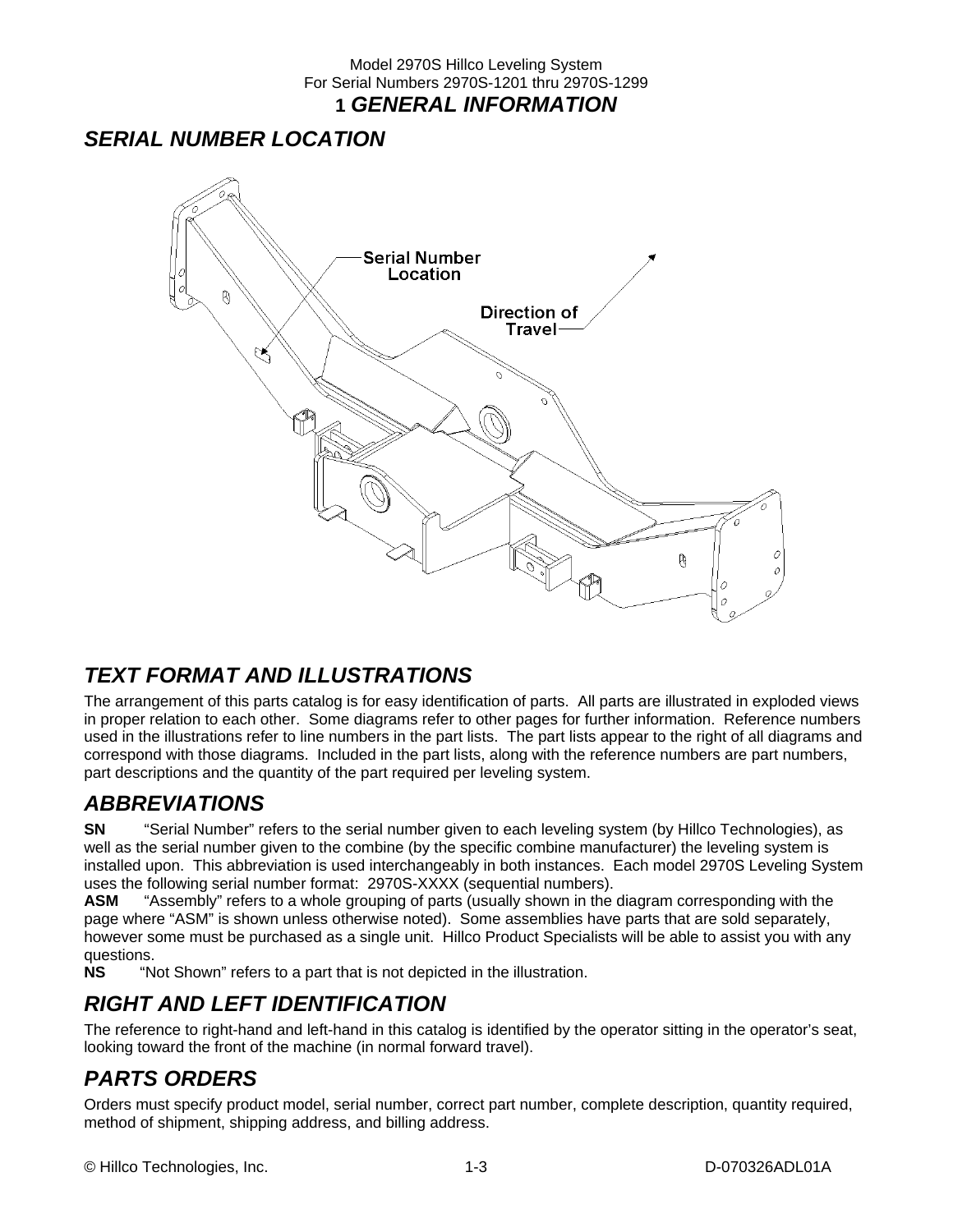### **2** *TRANSITION*

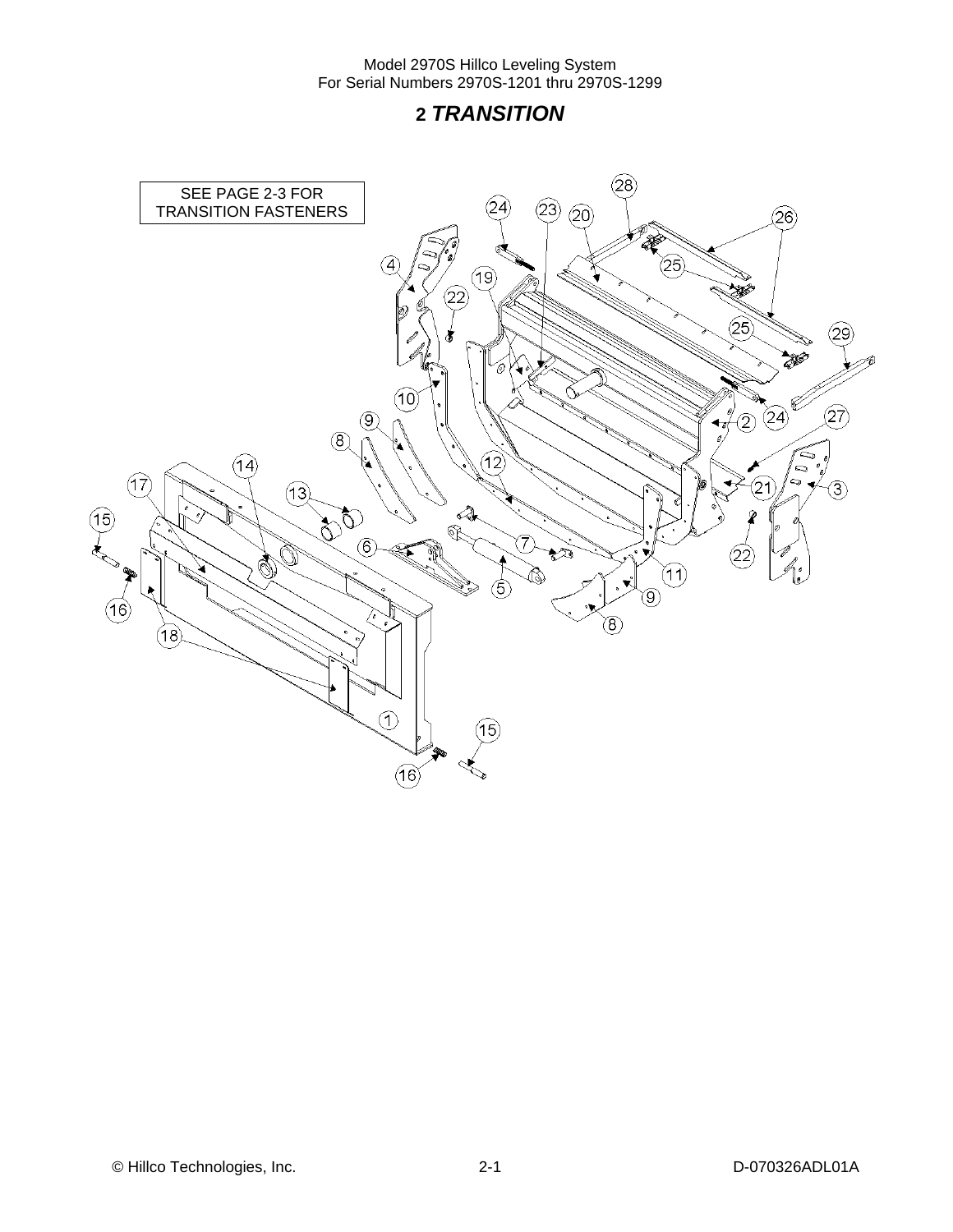|                 | <b>TRANSITION COMPONENTS</b> |                |                                                                 |                                                |  |  |  |
|-----------------|------------------------------|----------------|-----------------------------------------------------------------|------------------------------------------------|--|--|--|
| REF.            | <b>PART NO.</b>              | QTY.           | <b>PART NAME</b>                                                | <b>NOTES</b>                                   |  |  |  |
| $\mathbf{1}$    | LA-250163                    | $\mathbf{1}$   | <b>TA ASM</b>                                                   |                                                |  |  |  |
| $\overline{2}$  | LA-250243                    | 1              | TT ASM, FRONT                                                   |                                                |  |  |  |
| 3               | LA-260721                    | 1              | TT ASM, REAR LEFT                                               |                                                |  |  |  |
| $\overline{4}$  | LA-260771                    | 1              | TT ASM, REAR RIGHT                                              |                                                |  |  |  |
| 5               | HC-138581                    | $\mathbf{1}$   | CYLINDER, SLAVE                                                 | **SEE HYDRAULIC PAGE 6-2                       |  |  |  |
| 6               | LA-250713                    | $\mathbf{1}$   | TM ASM, SLAVE CYLINDER ROD<br><b>MOUNT</b>                      |                                                |  |  |  |
| $\overline{7}$  | LA-253883                    | $\overline{c}$ | LM ASM, PIN                                                     |                                                |  |  |  |
| 8               | LP-250551                    | $\overline{2}$ | TM UHMW, BACKING WEARPAD                                        |                                                |  |  |  |
| 9               | LM-250541                    | $\overline{2}$ | TM PLT, BACKING                                                 |                                                |  |  |  |
| 10              | LM-250571                    | $\mathbf{1}$   | TM UHMW, RIGHT WEARPAD                                          |                                                |  |  |  |
| 11              | LM-250561                    | $\mathbf{1}$   | TM UHMW, LEFT WEARPAD                                           |                                                |  |  |  |
| 12              | LM-250581                    | $\mathbf{1}$   | TM UHMW, BOTTOM WEARPAD                                         |                                                |  |  |  |
| 13              | LTP-241721                   | $\overline{2}$ | <b>BUSHING, PIVOT</b>                                           |                                                |  |  |  |
| 14              | LM-226841                    | $\mathbf{1}$   | TM COLLAR, PIVOT                                                |                                                |  |  |  |
| 15              | LM-229192                    | $\overline{2}$ | TM ROD, LOCK                                                    |                                                |  |  |  |
| 16              | MC-135531                    | $\overline{2}$ | TM SPRING, LOCK PIN                                             |                                                |  |  |  |
| 17              | LP-250522                    | $\mathbf{1}$   | TM PLT, TOP SHIELD                                              |                                                |  |  |  |
| 18              | LM-250534                    | $\overline{c}$ | TM PLT, LEFT & RIGHT SHIELD                                     |                                                |  |  |  |
| 19              | LP-260791                    | $\overline{2}$ | TM SHEET, ANTI-LEAK                                             |                                                |  |  |  |
| 20              | LP-260801                    | $\mathbf{1}$   | TM SHIELD, TOP                                                  |                                                |  |  |  |
| $\overline{21}$ | LP-260811                    | $\overline{1}$ | TM PLATE, FLEX FLOOR                                            |                                                |  |  |  |
| 22              | LM-260821                    | $\overline{2}$ | TM BUSHING, PIVOT OUTER                                         |                                                |  |  |  |
| 23              | LP-261351                    | $\overline{2}$ | TM UHMW, THROAT SEAL                                            |                                                |  |  |  |
| 24              | LA-261021                    | $\overline{2}$ | TM ASM, DRAG LINK                                               |                                                |  |  |  |
| 25              | MC-143632                    | 3              | CA 557 FEEDER CHAIN, 4-PIN                                      | LENGTHENS ORGINAL FEEDER<br><b>HOUSE CHAIN</b> |  |  |  |
| 26              | MC-143461                    | $\overline{2}$ | FEEDER CHAIN SLAT, 96, 97, 9860 STS                             | SUBS TO JD PART NUMBER<br>H206436              |  |  |  |
| 27              | MC-143591                    | $\overline{7}$ | SPRING, COMPRESSION .703" OD X<br>1.09" LENGTH X .125" WIRE DIA |                                                |  |  |  |
| 28              | LA-260851                    | $\mathbf{1}$   | TM ARM ASM, FEEDER DRUM RHT                                     |                                                |  |  |  |
| 29              | LA-260861                    | $\mathbf{1}$   | TM ARM ASM, FEEDER DRUM LFT                                     |                                                |  |  |  |
| <b>NS</b>       | MC-140261                    | 6              | CONNECTING LINK, JD HD CHAIN                                    |                                                |  |  |  |
| <b>NS</b>       | MC-142261                    | 6              | S-WIRE KEEPER PINS                                              | <b>SUBS TO JD PART NUMBER</b><br>H204865       |  |  |  |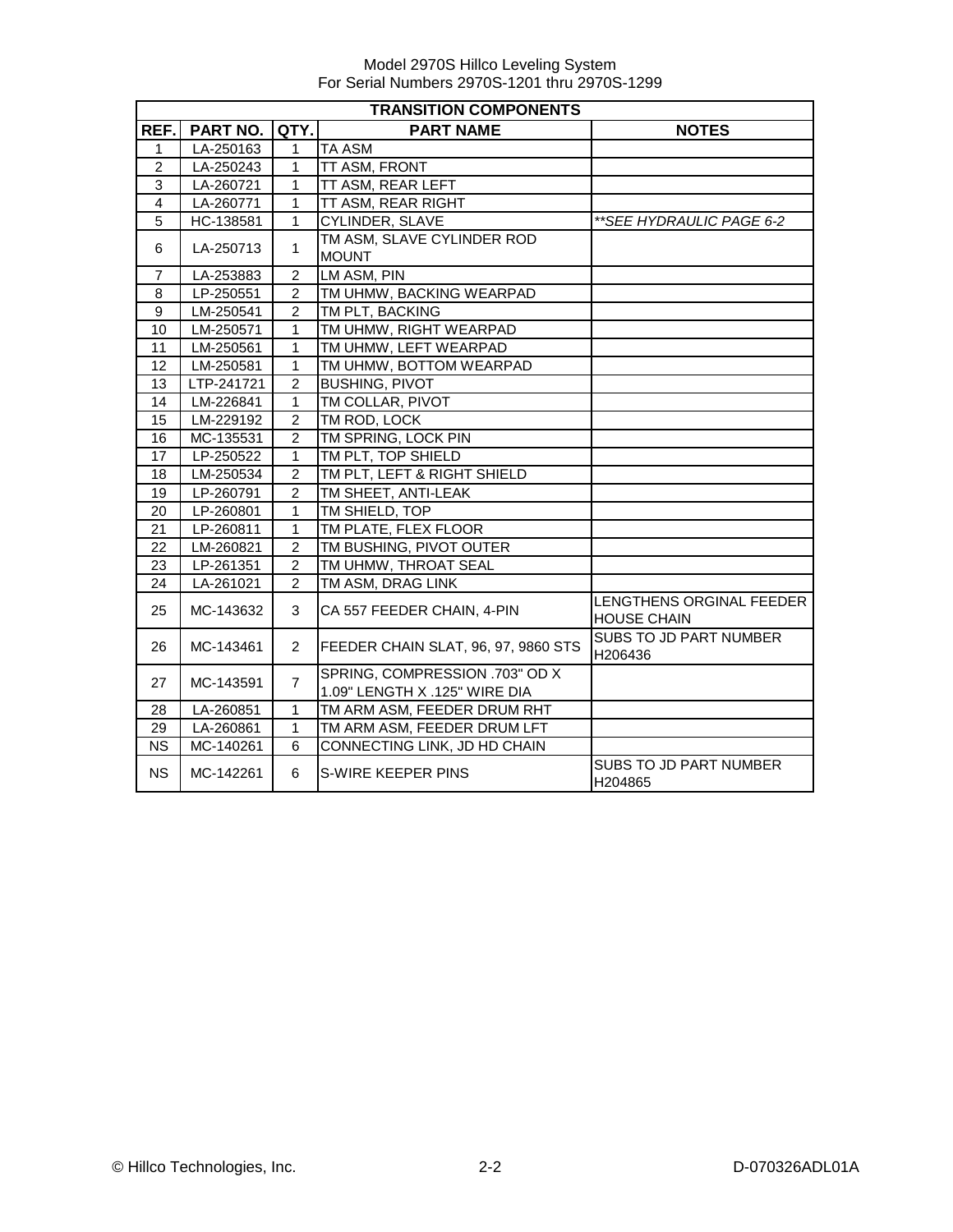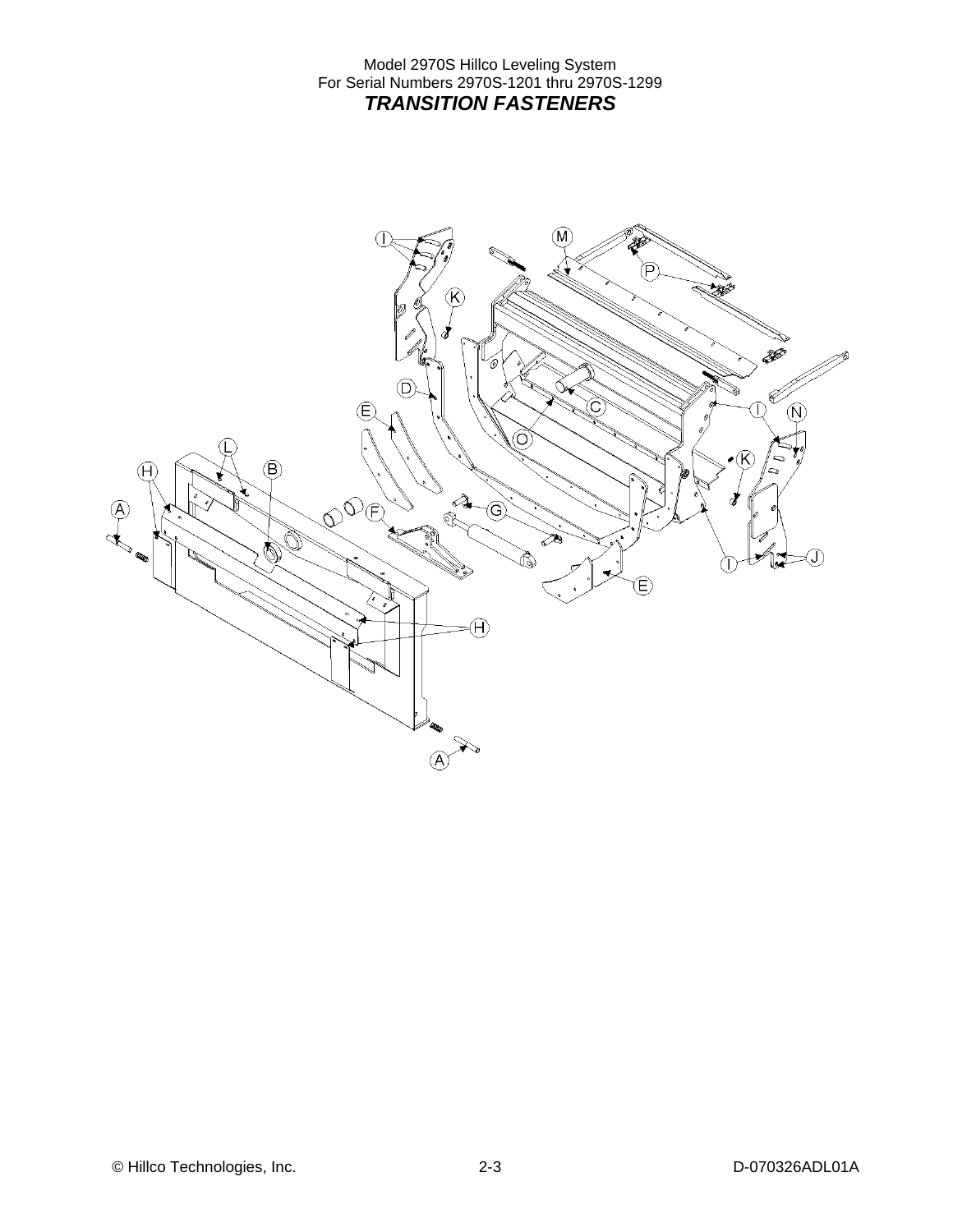|                | <b>TRANSITION FASTENERS</b> |                 |                               |                                                           |  |  |
|----------------|-----------------------------|-----------------|-------------------------------|-----------------------------------------------------------|--|--|
| REF.           | PART NO.                    | QTY.            | <b>PART NAME</b>              | <b>WHERE USED</b>                                         |  |  |
| A              | F-HC-10M070E                | $\overline{2}$  | HC-10.9 M10 X 1.5 X 70        | <b>HEADER LOCK PINS</b>                                   |  |  |
| B              | F-HC-16M120E                | $\mathbf{1}$    | HC-10.9 M16 X 2.00 X 120      | <b>MAIN PIVOT PIN COLLAR</b>                              |  |  |
| B              | F-HNS-16ME                  | $\mathbf{1}$    | HN-10.9 M16 X 2.00 STV        | MAIN PIVOT PIN COLLAR                                     |  |  |
| C              | F-MB-14NR40                 | $\overline{4}$  | MACH BUSH 14 GA NR 2-1/2 ID   | <b>MAIN PIVOT PIN</b>                                     |  |  |
| D              | F-FHS-8M030E                | 17              | FHSC-10.9 M8 X 1.25 X 30      | <b>UHMW FACE PLT</b>                                      |  |  |
| D              | F-HNS-8ME                   | 17              | HN-10.9 M8 X 1.25 STV         | <b>UHMW FACE PLT</b>                                      |  |  |
| E              | F-HCF-12M040E               | 6               | FLHC-10.9 M12 X 1.75 X 40     | <b>BACKING PLATES</b>                                     |  |  |
| F              | F-HNS-16ME                  | 3               | FLHN-10.9 M16 X 2.00          | SL CYL ROD MNT                                            |  |  |
| $\overline{F}$ | F-HCF-16M040E               | 3               | FLHC-10.9 M16 X 2.00 X 40     | SL CYL ROD MNT                                            |  |  |
| G              | F-HCF-12M040E               | 2               | FLHC-10.9 M12 X 1.75 X 40 PLT | SLAVE CYLINDER MNT PIN                                    |  |  |
| G              | F-HNS-12ME                  | $\overline{2}$  | HN-10.9 M10 X 1.50 STV        | <b>SLAVE CYLINDER MNT PIN</b>                             |  |  |
| H              | F-HCF-8M020E                | 12              | FLHC-10.9 M8 X 1.25 X 20      | <b>SHIELDS</b>                                            |  |  |
| H              | F-HNF-08ME                  | 12              | FLHN-10.9 M8 X 1.25           | <b>SHIELDS</b>                                            |  |  |
| $\mathbf{I}$   | F-CB-16M050E                | 10              | CARR-10.9 M16 X 2.00 X 50     | <b>CONNECTS FRONT &amp; REAR</b><br><b>THROATS</b>        |  |  |
| $\mathbf{I}$   | F-HNF-16ME                  | 10              | FLHN-10.9 M16 X 2.00          | <b>CONNECTS FRONT &amp; REAR</b><br><b>THROATS</b>        |  |  |
| $\mathsf{I}$   | MC-143641                   | 12 <sup>2</sup> | FW 17.5 X 56 X 5MM            | <b>CONNECTS FRONT &amp; REAR</b><br>THROATS; DRILLED HOLE |  |  |
| J              | F-CB-16M050E                | 4               | CARR-10.9 M16 X 2.00 X 50     | <b>REAR THROAT TO FEEDERHOUSE</b>                         |  |  |
| K              | F-HCF-16M040E               | $\overline{2}$  | FLHC-10.9 M16 X 2.00 X 40     | <b>TRANSITION PIVOT BOLTS</b>                             |  |  |
| Κ              | MC-143641                   | $\overline{2}$  | FW 17.5 X 56 X 5MM            | <b>TRANSITION PIVOT BOLTS</b>                             |  |  |
| L              | F-HNF-16ME                  | 4               | FLHN-10.9 M16 X 2.00 NUT      | HEADER TOP SPACER PLATES                                  |  |  |
| M              | F-PCT-02X16                 | $\mathcal{P}$   | PIN COTTER 1/8 X 1            | PINS FOR FEEDER DRUM ARMS                                 |  |  |
| $\mathsf{N}$   | F-HC-16M050E                | $\overline{2}$  | HC-10.9 M16 X 2.0 X 50        | DRILLED HOLE TRANSITION TO<br><b>FEEDERHOUSE</b>          |  |  |
| N              | F-HNF-16ME                  | $\overline{2}$  | FLHN-10.9 M16 X 2.00          | DRILLED HOLE TRANSITION TO<br><b>FEEDERHOUSE</b>          |  |  |
| O              | F-CB-10M050F                | $\overline{7}$  | CARR-8.8 M10 X 1.50 X 50      | <b>FLOOR HINGE</b>                                        |  |  |
| $\Omega$       | F-HNN-10MF                  | $\overline{7}$  | HN-8.8 M10 X 1.50 NYLOCK      | <b>FLOOR HINGE</b>                                        |  |  |
| P              | F-HC-8M020E                 | 8               | HC-10.9 M8 X 1.25 X 20        | FEEDER CHAIN SLATS TO CHAIN -<br>JD PART NUMBER 19M7881   |  |  |
| P              | F-HNS-8ME                   | 8               | HN-10.9 M8 X 1.25 STV         | FEEDER CHAIN SLATS TO CHAIN -<br>JD PART NUMBER E64256    |  |  |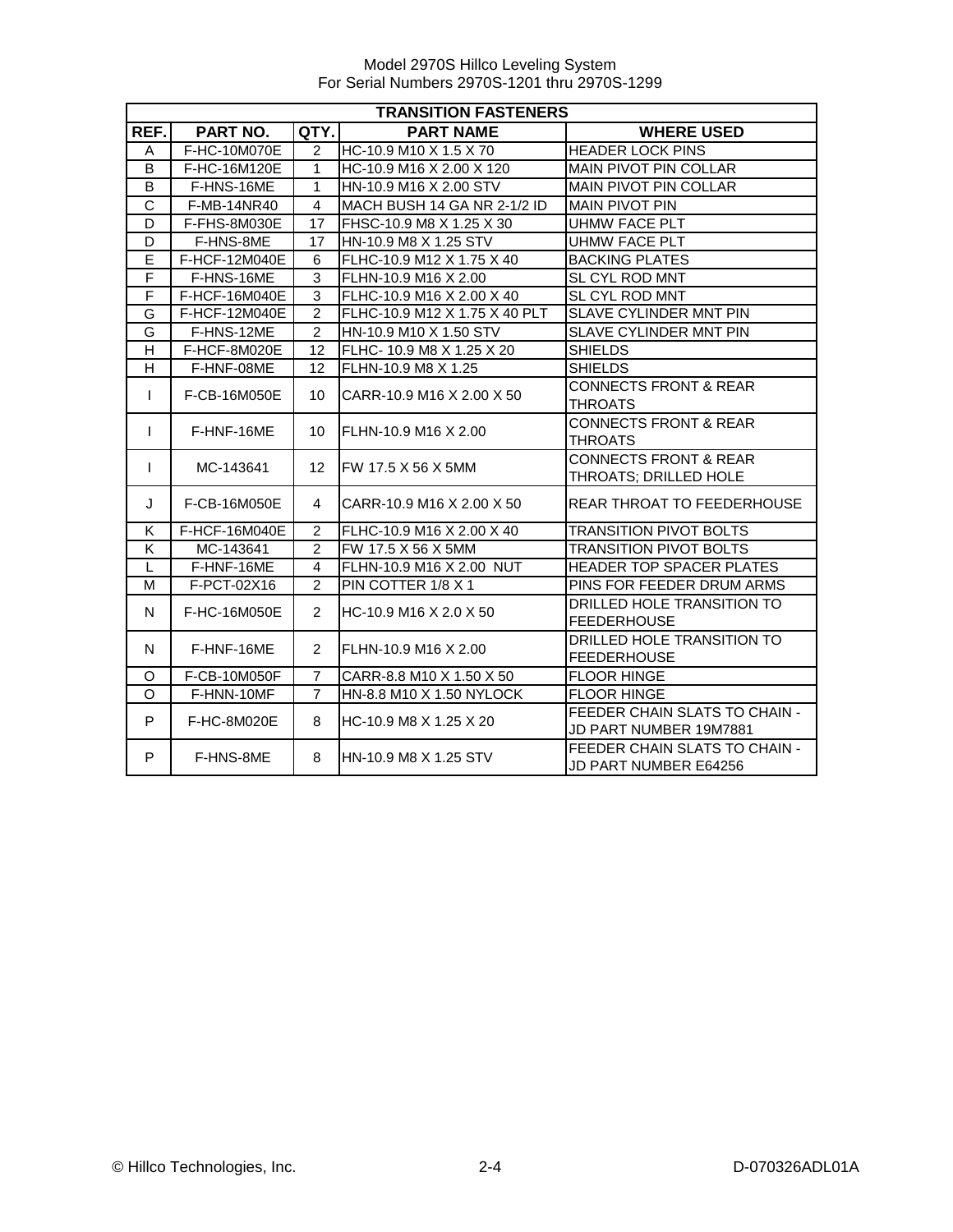**3** *CARRIAGE*  SEE PAGE 3-3 FOR CARRIAGE FASTENERS⋖  $\widehat{8}$  $\left( 4\right)$ **FRONT VIEW**  $\widehat{23}$  $(12)$ े<br>सि 8 ٦  $\oslash$  $(24)$  $(25)$  $\mathfrak{F}$  $(22)(19)$  $(26)$  $\sum_{i=1}^{n} \sum_{j=1}^{n}$  $\widehat{6}$ لكعا Á  $\circled$ 12) Q (18  $\circled6$ 10  $(20)$  $\mathbb{Q}$  $\circled{3}$  $(2)$  $(13)$  $\theta$  $(17)$ 24  $\left( 25\right)$  $(12)$ **REAR VIEW**  $(19)$  $\left( \widehat{4}\right)$ 26  $(24)$  $\circledS$ 3)  $\odot$  $(2)$  $\widehat{12}$  $(16)$  $(18)$ 5  $(11)$ 7  $\ll$ ୣୣ  $\left( 9\right)$ Ò  $\left( 8\right)$ O  $^\circledR$  $(14)$  $\circled{2}$ Q. (15) 24  $\circledR$  $(13)$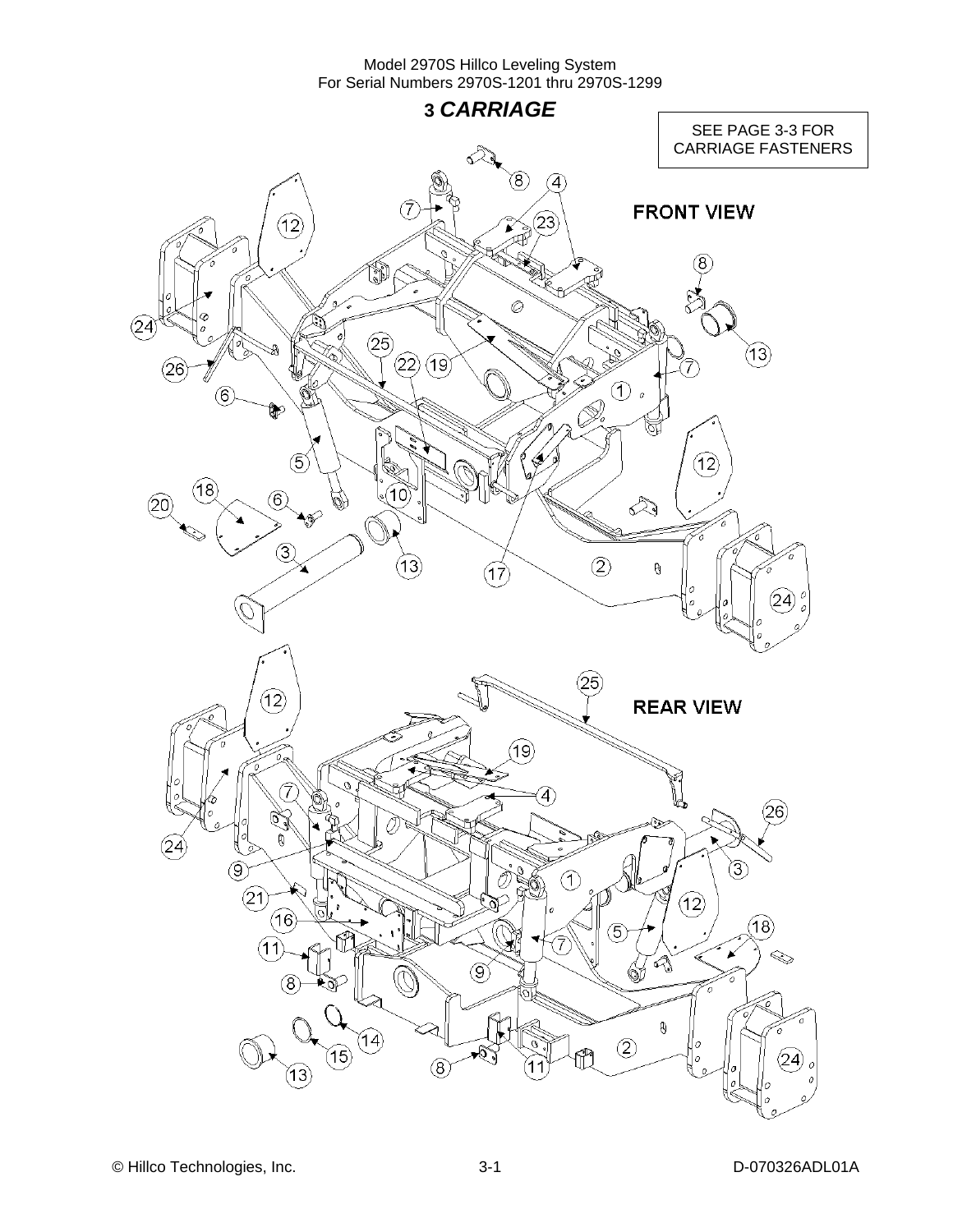|                | <b>CARRIAGE COMPONENTS</b> |                |                                                                           |                                                                                   |  |
|----------------|----------------------------|----------------|---------------------------------------------------------------------------|-----------------------------------------------------------------------------------|--|
| REF.           | PART NO.                   | QTY.           | <b>PART NAME</b>                                                          | <b>NOTES</b>                                                                      |  |
| 1              | LA-247284                  | $\mathbf{1}$   | CO ASM                                                                    |                                                                                   |  |
| $\overline{2}$ | LA-247093                  | 1              | CU ASM, WIDE                                                              | FOR COMBINES WITH DUAL TIRES                                                      |  |
| <b>NS</b>      | LA-262021                  | 1              | <b>CU ASM, NARROW</b>                                                     | FOR COMBINES WITH SINGLE TIRES                                                    |  |
| 3              | LA-247482                  | $\mathbf{1}$   | CM ASM, MAIN PVT PIN                                                      |                                                                                   |  |
| $\overline{4}$ | LA-235711                  | $\overline{c}$ | CM PLATE ASM, TOP                                                         |                                                                                   |  |
| $\overline{5}$ | HC-140341                  | $\mathbf{1}$   | <b>CYLINDER, MASTER</b>                                                   | **SEE HYDRAULICS PAGE 6-2                                                         |  |
| $\overline{6}$ | LA-253882                  | $\overline{2}$ | LM ASM, PIN                                                               |                                                                                   |  |
| $\overline{7}$ | HC-140312                  | $\overline{2}$ | <b>CYLINDER, MAIN LEVELING</b>                                            | **SEE HYDRAULICS PAGE 6-2                                                         |  |
| 8              | LA-230552                  | 4              | CM PIN ASM, MAIN CYLINDER                                                 |                                                                                   |  |
| 9              | HC-138901                  | $\overline{2}$ | VALVE, COUNTER BALANCE                                                    | **SEE HYDRAULICS PAGE 6-2                                                         |  |
| 10             | LM-260591                  | $\mathbf{1}$   | CM PLATE, TRANSMISSION MOUNT                                              |                                                                                   |  |
| 11             | LP-252241                  | $\overline{2}$ | LM PLT, CYLINDER STOP                                                     |                                                                                   |  |
| 12             | LP-230241                  | $\overline{2}$ | CM CAP, AXLE                                                              |                                                                                   |  |
| 13             | LP-247961                  | $\overline{2}$ | CM BUSHING, PIVOT                                                         |                                                                                   |  |
| 14             | MC-138651                  | $\mathbf{1}$   | SNAP RING 4"                                                              |                                                                                   |  |
| 15             | MC-138641                  | $1 - 4$        | WASHER 4.016ID X 4.764OD X .048                                           |                                                                                   |  |
| 16             | LP-261431                  | 1              | EM PLATE, ELECTRICAL MOUNT                                                |                                                                                   |  |
| 17             | LP-261531                  | 1              | HM SUPPORT, HDR LIFT CYL HOSE                                             |                                                                                   |  |
| 18             | LP-261121                  | $\mathbf{1}$   | HM TABLE, HYDRO HOSE                                                      |                                                                                   |  |
| 19             | LA-261371                  | $\mathbf{1}$   | HM MOUNT ASM, HYDRO CLAMP                                                 |                                                                                   |  |
| 20             | LM-261091                  | 3              | HM FLAT, CLAMP SPACER                                                     |                                                                                   |  |
| 21             | LA-255961                  | 1              | TAG, SERIAL NUMBER                                                        |                                                                                   |  |
| 22             | LP-258221                  | $\mathbf 1$    | SHIELD, SHIFT CABLE                                                       |                                                                                   |  |
| 23             | LM-248781                  | $\mathbf{1}$   | LM FLT, BRAKELINE BRKT                                                    |                                                                                   |  |
|                |                            |                |                                                                           | REQUIRED ON 9660, 9760, & 9860 STS COMBINES THAT ARE EQUIPPED WITH CU ASM, NARROW |  |
|                |                            |                | (P/N LA-262021) IF COMBINE NEEDS TO BE CONVERTED TO DUAL TIRES            |                                                                                   |  |
| 24             | LA-253131                  | $\overline{2}$ | LM ASM, 9.25 AXLE EXTENSION                                               |                                                                                   |  |
|                |                            |                | FOR COMBINES WITH SERIAL NUMBERS: 9660 STS (7201301- ); 9760 STS (720401- | ): 9860                                                                           |  |
|                | STS (720401-               |                |                                                                           |                                                                                   |  |
| <b>ASM</b>     | LA-264171                  | 1              | LM, ASM, ROCK TRAP LINKAGE                                                |                                                                                   |  |
| 25             | LA-264511                  | $\overline{1}$ | LM ASM, LINKAGE, ROCK TRAP                                                | INCLUDED IN LA-264171                                                             |  |
| 26             | LA-264501                  | $\mathbf{1}$   | LM ASM, HANDLE, ROCK TRAP                                                 | <b>INCLUDED IN LA-264171</b>                                                      |  |
|                |                            |                | <b>MISCELLANEOUS CARRIAGE COMPONENTS AND FASTENERS</b>                    |                                                                                   |  |
| <b>NS</b>      | MC-142921                  | $\overline{2}$ | <b>EMERGENCY BRAKE CABLE</b>                                              |                                                                                   |  |
| <b>NS</b>      | MC-141551                  | $\mathbf{1}$   | CABLE, SHIFT                                                              | SUBS TO JOHN DEERE CABLE PART<br>NUMBER AH128356                                  |  |
| <b>NS</b>      | F-HNN-8MF                  | $\overline{2}$ | HN-8.8 M8X1.25 NYLOCK                                                     | <b>NUT, FOR BRAKE CABLE</b>                                                       |  |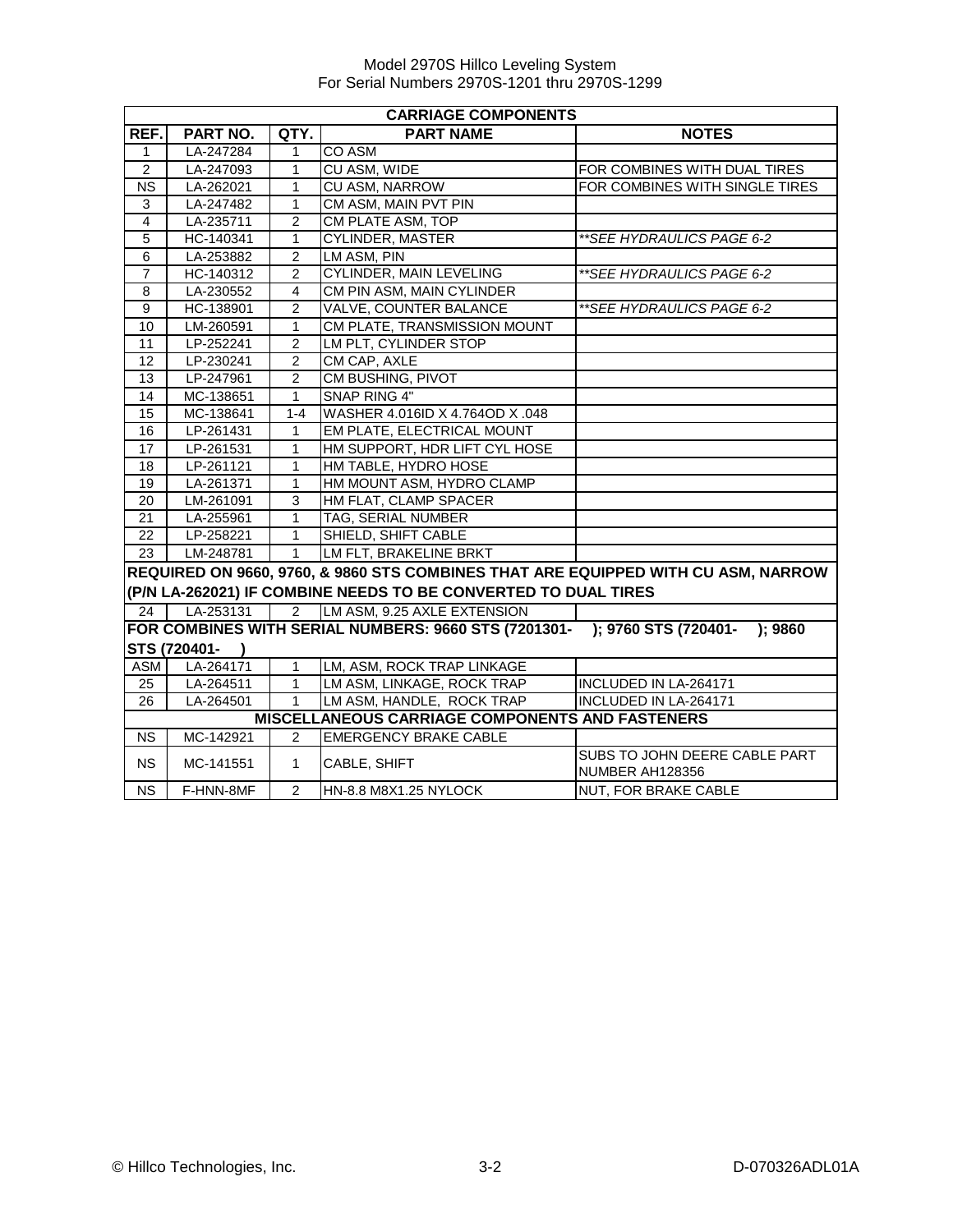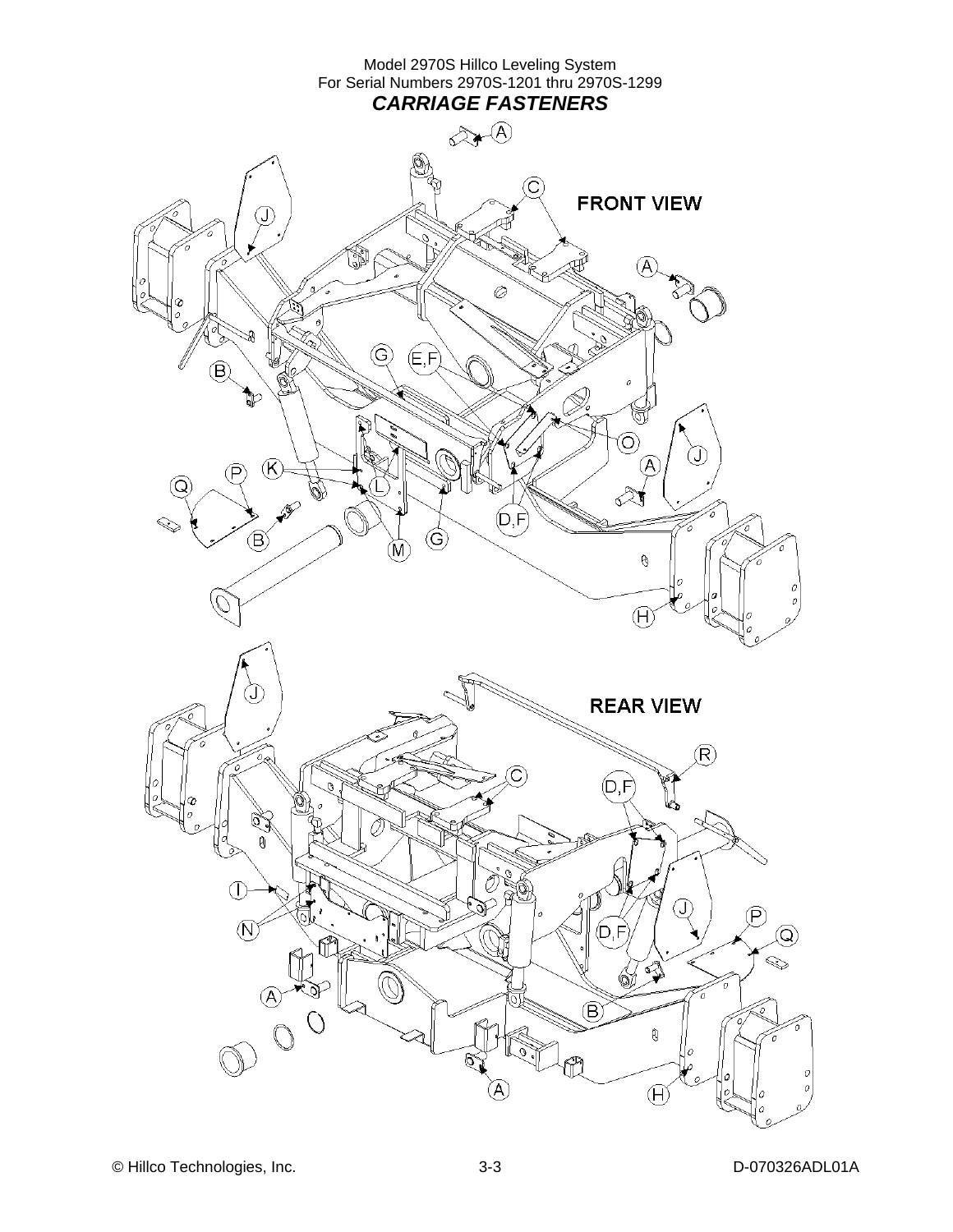|                         | <b>CARRIAGE FASTENERS</b> |                       |                                                                                    |                                                                                           |  |  |  |
|-------------------------|---------------------------|-----------------------|------------------------------------------------------------------------------------|-------------------------------------------------------------------------------------------|--|--|--|
| REF.                    | PART NO.                  | QTY.                  | <b>PART NAME</b>                                                                   | <b>WHERE USED</b>                                                                         |  |  |  |
| Α                       | F-HCF-12M040F             | 4                     | FLHC-8.8 M12 X 1.75 X 40                                                           | LEVELING CYL MNT PIN                                                                      |  |  |  |
| A                       | F-HNS-12ME                | 4                     | HN-10.9 M12 X 1.75 STV                                                             | LEVELING CYL MNT PIN                                                                      |  |  |  |
| B                       | F-HCF-12M035E             | $\overline{c}$        | FLHC-10.9 M12 X 1.75 X 35 PLT                                                      | MASTER CYLINDER MNT PIN                                                                   |  |  |  |
| B                       | F-HNS-12ME                | $\overline{2}$        | HN-10.9 M12 X 1.75 STV                                                             | <b>MASTER CYLINDER MNT PIN</b>                                                            |  |  |  |
| C                       | F-HC8-12C240              | 8                     | HC8 3/4-10 X 15                                                                    | <b>OVERCARRIAGE CLAMP</b>                                                                 |  |  |  |
| $\overline{C}$          | F-HNS-12C                 | 8                     | HN8 3/4-10 STV                                                                     | OVERCARRIAGE CLAMP                                                                        |  |  |  |
| D                       | F-HC-16M110E              | 6                     | HC-10.9 M16 X 2.00 X 110                                                           | OVERCARRIAGE FRONT RIGHT<br>& BOTTOM LEFT                                                 |  |  |  |
| E.                      | F-HC-16M120E              | $\overline{2}$        | HC-10.9 M16 X 2.00 X 120                                                           | OVERCARRIAGE FRONT LEFT<br><b>TOP</b>                                                     |  |  |  |
| $\mathsf F$             | F-FWH-10                  | 8                     | <b>FW 5/8 HD</b>                                                                   | <b>OVERCARRIAGE FRONT</b>                                                                 |  |  |  |
| G                       | F-HNF-16ME                | 4                     | FLHN-10.9 M16 X 2.00                                                               | BTM & TOP TRANSMISSION MNT<br><b>HOLES</b>                                                |  |  |  |
| H                       | F-SHC-24M080E             | 4                     | SHCS 10.9-M24 X 3 X 80 ZINC                                                        | <b>FINAL MOUNT</b>                                                                        |  |  |  |
| $\mathbf{I}$            | F-UDS-#7X06               | $\overline{c}$        | SCREW, U-DRIVE #7 X 3/8                                                            | SERIAL NUMBER PLATE                                                                       |  |  |  |
| J                       | F-HCF-10M040E             | 8                     | FLHC-8.8 M10 X 1.50 X 40                                                           | ORIGINAL AXLE COVER                                                                       |  |  |  |
| $\overline{\mathsf{J}}$ | F-HNF-10ME                | 8                     | FLHN-8.8 M10 X 1.50                                                                | ORIGINAL AXLE COVER                                                                       |  |  |  |
| J                       | F-FWF-06020               | 8                     | 3/8 FW FENDER X 1-1/4                                                              | ORIGINAL AXLE COVER                                                                       |  |  |  |
| K                       | MC-143711                 | 4                     | STUD, DOUBLE-ENDED-10.9 M16 X<br>2.00 X 75 20MM ONE END - 41MM<br><b>OTHER END</b> | <b>LOWER TRANSMISSION</b><br><b>MOUNTING HOLES ON PLATE &amp;</b><br><b>UNDERCARRIAGE</b> |  |  |  |
| L                       | MC-143721                 | $\overline{2}$        | STUD, DOUBLE-ENDED-10.9 M16 X<br>2.00 X 90 18MM ONE END - 56MM<br><b>OTHER END</b> | <b>UPPER TRANSMISSION</b><br>MOUNTING HOLES ON<br><b>UNDERCARRIAGE</b>                    |  |  |  |
| м                       | F-HNF-16ME                | $\overline{2}$        | FLHN-10.9 M16 X 2.00                                                               | LOWER STUDS THAT HOLD<br>PLATE TO UC                                                      |  |  |  |
| N                       | F-HNF-08ME                | 4                     | FLHN-10.9 M8 X 1.25                                                                | ELECTRICAL BOX TO OC                                                                      |  |  |  |
| N                       | F-HCF-8M020E              | 4                     | FLHC- 10.9 M8 X 1.25 X 20                                                          | ELECTRICAL BOX TO OC                                                                      |  |  |  |
| O                       | F-HCF-8M020F              | 3                     | FLHC-10.9 M8 X 1.25 X 20                                                           | HOSE CLAMPS FOR HDR LIFT<br><b>CYL HOSES</b>                                              |  |  |  |
| O                       | F-HNF-8MF                 | 3                     | FLHN-10.9 M8 X 1.25                                                                | HOSE CLAMPS FOR HDR LIFT<br><b>CYL HOSES</b>                                              |  |  |  |
| P                       | F-HCF-8M020E              | $\mathbf{2}^{\prime}$ | FLHC-10.9 M8 X 1.25 X 20                                                           | <b>HYDRO HOSE TABLE TO</b><br><b>TRANSMISSION</b>                                         |  |  |  |
| Q                       | F-HCF-8M020E              | 1                     | FLHC-10.9 M8 X 1.25 X 20                                                           | <b>CASE DRAIN HOSE</b>                                                                    |  |  |  |
| Q                       | F-HNF-08ME                | $\overline{2}$        | FLHN-10.9 M8 X 1.25                                                                | <b>CASE DRAIN HOSE</b>                                                                    |  |  |  |
| ${\sf R}$               | F-HC-06M035E              | $\mathbf{1}$          | HC-10.9 M6 X 1.0 X 35 PLT                                                          | <b>ROCK TRAP</b>                                                                          |  |  |  |
| $\overline{R}$          | F-HNN-06MF                | $\mathbf{1}$          | HN- 8.8 M6 X 1.0 NYLOCK                                                            | <b>ROCK TRAP</b>                                                                          |  |  |  |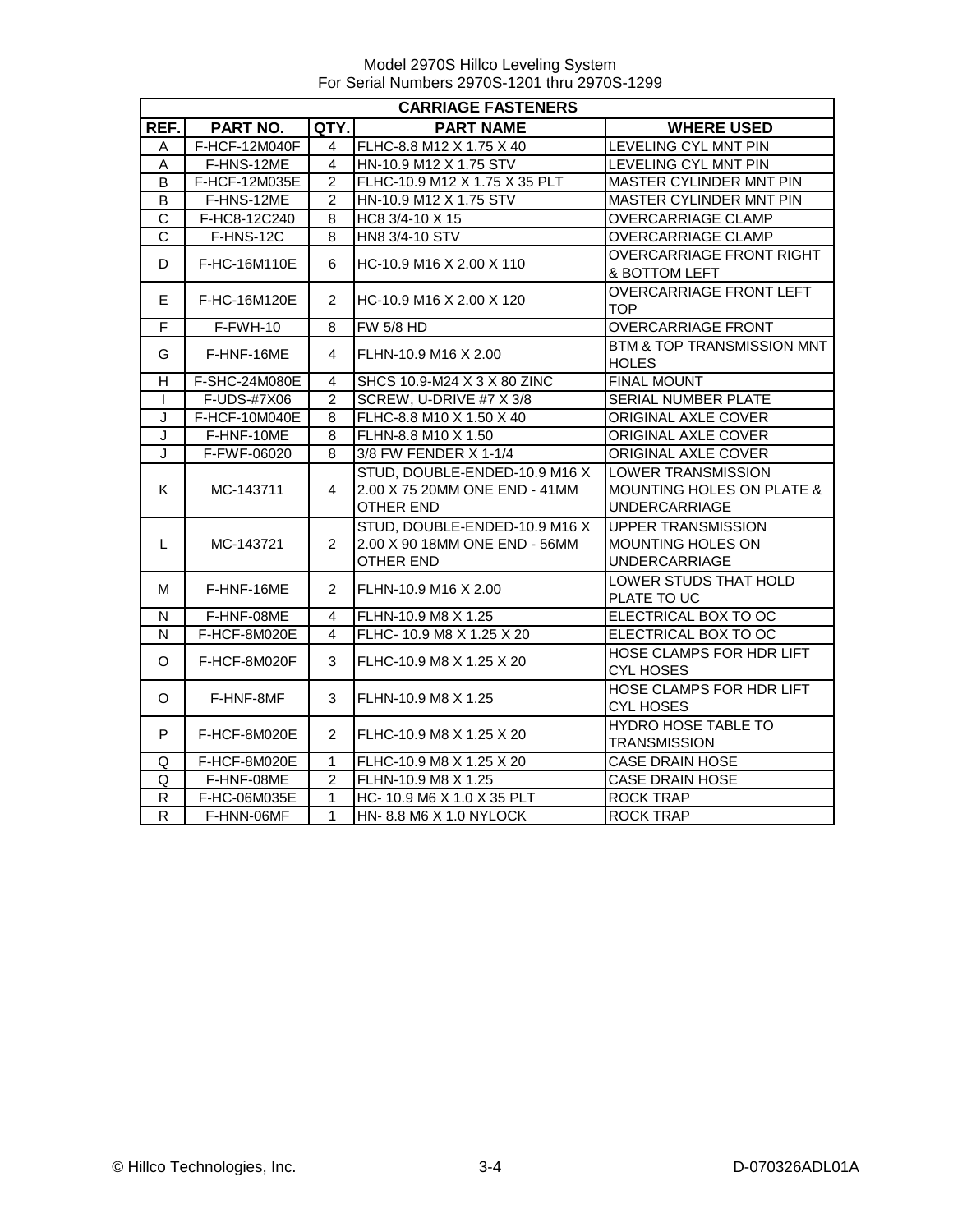### **4** *DROP AXLE*

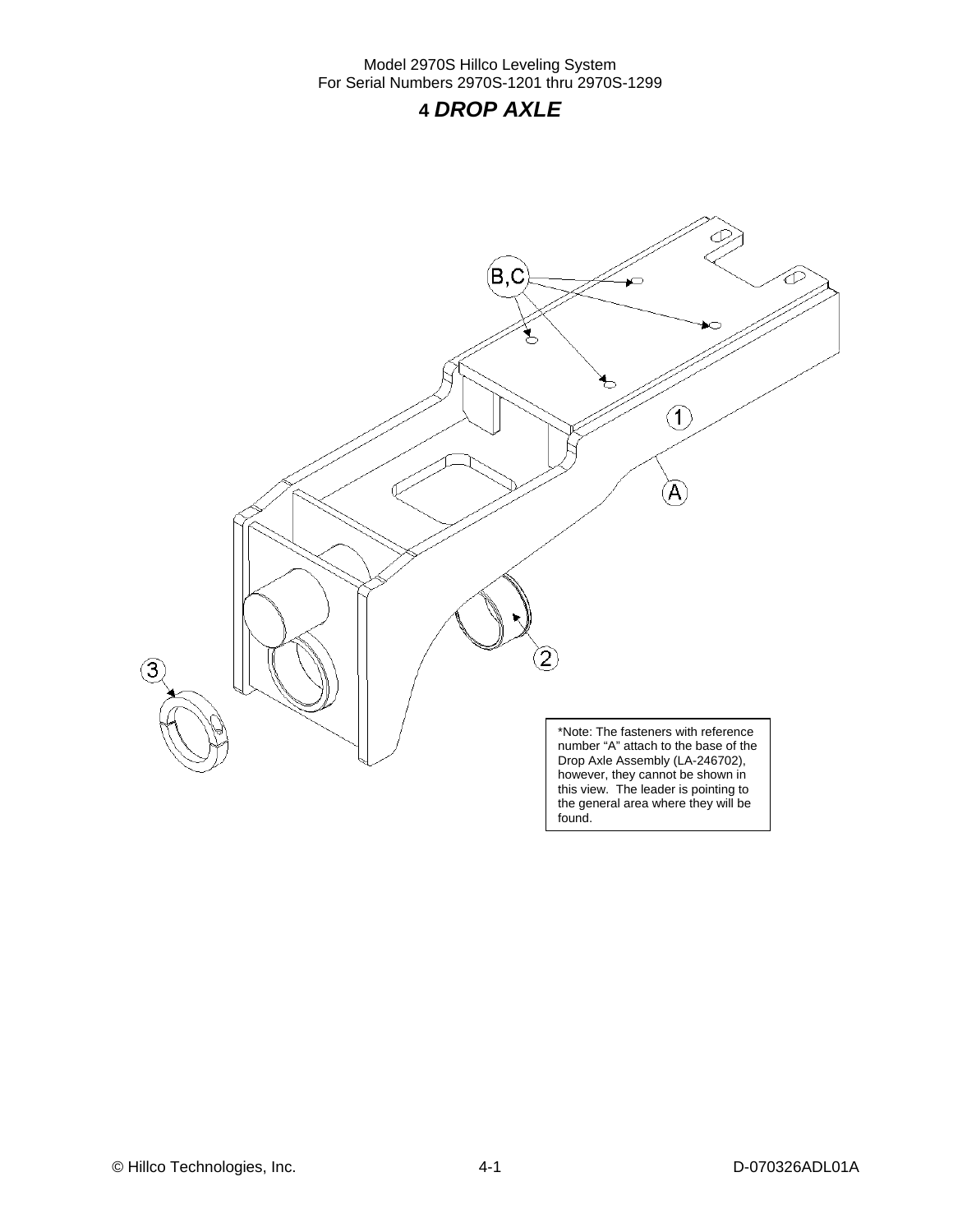| <b>DROP AXLE COMPONENTS</b> |              |      |                                   |                   |  |
|-----------------------------|--------------|------|-----------------------------------|-------------------|--|
| REF.                        | PART NO.     | QTY. | <b>PART NAME</b>                  | <b>NOTES</b>      |  |
|                             | LA-246702    |      | DA ASM                            |                   |  |
| $\mathfrak{p}$              | LP-235092    |      | LM BUSHING, DA PIVOT              |                   |  |
| 3                           | LM-263711    |      | LM COLLAR, CLAMPING 3-1/2"X4-3/4" |                   |  |
|                             |              |      |                                   |                   |  |
|                             |              |      | <b>DROP AXLE FASTENERS</b>        |                   |  |
| REF.                        | PART NO.     | QTY. | <b>PART NAME</b>                  | <b>WHERE USED</b> |  |
| A                           | F-HC-16M250E | 4    | HC-10.9 M16 X 2.00 X 250          |                   |  |
| A                           | F-HNS-16ME   | 4    | HN-10.9 M16 X 2.00 STV            |                   |  |
| B                           | F-HC-16M060E | 6    | HC-10.9 M16 X 2.00 X 60           |                   |  |
| B                           | F-HNS-16ME   | 10   | HN-10.9 M16 X 2.00 STV            |                   |  |
| C                           | $F-FWH-10$   | 10   | FW 5/8 HARDENED                   |                   |  |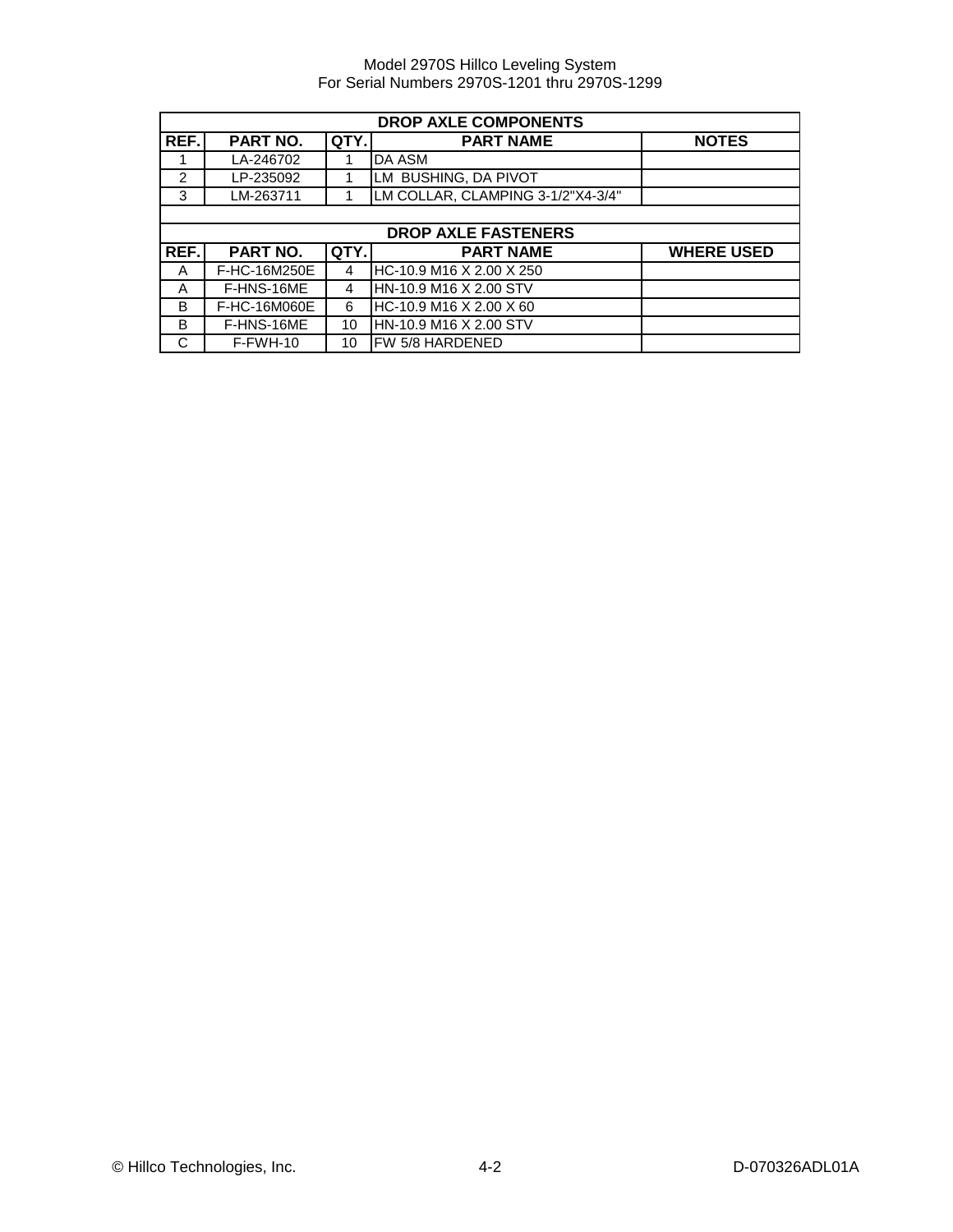**5** *ELECTRICAL BOX AND CONNECTORS* 



\*\*Note: Line item number '5' refers to a complete assembly. The complete assembly is not shown in this diagram. See page 5-3 for a picture of the complete assembly.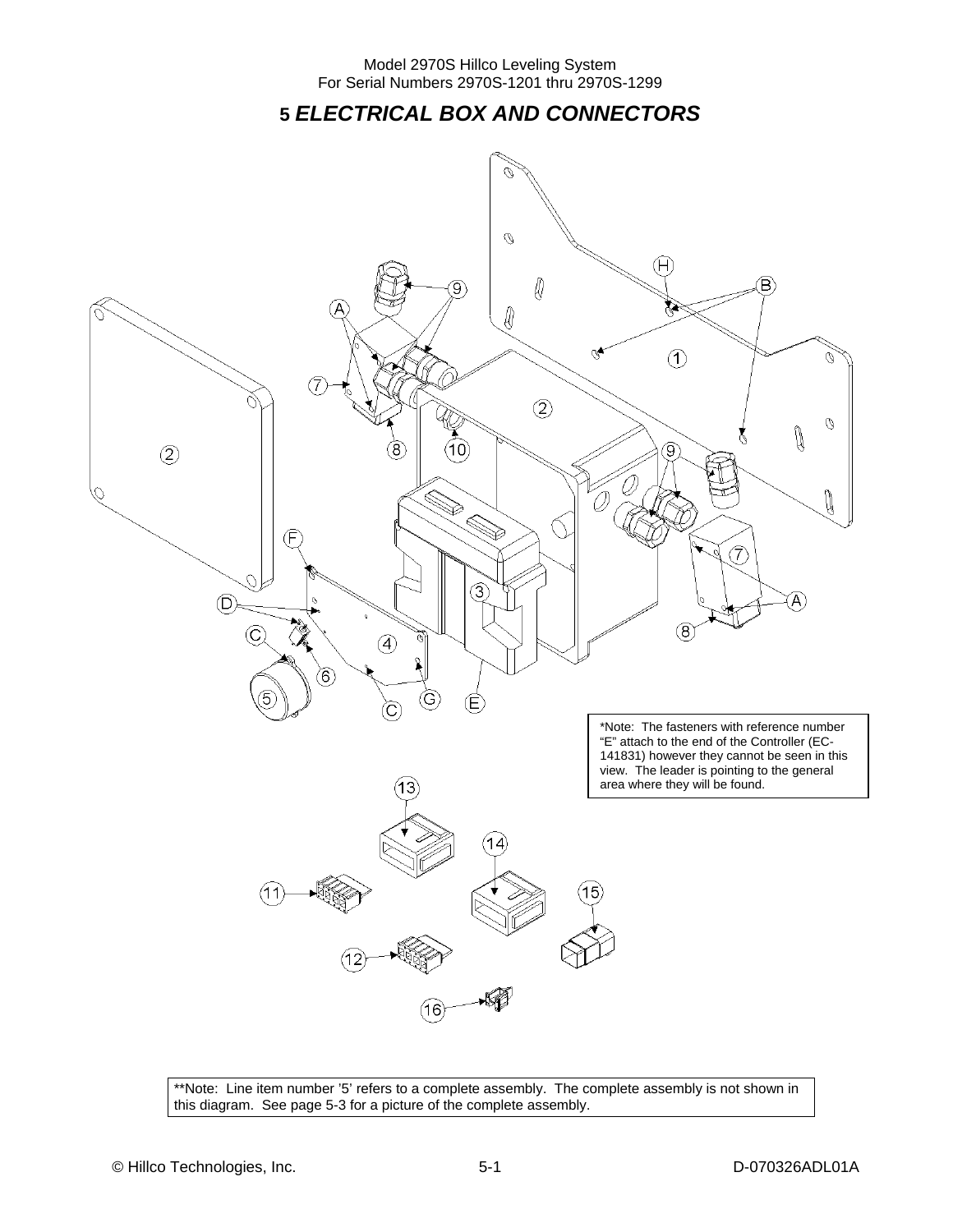|                        | <b>ELECTRICAL COMPONENTS</b> |                |                                           |                                 |  |  |
|------------------------|------------------------------|----------------|-------------------------------------------|---------------------------------|--|--|
| REF.                   | PART NO.                     | QTY.           | <b>PART NAME</b>                          | <b>NOTES</b>                    |  |  |
|                        | <b>FOR ALL COMBINES</b>      |                |                                           |                                 |  |  |
| 1                      | LP-261431                    | 1              | EM PLATE, ELECTRICAL MOUNT                |                                 |  |  |
| $\overline{2}$         | LM-255341                    | $\mathbf{1}$   | EM BOX, CONTROLLER MOUNT                  |                                 |  |  |
| 3                      | EC-141831                    | $\mathbf{1}$   | <b>CONTROLLER</b>                         |                                 |  |  |
| $\overline{4}$         | LM-255331                    | 1              | EM SHT, CLINOMETER MOUNT                  |                                 |  |  |
| 5                      | LA-255821                    | 1              | EM ASM, CLINOMETER                        | *SEE NOTE BELOW DIAGRAM         |  |  |
| $\overline{6}$         | EC-140822                    | $\mathbf{1}$   | RESISTOR, WIREWOUND, 100 OHMS             |                                 |  |  |
| $\overline{7}$         |                              | 2              | <b>BODY, LIMIT SWITCH</b>                 |                                 |  |  |
|                        | EC-100557                    | $\overline{2}$ | HEAD, LIMIT SWITCH STRAIGHT PLUNGER       |                                 |  |  |
| 8                      | EC-100692                    |                |                                           |                                 |  |  |
| 9                      | EC-138781                    | 6              | STRAIN RELIEF, NYLON, BLK, 1/2 NPT        |                                 |  |  |
| 10                     | EC-142121                    | 4              | STRAIN RELIEF NUT, 1/2" NYLON, BLK        |                                 |  |  |
|                        |                              |                |                                           |                                 |  |  |
|                        |                              |                | <b>ELECTRICAL FASTENERS</b>               |                                 |  |  |
| REF.                   | PART NO.                     | QTY.           | <b>PART NAME</b>                          | <b>WHERE USED</b>               |  |  |
| Α                      | F-PHM-#10C28                 | 4              | PHMS 10-24 X 1-3/4                        | <b>LIMIT SWITCH MNT</b>         |  |  |
| A                      | <b>F-HNF-#10C</b>            | 4              | HN 10-24, FLNG SERR                       | <b>LIMIT SWITCH MNT</b>         |  |  |
| B                      | F-HC5-04C12                  | 3              | HC5 1/4-20 X 3/4                          | PVC BOX MOUNTING                |  |  |
| B                      | F-LW-04                      | 3              | LW 1/4                                    | PVC BOX MOUNTING                |  |  |
|                        |                              |                |                                           | CLINOMETER MNT TO ALUMINUM      |  |  |
| С                      | F-PHM-#6C06                  | $\overline{2}$ | PHMS #6-32 X 3/8                          | <b>PLT</b>                      |  |  |
|                        |                              |                |                                           | <b>FASTEN RESISTOR TO</b>       |  |  |
| D                      | $F-HN-#2C$                   | $\overline{2}$ | HN #2-56                                  | ALUMINUM PLATE                  |  |  |
|                        |                              |                |                                           | <b>FASTEN RESISTOR TO</b>       |  |  |
| D                      | F-PHM-#2C05                  | 2              | PHMS #2-56 X 5/16                         | ALUMINUM PLATE                  |  |  |
|                        |                              |                |                                           |                                 |  |  |
| Е                      | F-PHM-04C24                  | 2              | PHMS 1/4-20 X 1-1/2                       | CONTROLLER TO PVC BOX           |  |  |
| Е                      | F-HNF-04C                    | $\overline{2}$ | FLHN 1/4-20 SERR                          | CONTROLLER TO PVC BOX           |  |  |
| F                      | F-PHM-04C36                  | 2              | PHMS 1/4-20 X 2-1/4                       | <b>GROUNDING PLATE MOUNTING</b> |  |  |
| F                      | F-HNF-04C                    | 2              | FLHN 1/4-20 SERR                          | <b>GROUNDING PLATE MOUNTING</b> |  |  |
| G                      | F-PHM-#10C16                 | $\overline{2}$ | PHMS 10-24 X 3/4                          | <b>GROUNDING PLATE GROUND</b>   |  |  |
| G                      | F-HNF-#10C                   | $\overline{2}$ | HN5 10-24, FLNG SERR                      | <b>GROUNDING PLATE GROUND</b>   |  |  |
| H                      | F-LWE-04                     | 1              | LW 1/4, EXTERNAL STAR                     | <b>MAIN GROUND</b>              |  |  |
|                        |                              |                |                                           |                                 |  |  |
|                        |                              |                | ELECTRICAL CONNECTORS AND MISCELLANEOUS   |                                 |  |  |
| REF.                   | PART NO.                     | QTY.           | <b>PART NAME</b>                          | <b>NOTES</b>                    |  |  |
| 12                     | EC-141741                    | 2              | DTM SERIES, 12-SOCKET WEDGE               |                                 |  |  |
| 13                     | EC-141761                    | $\mathbf{1}$   | DTM SERIES, 12-SOCKET PLUG GRAY           |                                 |  |  |
| 14                     | EC-141751                    | 2              | DTM SERIES, 12-SOCKET PLUG BLACK          |                                 |  |  |
| 15                     | EC-141791                    | $\mathbf{1}$   | DTM SERIES, 4-SOCKET PLUG                 |                                 |  |  |
| 16                     | EC-141801                    | 1              | DTM SERIES, 4-SOCKET WEDGE                |                                 |  |  |
| <b>NS</b>              |                              | 1              | PIN, AMP                                  |                                 |  |  |
| $N\overline{S}$        | EC-136701                    |                |                                           |                                 |  |  |
|                        | EC-136711                    | $\mathbf{1}$   | AMP SOCKET                                |                                 |  |  |
| <b>NS</b>              | EC-100164                    | 2              | PIN, ELECTRICAL                           |                                 |  |  |
| $N\overline{S}$        | EC-100165                    | 2              | SOCKET, SIZE 16 DEUTSCH                   |                                 |  |  |
| <b>NS</b>              | EC-133281                    | 1              | DIODE, 6 AMP, 50 PIV, SILICON             |                                 |  |  |
| <b>NS</b>              | EC-139641                    | 4              | CONNECTOR, PARALLEL, 16-14 GA             |                                 |  |  |
| <b>NS</b>              | EC-139631                    | 3              | CONNECTOR, PARALLEL, 12-10 GA             |                                 |  |  |
| <b>NS</b>              | EC-140781                    | $\mathbf{1}$   | BULB, JD# AA2753                          |                                 |  |  |
| $\overline{\text{NS}}$ | EC-140801                    | $\overline{4}$ | TERMINAL, JD# R104701                     |                                 |  |  |
| <b>NS</b>              | EC-140851                    | 2              | <b>TERMINAL</b>                           |                                 |  |  |
| <b>NS</b>              | ET-ST-20#10                  | 8              | TERMINAL, RING, #10, 20 GA, NON-INSULATED |                                 |  |  |
| <b>NS</b>              | ET-ST-2004                   | $\mathbf{1}$   | TERMINAL, RING, NON-INS, 1/4, 20 GA       |                                 |  |  |
| <b>NS</b>              | EC-141771                    | 24             | DTM SERIES, SOCKET CONTACT, STAMPED       |                                 |  |  |
| <b>NS</b>              | EC-141781                    | 19             | DTM SERIES, PIN CONTACT, STAMPED          |                                 |  |  |
| <b>NS</b>              | EC-143261                    | $\overline{2}$ | DTM SERIES, 12-PIN RECEPTACLE W/ A-KEY    |                                 |  |  |
| $\overline{\text{NS}}$ | EC-145671                    | 10             | DTM, PLUG SEALING                         |                                 |  |  |
| <b>NS</b>              | EC-145651                    | $\mathbf 1$    | SPADE, FEMALE, 3/16, 20 GA                |                                 |  |  |
|                        |                              |                |                                           |                                 |  |  |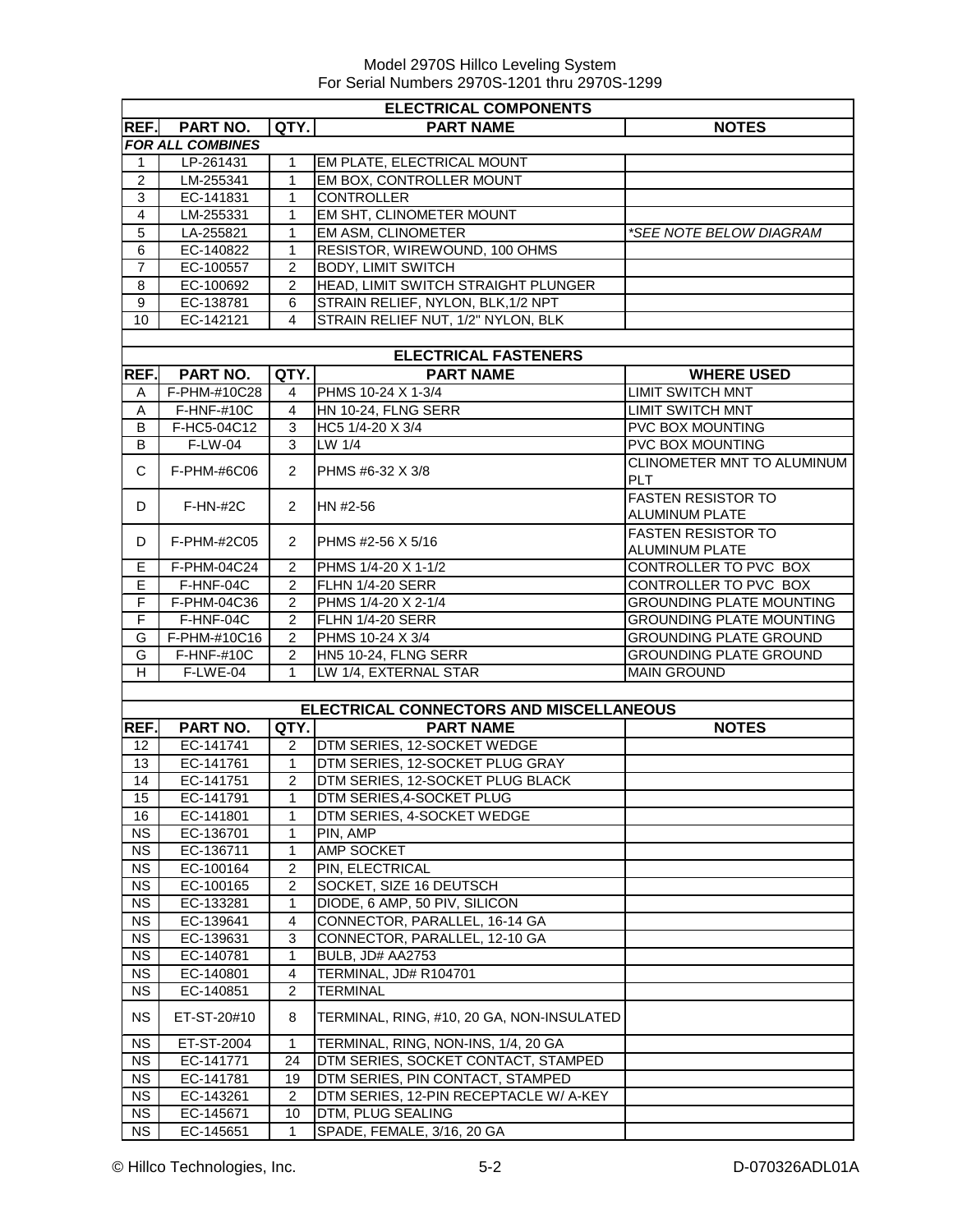Model 2970S Hillco Leveling System For Serial Numbers 2970S-1201 thru 2970S-1299 *ELECTRICAL CABLES* 







**#2** LA-255821 EM ASM, CLINOMETER



**#3** LA-252462 EM CABLE ASM, MAX LEVEL LIGHT



**#4** LA-255643 EM ASM, BOX TO VALVE



**#5** LA-255721 EM ALL CABLE ASM, CAB TO BOX, EARLY



**#6** LA-255732 EM ALL CABLE ASM, CAB TO BOX, LATE



**#7** LA-263671 EM ALL CABLE ASM, LEVELING



MANIFOLD **#8** LA-260242 EM CABLE ASM, TRIM SIGNAL





**#9** LA-263681 EM ALL CABLE ASM, LEVELING MANIFOLD

CABLE ASM, MANIFOLD

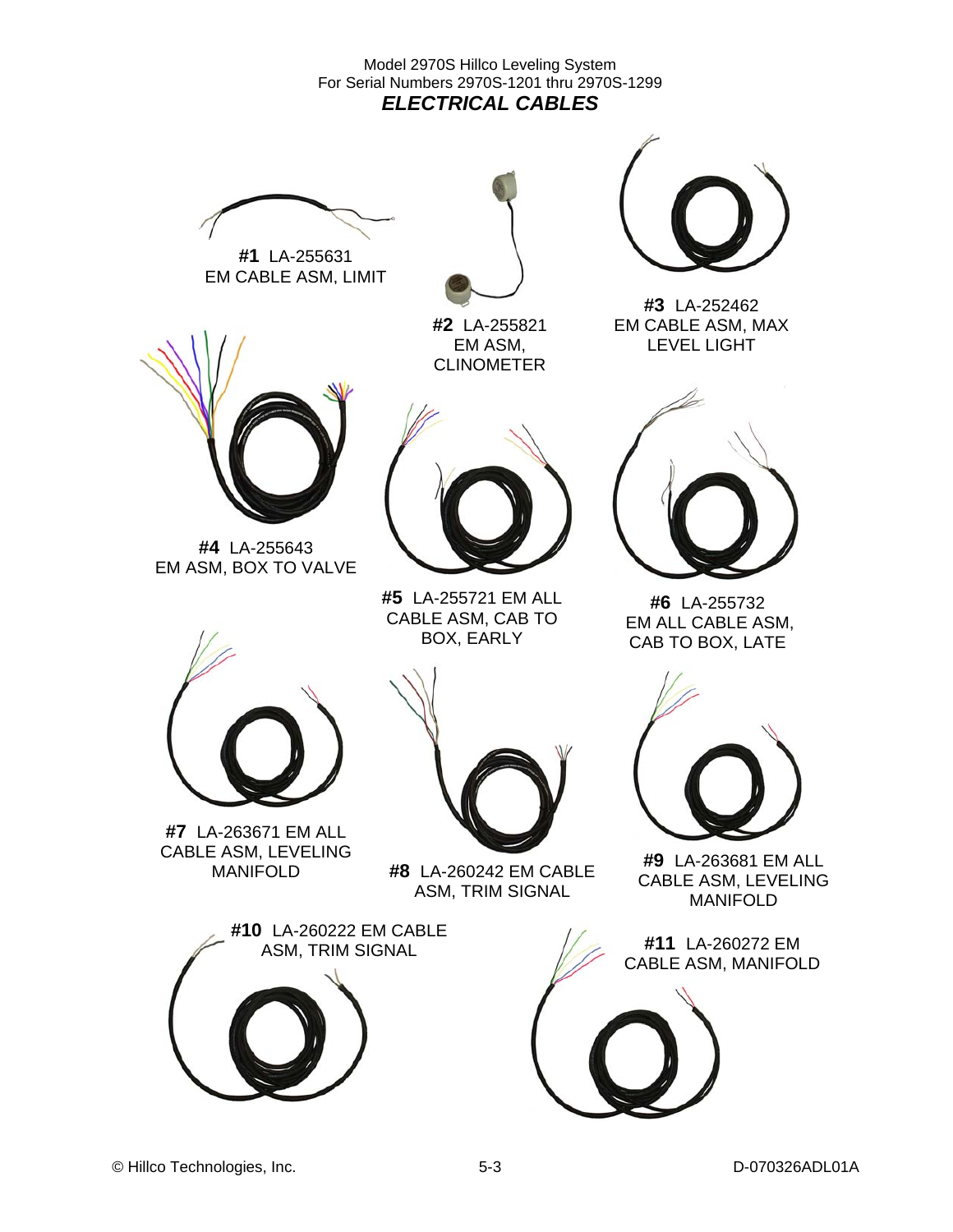|                      | <b>ELECTRICAL CABLE ASSEMBLIES</b> |                |                                                                                          |                              |  |  |  |  |
|----------------------|------------------------------------|----------------|------------------------------------------------------------------------------------------|------------------------------|--|--|--|--|
|                      | <b>REF. PART NO. QTY.</b>          |                | <b>PART NAME</b>                                                                         | <b>DESCRIPTION</b>           |  |  |  |  |
|                      | <b>ALL COMBINES</b>                |                |                                                                                          |                              |  |  |  |  |
| $\mathbf{1}$         | LA-255631                          | 2              | EM CABLE ASM, LIMIT SWITCH                                                               |                              |  |  |  |  |
| 2                    | LA-255821                          | $\mathbf{1}$   | <b>EM CABLE ASM, CLINOMETER</b>                                                          |                              |  |  |  |  |
| 3                    | LA-252462                          | $\mathbf{1}$   | EM CABLE ASM, MAX LEVEL LIGHT                                                            |                              |  |  |  |  |
| 4                    | LA-255643                          | $\mathbf{1}$   | EM CABLE ASM, BOX TO VALVE                                                               |                              |  |  |  |  |
| <b>NS</b>            | LA-261691                          | $\mathbf{1}$   | EM ASM, DIAGNOSTIC CONNECTION                                                            |                              |  |  |  |  |
|                      |                                    |                | FOR COMBINES WHICH FALL WITHIN THE FOLLOWING SERIAL NUMBER BREAKS: 9650STS (             | $-695500$ ;                  |  |  |  |  |
| 9750STS (            | $-695600$                          |                |                                                                                          |                              |  |  |  |  |
| 5                    | LA-255721                          |                | EM ALL CABLE ASM, CAB TO BOX, EARLY                                                      |                              |  |  |  |  |
| $\ddotsc$            | LA-252482                          | 1              | EM CABLE ASM, CAB TO BOX                                                                 | INCLUDED IN LA-255721        |  |  |  |  |
|                      | LA-252462                          | $\overline{1}$ | EM CABLE ASM, MAX LEVEL LIGHT                                                            | <b>INCLUDED IN LA-255721</b> |  |  |  |  |
|                      |                                    |                | FOR COMBINES WHICH FALL WITHIN THE FOLLOWING SERIAL NUMBER BREAKS: 9650STS (695501- );   |                              |  |  |  |  |
|                      |                                    |                | 9750STS (695601- ); 9660STS (705501- ); 9760STS (705601- ); 9860STS (705701-             |                              |  |  |  |  |
| 6                    | LA-255732                          | $\overline{1}$ | EM ALL CABLE ASM, CAB TO BOX, LATE                                                       |                              |  |  |  |  |
|                      | LA-252473                          | $\overline{1}$ | EM CABLE ASM, CAB TO BOX                                                                 | <b>INCLUDED IN LA-255732</b> |  |  |  |  |
|                      | LA-252462                          | $\overline{1}$ | EM CABLE ASM, MAX LEVEL LIGHT                                                            | <b>INCLUDED IN LA-255732</b> |  |  |  |  |
|                      |                                    |                | FOR COMBINES WHICH FALL WITHIN THE FOLLOWING SRIAL NUMBER BREAKS: 9650STS (ALL); 9750STS |                              |  |  |  |  |
|                      | (ALL); 9660STS (                   |                | $-715400$ ; 9760STS ( $-715500$ ); 9860STS (                                             | $-715600$                    |  |  |  |  |
| $7^{\circ}$          | LA-263671                          | $\overline{1}$ | EM ALL CABLE ASM, LEVELING MANIFOLD                                                      |                              |  |  |  |  |
| $\ddot{\phantom{a}}$ | LA-263611                          | $\overline{1}$ | EM CABLE ASM, LEVELING MANIFOLD                                                          | INCLUDED IN LA-263671        |  |  |  |  |
|                      | LA-263601                          | 1              | EM CABLE ASM, DUMP SIGNAL                                                                | <b>INCLUDED IN LA-263671</b> |  |  |  |  |
| 8                    | LA-260242                          | $\mathbf{1}$   | <b>EM CABLE ASM, TRIM SIGNAL</b>                                                         |                              |  |  |  |  |
|                      |                                    |                | <b>FOR COMBINES WHICH FALL WITHIN THE FOLLOWING SRIAL NUMBER BREAKS: 9660STS</b>         |                              |  |  |  |  |
|                      |                                    |                | (715401- ); 9760STS (715501- ); 9860STS (715601- )                                       |                              |  |  |  |  |
| 9                    | LA-263681                          | $\mathbf{1}$   | EM ALL CABLE ASM, LEVELING MANIFOLD                                                      |                              |  |  |  |  |
|                      | LA-263611                          | 1              | EM CABLE ASM, LEVELING MANIFOLD                                                          | INCLUDED IN LA-263681        |  |  |  |  |
|                      | LA-263621                          | $\mathbf{1}$   | EM CABLE ASM, DUMP SIGNAL                                                                | <b>INCLUDED IN LA-263681</b> |  |  |  |  |
| 10                   | LA-260222                          | $\mathbf{1}$   | EM CABLE ASM, TRIM SIGNAL                                                                |                              |  |  |  |  |
|                      | <b>NORTHWEST OPTION</b>            |                |                                                                                          |                              |  |  |  |  |
| 11                   | LA-260272                          | 1              | EM CABLE ASM, MANIFOLD                                                                   |                              |  |  |  |  |
| $\ddot{\phantom{a}}$ | LA-263591                          | $\mathbf{1}$   | EM CABLE ASM, LEVELING MANIFOLD                                                          | INCLUDED IN LA-260272        |  |  |  |  |
|                      | LA-260292                          | $\mathbf 1$    | EM CABLE ASM, RWA SIGNAL                                                                 | INCLUDED IN LA-260272        |  |  |  |  |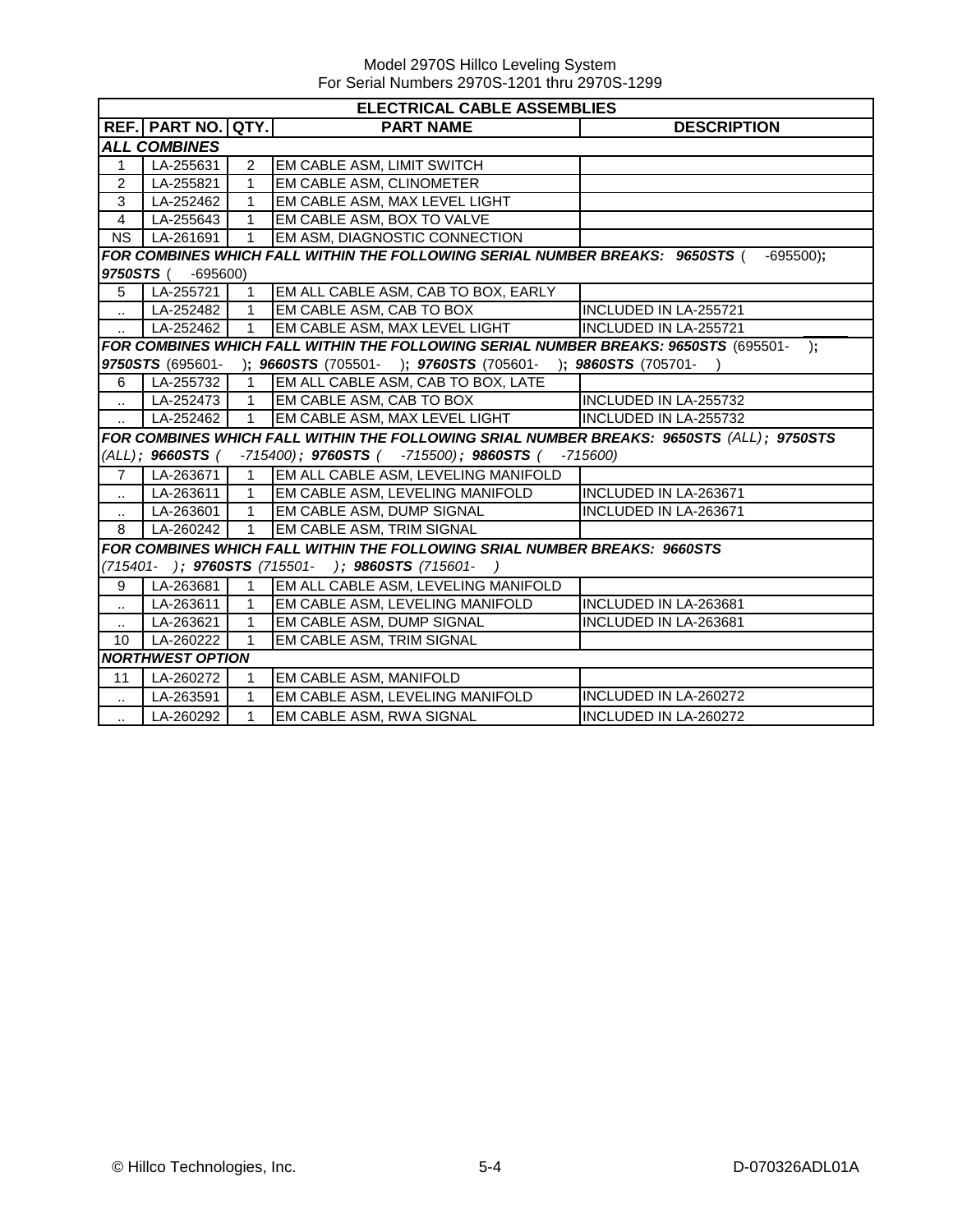### **6** *HYDRAULICS*

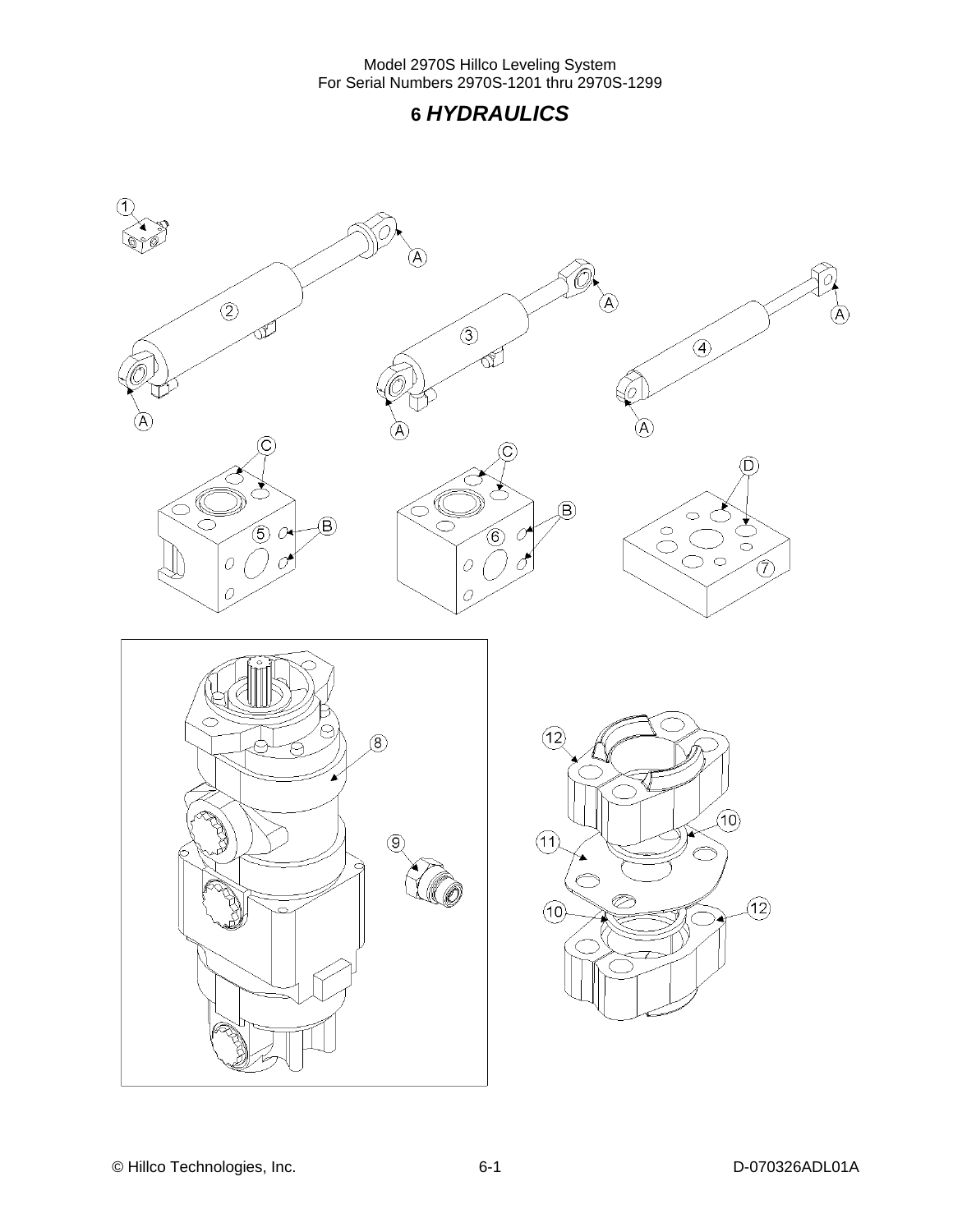|                        | <b>HYDRAULIC COMPONENTS &amp; FASTENERS</b>        |                |                                      |                                                 |  |  |  |
|------------------------|----------------------------------------------------|----------------|--------------------------------------|-------------------------------------------------|--|--|--|
| REF.                   | <b>PART NO.</b>                                    | QTY.           | <b>PART NAME</b>                     | <b>NOTES</b>                                    |  |  |  |
| 1                      | HC-138901                                          | 2              | <b>VALVE, COUNTER BALANCE</b>        |                                                 |  |  |  |
| Ω.                     | HC-139161                                          | 2              | CARTRIDGE, COUNTER BALANCE VALVE     |                                                 |  |  |  |
| $\ddot{\phantom{a}}$   | HC-139171                                          | $\overline{2}$ | <b>BODY, COUNTER BALANCE VALVE</b>   |                                                 |  |  |  |
| $\overline{\text{NS}}$ | HC-140361                                          | $\overline{2}$ | SEAL KIT, COUNTER BALACE VALVE       |                                                 |  |  |  |
| $\overline{2}$         | HC-140312                                          | $\overline{2}$ | <b>CYLINDER, MAIN LEVELING</b>       |                                                 |  |  |  |
| <b>NS</b>              | HC-142451                                          | 2              | SEAL KIT, MAIN LEVELING CYLINDER     |                                                 |  |  |  |
| 3                      | HC-140341                                          | $\mathbf{1}$   | <b>CYLINDER, MASTER</b>              |                                                 |  |  |  |
| $\overline{\text{NS}}$ | HC-134201                                          | $\mathbf{1}$   | SEAL KIT, MASTER CYLINDER            |                                                 |  |  |  |
| $\overline{4}$         | HC-138581                                          | $\mathbf{1}$   | <b>CYLINDER, SLAVE</b>               |                                                 |  |  |  |
| $\overline{\text{NS}}$ | HC-141281                                          | $\mathbf{1}$   | SEAL KIT, SLAVE CYLINDER             |                                                 |  |  |  |
| $\sqrt{5}$             | LM-261081                                          | $\mathbf{1}$   | HM BLOCK, CODE 62 90°                | MOUNTS TO BOTTOM PORT ON<br><b>HYDRO MOTOR</b>  |  |  |  |
| 6                      | HC-143361                                          | $\mathbf{1}$   | CODE 62/CODE 62 ELBOW                | MOUNTS TO TOP PORT ON HYDRO<br><b>MOTOR</b>     |  |  |  |
| $\overline{7}$         | HC-143371                                          | $\mathbf{1}$   | CODE 62 90° ROTATIONAL ADAPTER       | MOUNTS TO BOTTOM PORT ON<br><b>HYDRO MOTOR</b>  |  |  |  |
| 8                      | HC-143101                                          | $\mathbf{1}$   | HYDRAULIC PUMP, HILLMASTER, TRIPLE M | JD PART NUMBER AH212540                         |  |  |  |
| 9                      | LA-263651                                          | $\mathbf{1}$   | HM ORIFICE ASM, PUMP ASM             |                                                 |  |  |  |
| A                      | F-SSS-04F04                                        | 8              | SCREW, SOCKET SET 1/4-28 X 1/4       | ALL CYLINDERS                                   |  |  |  |
| B                      | F-HC8-07C24                                        | 8              | HC8 7/16-14 X 1-1/2                  | CODE 62 SPLT FLANGE                             |  |  |  |
| C                      | F-HC8-07C52                                        | 8              | HC8 7/16-14 X 3-1/4                  | THESE FASTENERS COME WITH<br><b>ELBOWS</b>      |  |  |  |
| $\mathsf{C}$           | F-LWH-07                                           | 8              | LW 7/16 HD                           | THESE FASTENERS COME WITH<br><b>ELBOWS</b>      |  |  |  |
| D                      | F-SHC-07C20                                        | 4              | SHCS 7/16-14 X 1-1/4                 | THESE FASTENERS COME WITH<br>ROTATIONAL ADAPTER |  |  |  |
| D                      | F-LWHC-07                                          | $\overline{4}$ | LW 7/16 HD HIGH COLLAR               | THESE FASTENERS COME WITH<br>ROTATIONAL ADAPTER |  |  |  |
|                        | <b>CODE 62 SPLIT FLANGE CONNECTOR KIT ASSEMBLY</b> |                |                                      |                                                 |  |  |  |
|                        |                                                    |                | ASM, CODE 62 SLT FLNG CONNECTOR KIT  | FWD AND REVERSE PROPULSION                      |  |  |  |
| ASM                    | HC-101843                                          | $\overline{2}$ | <b>WITH O-RINGS</b>                  | <b>HOSE</b>                                     |  |  |  |
|                        | ONE HC-101843 KIT INCLUDES:                        |                |                                      |                                                 |  |  |  |
| 10                     | HC-134911                                          | 3              | O-RING, CODE 62 CONNECTOR            |                                                 |  |  |  |
| 11                     | HC-137891                                          | $\mathbf{1}$   | PLATE, CODE 62                       |                                                 |  |  |  |
| 12                     | HC-137901                                          | 2              | CODE 62, #16 SPLIT FLANGE KIT (PAIR) |                                                 |  |  |  |
| $\overline{\text{NS}}$ | F-HC8-07C44                                        | $\overline{4}$ | HC8 7/16 X 2-3/4                     |                                                 |  |  |  |
| <b>NS</b>              | F-HN8-07C                                          | $\overline{4}$ | HN8 7/16-14                          |                                                 |  |  |  |
|                        |                                                    |                |                                      |                                                 |  |  |  |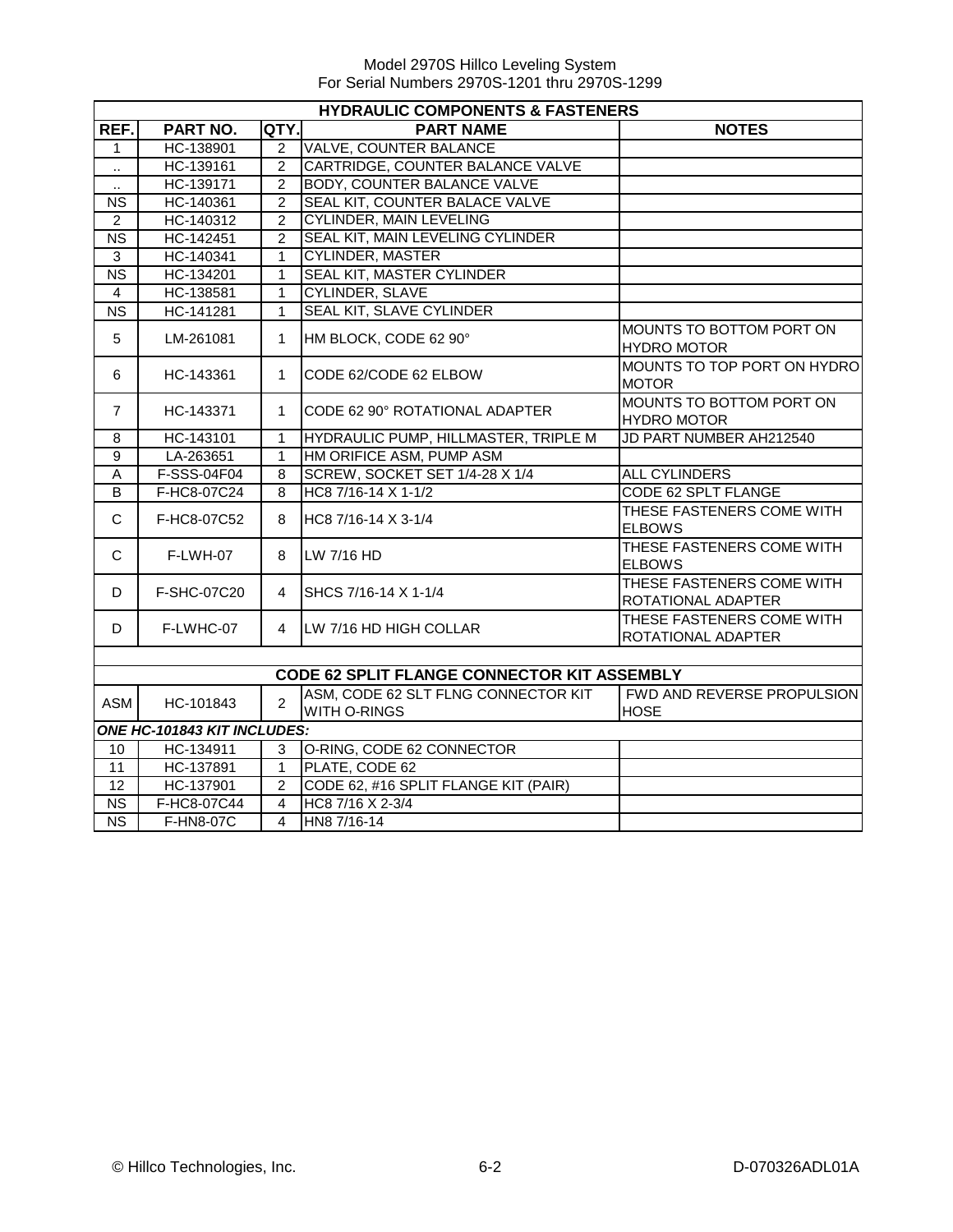*HYDRAULIC LEVELING MANIFOLD* 



\*\*Note: Be sure you are looking at the correct manifold drawing as well as the correct description of parts on the page to the right.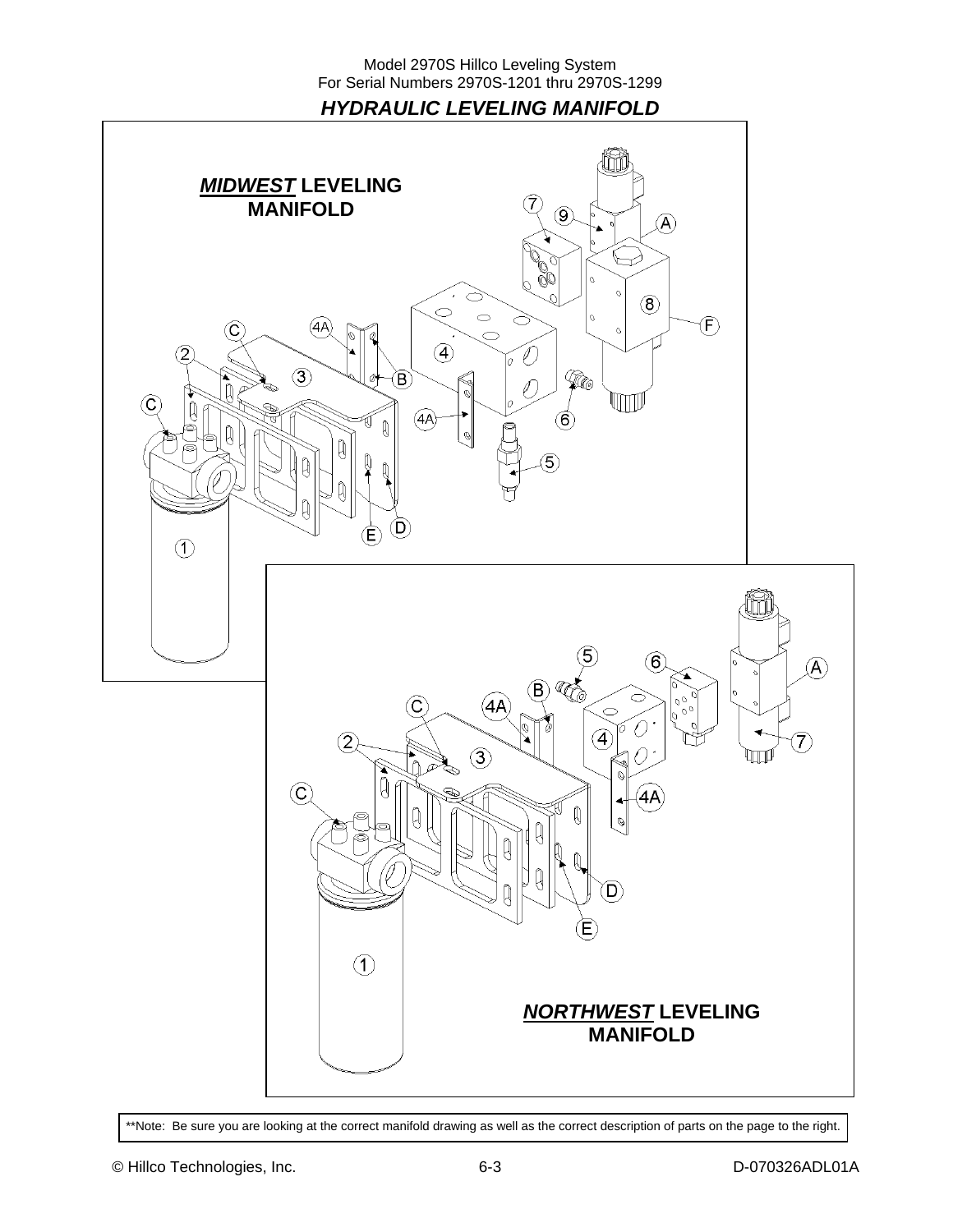|                | LEVELING MANIFOLD COMPONENTS FOR MIDWEST COMBINES |                         |                                                                 |                                              |  |  |
|----------------|---------------------------------------------------|-------------------------|-----------------------------------------------------------------|----------------------------------------------|--|--|
| REF.           | PART NO.                                          | QTY.                    | <b>PART NAME</b>                                                | <b>NOTES</b>                                 |  |  |
| <b>ASM</b>     | LA-263261                                         | $\mathbf{1}$            | MANIFOLD ASM, LEVELING                                          | FOR MIDWEST COMBINES                         |  |  |
| $\mathbf{1}$   | HC-143441                                         | $\mathbf{1}$            | <b>FILTER ASM. OIL</b>                                          | <b>RETURN LINE TO TANK</b>                   |  |  |
| $\overline{2}$ | LP-263321                                         | 2                       | PLATE, BACKING                                                  |                                              |  |  |
| 3              | LP-263311                                         | $\mathbf 1$             | HM PLT, MANIFOLD MNT                                            |                                              |  |  |
| $\overline{4}$ | HC-143981                                         | 1                       | DO5 MANIFOLD, 2-STATION W/ RELIEF<br><b>CAVITY</b>              |                                              |  |  |
| 4A             | $\mathcal{L}_{\mathcal{A}}$                       | $\overline{c}$          | <b>BRACKETS, MANIFOLD</b>                                       | INCLUDED WITH HC-143981                      |  |  |
| $\overline{5}$ | HC-142991                                         | $\mathbf{1}$            | CARTRIDGE, PRESSURE RELIEF                                      | MANIFOLD HOUSING; SET AT 2800 PSI            |  |  |
| 6              | HC-143991                                         | $\mathbf{1}$            | HYDRAULIC QUICK-CONNECT COUPLER JJD PART NUMBER AH125760        |                                              |  |  |
| $\overline{7}$ | HC-143001                                         | $\mathbf 1$             | ADAPTER, D03/D05 VALVE                                          | LEVELING AND TRIM SECTIONS OF MAN            |  |  |
| 8              | HC-143071                                         | $\mathbf{1}$            | VALVE, D05 SOFT SHIFT DUMP                                      | MIDDLE STATION ON MANIFOLD                   |  |  |
| 9              | HC-140411                                         | $\mathbf{1}$            | VALVE, DIRECTIONAL CONTROL,<br>PROPORTIONAL                     | LEVELING PORTION OF MANIFOLD                 |  |  |
|                |                                                   |                         |                                                                 |                                              |  |  |
|                |                                                   |                         | LEVELING MANIFOLD COMPONENTS FOR NORTHWEST COMBINES             |                                              |  |  |
| REF.           | PART NO.                                          | QTY.                    | <b>PART NAME</b>                                                | <b>NOTES</b>                                 |  |  |
| ASM            | LA-249684                                         | 1                       | MANIFOLD ASM, LEVELING                                          | FOR NORTHWEST COMBINES                       |  |  |
| $\mathbf{1}$   | HC-143441                                         | $\mathbf{1}$            | FILTER ASM, OIL                                                 | RETURN LINE TO TANK                          |  |  |
| $\overline{2}$ | LP-263321                                         | 2                       | PLATE, BACKING                                                  |                                              |  |  |
| 3              | LP-263311                                         | $\mathbf{1}$            | HM PLT, MANIFOLD MNT                                            |                                              |  |  |
| $\overline{4}$ | HC-138861                                         | $\mathbf{1}$            | MANIFOLD, SINGLE STATION                                        |                                              |  |  |
| 4A             | $\sim$                                            | $\overline{2}$          | <b>BRACKETS, MANIFOLD</b>                                       |                                              |  |  |
| 5              | HC-143991                                         | $\mathbf{1}$            | HYDRAULIC QUICK-CONNECT COUPLER JD PART NUMBER AH125760         |                                              |  |  |
| 6              | HC-101264                                         | $\mathbf{1}$            | LOAD SENSE SHUTTLE ASM                                          |                                              |  |  |
| $\overline{7}$ | HC-140411                                         | $\mathbf 1$             | VALVE, DIRECTIONAL CONTROL, PROPORTIONAL                        |                                              |  |  |
|                |                                                   |                         |                                                                 |                                              |  |  |
|                |                                                   |                         | LEVELING MANIFOLD FASTENERS - BOTH MIDWEST & NORTHWEST COMBINES |                                              |  |  |
| REF.           | PART NO.                                          | QTY.I                   | <b>PART NAME</b>                                                | <b>WHERE USED</b>                            |  |  |
| A              | F-SHC-#10C52                                      | 4                       | SHCS 10-24 X 3-1/4                                              | LEVELING SECTION OF MANIFOLD                 |  |  |
| A              | F-LW-#10                                          | $\overline{4}$          | LW #10                                                          | LEVELING SECTION OF MANIFOLD                 |  |  |
| B              | F-HCF-05C08                                       | 8                       | FLHC 5/16-18 X 1/2                                              | MANIFOLD TO MANIFOLD MOUNT                   |  |  |
| C              | F-HCF-10M020E                                     | $\overline{2}$          | FLHC-10.9 M10 X 1.50 X 20                                       | FILTER HOUSING TO MOUNTING<br><b>BRACKET</b> |  |  |
| D              | F-HCF-08M035E                                     | 4                       | FLHC-10.9 M8 X 1.25 X 35                                        | MOUNTING BRACKET TO CHASSIS                  |  |  |
| D              | F-HNF-8ME                                         | $\overline{\mathbf{4}}$ | FLHN-10.9 M8X1.25                                               | MOUNTING BRACKET TO CHASSIS                  |  |  |
| E.             | F-HNF-05F                                         | $\overline{4}$          | <b>IFLHC 5/16-18</b>                                            | MANIFOLD MOUNT TO MOUNTING<br><b>BRACKET</b> |  |  |
|                | <b>MIDWEST COMBINES ONLY</b>                      |                         |                                                                 |                                              |  |  |
| F              | F-SHC-04C28                                       | 4                       | SHCS 1/4-20 X 1-3/4                                             | DUMP VALVE ON MANIFOLD                       |  |  |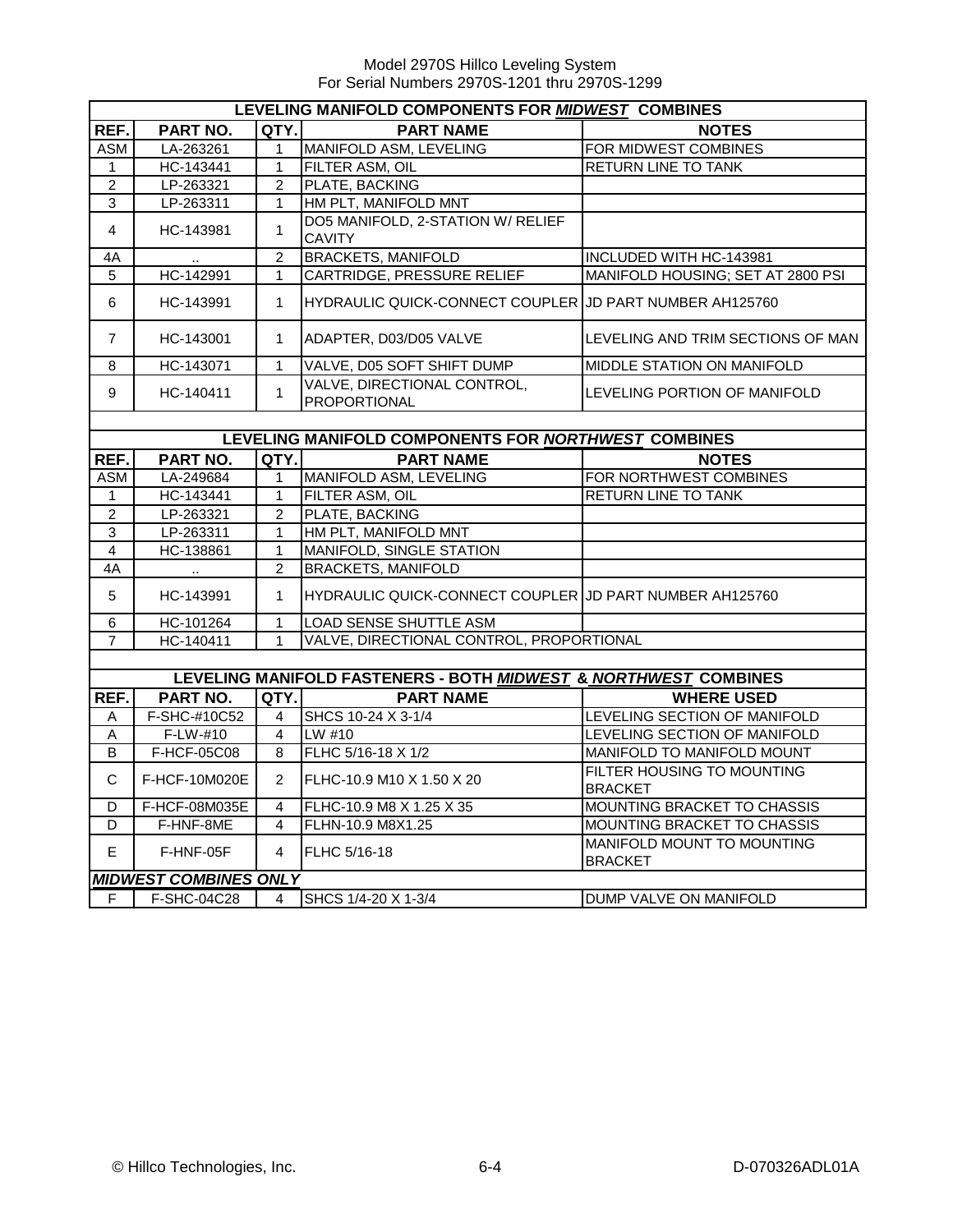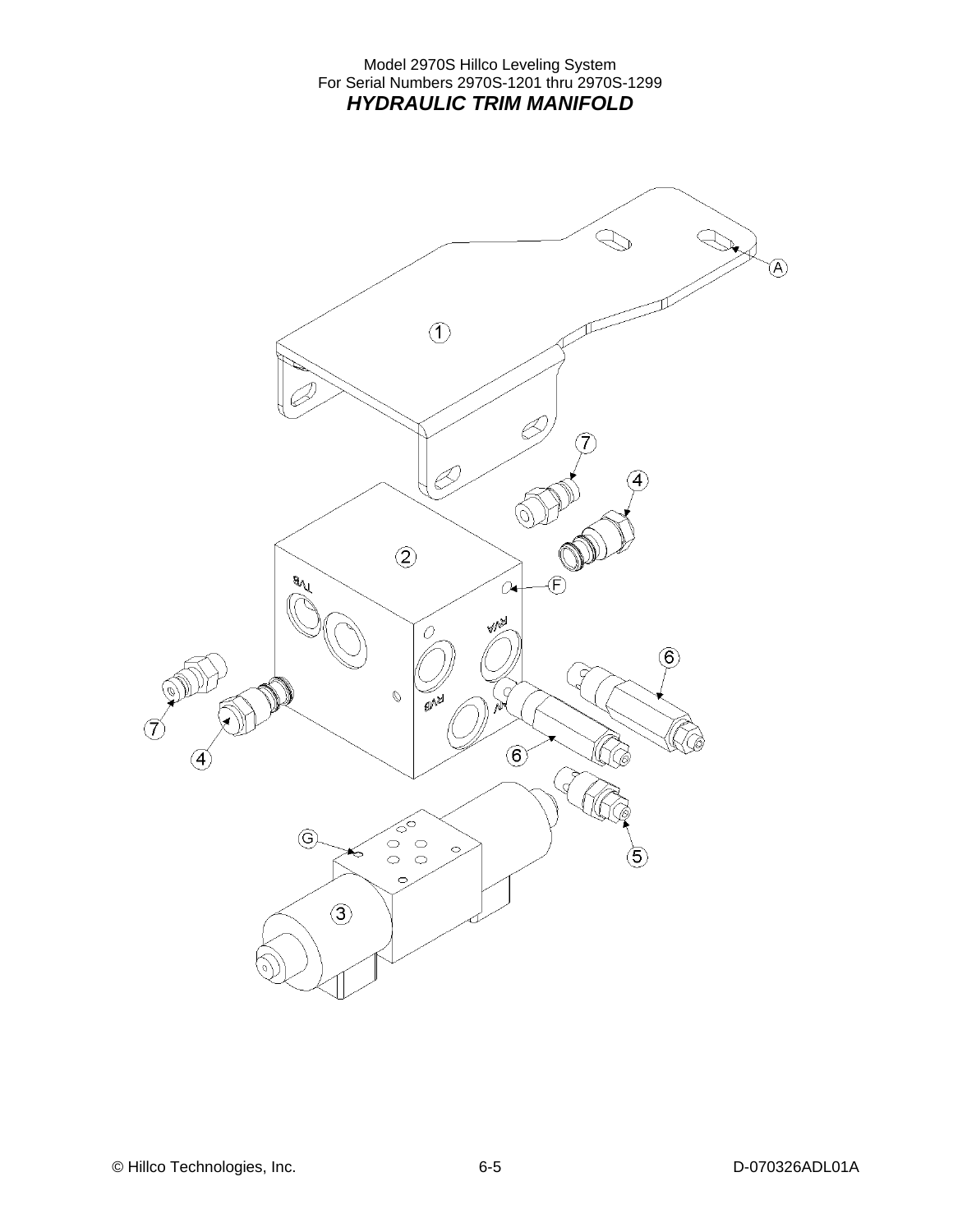|      | TRIM MANIFOLD COMPONENTS |                |                                                    |                                   |  |  |
|------|--------------------------|----------------|----------------------------------------------------|-----------------------------------|--|--|
| REF. | PART NO.                 | QTY.           | <b>PART NAME</b>                                   | <b>NOTES</b>                      |  |  |
|      | LA-263521                |                | HM ASM, MOUNT (TRIM MANIFOLD)                      |                                   |  |  |
| 2    | HC-145441                |                | MANIFOLD, CUSTOM TRIM                              |                                   |  |  |
| 3    | HC-143011                |                | VALVE, DIRECTIONAL CONTROL,<br><b>BANG/BANG</b>    |                                   |  |  |
| 4    | HC-145431                | $\overline{2}$ | RELIEF, POPPET DIRECT ACTING                       | SET AT 1800 PSI                   |  |  |
| 5    | HC-145501                |                | VALVE, NEEDLE                                      |                                   |  |  |
| 6    | HC-145511                | $\overline{2}$ | PILOT OPERATED CHECK                               |                                   |  |  |
| 7    | HC-143991                | 2              | <b>HYDRAULIC QUICK-CONNECT</b><br>COUPLER AH125760 |                                   |  |  |
|      |                          |                |                                                    |                                   |  |  |
|      |                          |                | TRIM MANIFOLD FASTENERS                            |                                   |  |  |
| REF. | PART NO.                 | QTY.           | <b>PART NAME</b>                                   | <b>WHERE USED</b>                 |  |  |
| A    | F-HCF-10M030E            | $\overline{2}$ | FLHC 10.9 M10 X 1.50 X 30 PLT                      | <b>TRIM MANIFOLD MOUNT</b>        |  |  |
| A    | F-HNF-10ME               | $\overline{2}$ | FLHN-10.9 M10 X 1.50 PLT                           | <b>TRIM MANIFOLD MOUNT</b>        |  |  |
| В    | F-HCF-05C08              | 8              | FLHC 5/16-18 X1/2                                  | <b>MANIFOLD TO MANIFOLD MOUNT</b> |  |  |
| C    | F-SHC-#10C32             | 4              | SHCS 10-24 X 2                                     | DIRECTIONAL CONTROL TO MANIFOLD   |  |  |
| C    | $F-LW-#10$               | 4              | LW #10                                             | DIRECTIONAL CONTROL TO MANIFOLD   |  |  |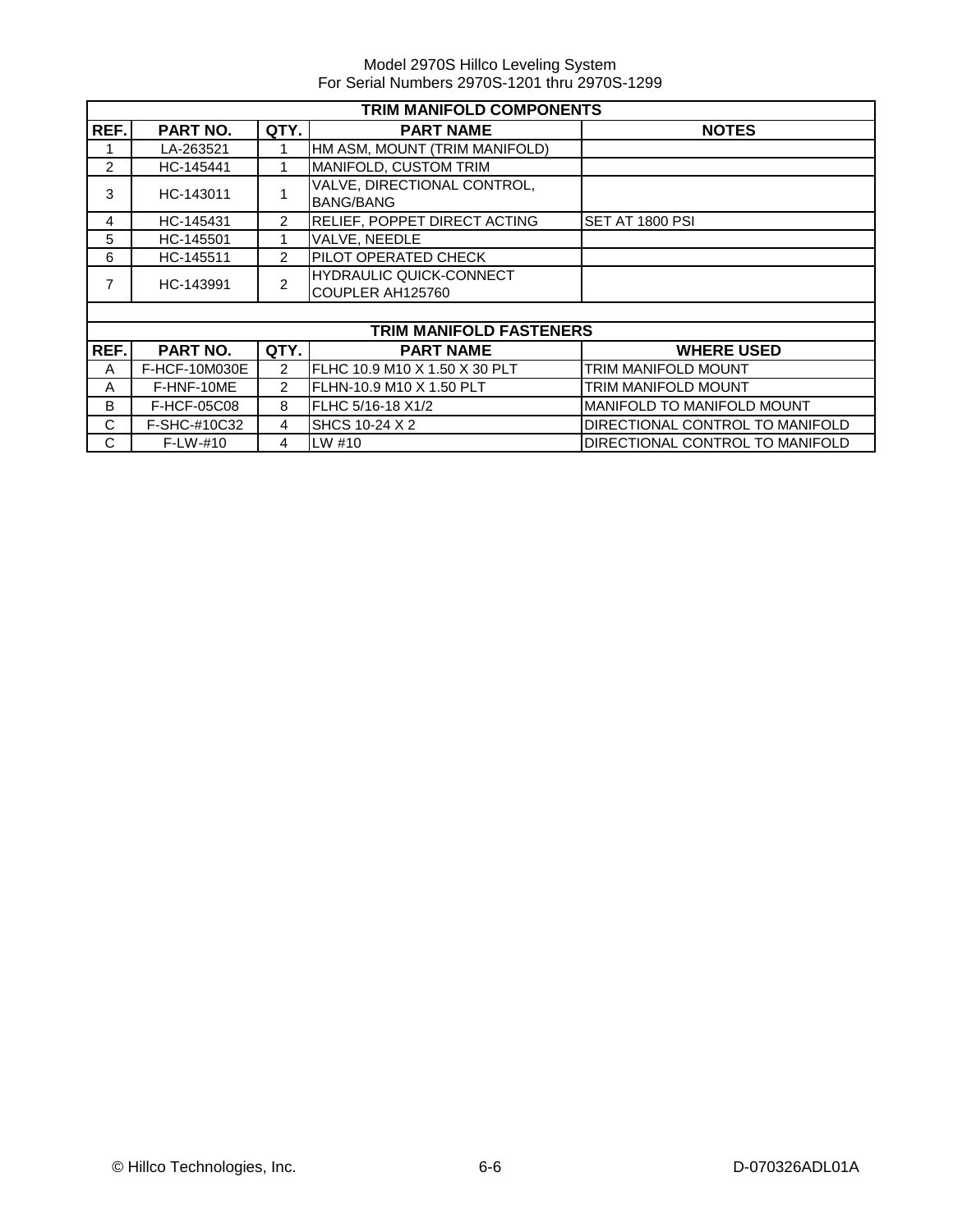### *HYDRAULIC HOSES*

|                       | REF. PART NO. QTY.         |                | <b>PART NAME</b>                                                         | <b>WHERE USED</b>                                                                                |  |  |  |  |  |
|-----------------------|----------------------------|----------------|--------------------------------------------------------------------------|--------------------------------------------------------------------------------------------------|--|--|--|--|--|
| <b>LEVELING HOSES</b> |                            |                |                                                                          |                                                                                                  |  |  |  |  |  |
| <b>NS</b>             | LA-138981                  | $\overline{2}$ | 3/8" 100R2 59" #6 FORS X #6 FORS                                         | LEFT OR RIGHT POCV#2 TO RIGHT/LEFT ROD<br><b>FRONT</b>                                           |  |  |  |  |  |
| <b>NS</b>             | LA-141093                  | $\overline{2}$ | 1/4" 100R2 5-7/8" #6 FORS X #6 FORS 90°                                  | LEFT OR RIGHT POCV#3 TO RIGHT/LEFT ROD<br><b>REAR</b>                                            |  |  |  |  |  |
| <b>NS</b>             | LA-263541                  | $\mathbf 1$    | 1/2" 100R2 252" #8 FORS X #6 FORS                                        | LEVELING VALVE PORT "A" TO LEFT MAIN LEV<br>ROD                                                  |  |  |  |  |  |
| <b>NS</b>             | LA-263551                  | $\mathbf{1}$   | 1/2" 100R2 252" #8 FORS X #6 FORS 90°                                    | LEVELING VALVE PORT "B" TO LEFT MAIN LEV<br>CYL POCV #2                                          |  |  |  |  |  |
|                       | <b>TRIM MANIFOLD HOSES</b> |                |                                                                          |                                                                                                  |  |  |  |  |  |
| <b>NS</b>             | LA-143472                  | $\mathbf{1}$   | 1/4" 100R2 100" #4 FORS X #4 FORS                                        | MASTER BASE TO TEE THAT CONNECTS TO<br><b>HOSE LA-139132</b>                                     |  |  |  |  |  |
| <b>NS</b>             | LA-143482                  | $\mathbf{1}$   | 1/4" 100R2 111" #4 FORS X #4 FORS                                        | MASTER ROD TO TEE THAT CONNECTS TO<br><b>HOSE LA-139122</b>                                      |  |  |  |  |  |
| <b>NS</b>             | LA-139122                  | $\mathbf{1}$   | 1/4" 100R2 233" #4 FORS X #4 FORS                                        | SLAVE ROD TO TEE CONNECTED TO HOSE LA-<br>143481                                                 |  |  |  |  |  |
| <b>NS</b>             | LA-139132                  | $\mathbf{1}$   | 1/4" 100R2 245" #4 FORS X #4 FORS                                        | SLAVE BASE TO TEE CONNECTED TO HOSE<br>LA-143471                                                 |  |  |  |  |  |
| <b>NS</b>             | LA-139113                  | $\mathbf{1}$   | 1/4" 100R2 54" #4 FORS X #4 FORS                                         | TRIM PORT "A" TO TEE CONNECTED TO HOSE<br>LA-143481                                              |  |  |  |  |  |
| <b>NS</b>             | LA-139113                  | $\mathbf{1}$   | 1/4" 100R2 54" #4 FORS X #4 FORS                                         | TRIM PORT "B" TO TEE CONNECTED TO HOSE<br>LA-143471                                              |  |  |  |  |  |
|                       |                            |                |                                                                          | FOR COMBINES WHICH FALL WITHIN THE FOLLOWING SERIAL NUMBER BREAKS: 9650STS (ALL); 9750STS (ALL); |  |  |  |  |  |
| 9660STS (             |                            |                | -715400); <b>9760STS</b> ( -715500); <b>9860STS</b> (<br>-715600)        |                                                                                                  |  |  |  |  |  |
| <b>NS</b>             | LA-145751                  | $\mathbf{1}$   | 1/2" 100R2 42" #8 FORS X #10 FORS                                        | HIC TO "P" PORT OF TRIM MAINFOLD                                                                 |  |  |  |  |  |
| <b>NS</b>             | LA-145761                  | $\overline{1}$ | 1/2" 100R1 46" #8 FORS X #10 FORS                                        | HIC TO "T" PORT OF TRIM MANIFOLD                                                                 |  |  |  |  |  |
| (705501-              | ); 9860 STS (705601-       |                |                                                                          | FOR COMBINES WHICH FALL WITHIN THE FOLLOWING SERIAL NUMBER BREAKS: 9660STS (705401- ); 9760STS   |  |  |  |  |  |
| ΝS                    | LA-263411                  | 2              | 1/4" 100R2 55" #4 FORS X #4 FORS 90°                                     | HIC TO P & T PORTS OF TRIM MAINFOLD                                                              |  |  |  |  |  |
|                       |                            |                | <b>GREASE HOSES</b>                                                      |                                                                                                  |  |  |  |  |  |
| <b>NS</b>             | LA-138942                  | 1              | 3/16 R1 GREASE 33-1/2" 1/8 MPT X 1/8 MPT                                 | MASTER BASE TO BH #4                                                                             |  |  |  |  |  |
| NS.                   | LA-138951                  | 1              | 3/16 R1 GREASE 40" 1/8 MPT X 1/8 MPT                                     | RH MAIN LEN CYL BASE TO BH #1                                                                    |  |  |  |  |  |
| NS.                   | LA-138962                  | 1              | 3/16 R1 GREASE 61" 1/8 MPT X 1/8 MPT                                     | MAIN PVT TO BH #3                                                                                |  |  |  |  |  |
| <b>NS</b>             | LA-138972                  | $\mathbf{1}$   | 3/16 R1 GREASE 88-1/2" 1/8 MPT X 1/8 MPT                                 | LH MAIN LEV CYL BASE TO BH #2                                                                    |  |  |  |  |  |
|                       |                            |                | <b>HYDRO HOSES</b>                                                       |                                                                                                  |  |  |  |  |  |
| <b>NS</b>             | LA-140383                  | $\overline{2}$ | 1 100R15 79" CODE 62 SPLT FLNG 90°<br>SHORT DROP X CODE 62 SPLT FLNG STR | HYDROSTAT FRONT & REAR HOSES.                                                                    |  |  |  |  |  |
| <b>NS</b>             | LA-140402                  | $\mathbf{1}$   | 3/4 100R1 80" #12 MORS X #12 FORS                                        | HYDRO MOTOR CASE DRAIN                                                                           |  |  |  |  |  |
| <b>NS</b>             | LA-263562                  | 1              | 3/4" 100R1 30" #12 FORS X #12 FORS 45°                                   | MANIFOLD "T" PORT TO FILTER HOUSING<br><b>INLET</b>                                              |  |  |  |  |  |
|                       |                            |                | <b>BRAKE HOSES</b>                                                       |                                                                                                  |  |  |  |  |  |
| <b>NS</b>             | LA-130371                  | $\overline{2}$ | #4 TITE FLEX 31" #4 FORS X #4 FORS & #4<br><b>UNION</b>                  |                                                                                                  |  |  |  |  |  |
| <b>NS</b>             | HA-133131                  | $\overline{2}$ | O-RING, TEFLON                                                           |                                                                                                  |  |  |  |  |  |
|                       |                            |                | <b>HEADER LIFT CYLINDER HOSES</b>                                        |                                                                                                  |  |  |  |  |  |
| <b>NS</b>             | LA-143791                  | 1              | 1/2" 100R2 49" #8 FORS X #8 FORS                                         | <b>HEADER LIFT CYLINDERS</b>                                                                     |  |  |  |  |  |
|                       |                            |                | <b>PUMP &amp; MANIFOLD HOSES</b>                                         |                                                                                                  |  |  |  |  |  |
| <b>NS</b>             | LA-263531                  | 1              | 3/4" 100R12 46" #10 FORS 90° X #12 FORS                                  | PRESSURE HOSE FROM PUMP TO "P" PORT                                                              |  |  |  |  |  |
| <b>NS</b>             | LA-263571                  | $\mathbf{1}$   | 1" 100R1 36" #16 FORS X #16 FORS 90°                                     | FILTER HOUSING OUTLET TO RESERVOIR                                                               |  |  |  |  |  |
| <b>NS</b>             | LA-143681                  | $\mathbf{1}$   | 1" 100R16 (1M2T) 42" #16 FORS X #16 FORS                                 | SUCTION HOSE FROM RUN END OF BTM TEE<br>TO PUMP                                                  |  |  |  |  |  |

© Hillco Technologies, Inc. 6-7 6-7 D-070326ADL01A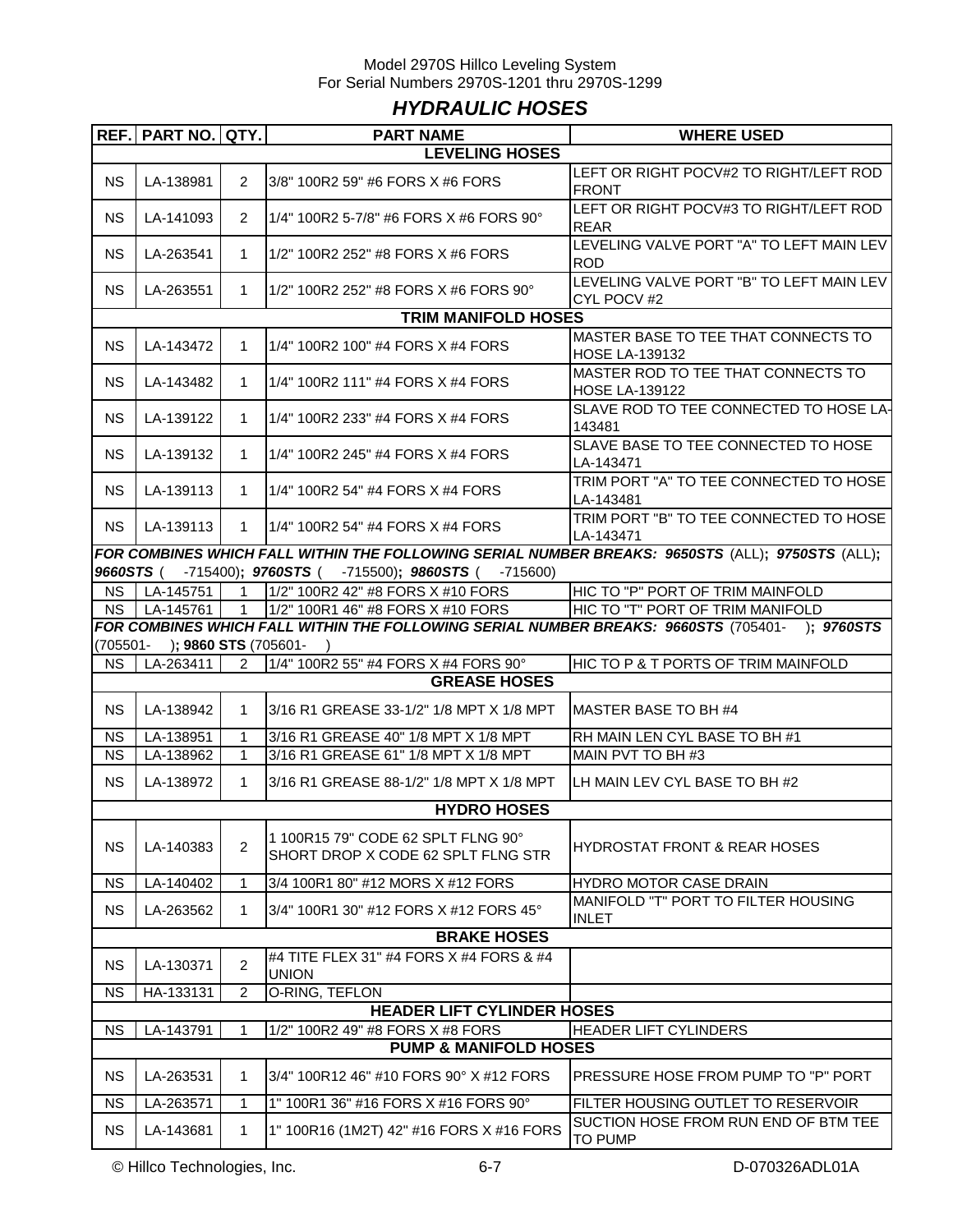### Model 2970S Hillco Leveling System For Serial Numbers 2970S-1201 thru 2970S-1299 *HYDRAULIC HOSES (CONTINUED)*

|           | <b>NORTHWEST OPTION HOSES</b>        |              |                                                                         |                                                                                                  |  |  |  |  |
|-----------|--------------------------------------|--------------|-------------------------------------------------------------------------|--------------------------------------------------------------------------------------------------|--|--|--|--|
| NS.       | LA-145901                            |              | 3/16 R1 GREASE 10" 1/8 MPT X 1/8 FPT                                    | <b>OHLA BREATHER</b>                                                                             |  |  |  |  |
| <b>NS</b> | HC-145861                            | 1            | 1/2" HEATER HOSE 2-3/4" (NO ENDS)<br>SAE20R3D2                          | <b>IDLER ASM</b>                                                                                 |  |  |  |  |
| <b>NS</b> | LA-263571                            | 1            | 1" 100R1 HOSE 36" #16 FORS X #16 FORS<br>$90^{\circ}$                   | RETURN LINE FROM FILTER OUTLET TO<br><b>RESERVOIR</b>                                            |  |  |  |  |
| <b>NS</b> | LA-263562                            | 1            | 3/4" 100R1 HOSE 30" #12 FORS X #12 FORS<br>$45^{\circ}$                 | <b>MANIFOLD "T" PORT TO FILTER INLET</b>                                                         |  |  |  |  |
| <b>NS</b> | LA-134872                            | 1            | 3/8" 100R1 HOSE 72" #6 FORS X #6 FORS<br>$90^\circ$                     | PUMP CASE DRAIN TO RESERVOIR                                                                     |  |  |  |  |
|           |                                      |              |                                                                         | FOR COMBINES WHICH FALL WITHIN THE FOLLOWING SERIAL NUMBER BREAKS: 9650STS (ALL); 9750STS (ALL); |  |  |  |  |
| 9660STS(  |                                      |              | $-715400$ ; 9760STS (<br>$-715500$ ; 9860STS (<br>$-715600$             |                                                                                                  |  |  |  |  |
| <b>NS</b> | LA-134822                            | $\mathbf{1}$ | 1/4" 100R2 HOSE 63" #4 FORS X #4 FORS<br>$90^\circ$                     | LOAD SENSE LINE                                                                                  |  |  |  |  |
| <b>NS</b> | LA-134832                            | $\mathbf 1$  | 3/4" 100R12 HOSE 54" #12 FORS X #12 FORSIPRESSURE FROM PUMP TO MANIFOLD |                                                                                                  |  |  |  |  |
| <b>NS</b> | LA-134862                            | 1            | 1" 100R16 (1M2T) 71" #16 FORS X #16 FORS<br>$90^\circ$                  | <b>PUMP SUCTION</b>                                                                              |  |  |  |  |
|           |                                      |              |                                                                         | FOR COMBINES WHICH FALL WITHIN THE FOLLOWING SERIAL NUMBER BREAKS: 9660STS (705401- ); 9760STS   |  |  |  |  |
|           | (705501-<br>$\,$ ; 9860 STS (705601- |              |                                                                         |                                                                                                  |  |  |  |  |
| <b>NS</b> | LA-145721                            | 1            | 1/4" 100R2 79" #4 FORS X #4 FORS 90°                                    | <b>LOAD SENSE LINE</b>                                                                           |  |  |  |  |
| <b>NS</b> | LA-145731                            | 1            | 3/4" 100R12 70" #12 FORS X #12 FORS                                     | <b>PRESSURE FROM PUMP TO MANIFOLD</b>                                                            |  |  |  |  |
| <b>NS</b> | LA-145741                            | 1            | 1" 100R16 (1M2T) 62" #16 FORS X #16 FORS<br>$90^{\circ}$                | <b>PUMP SUCTION</b>                                                                              |  |  |  |  |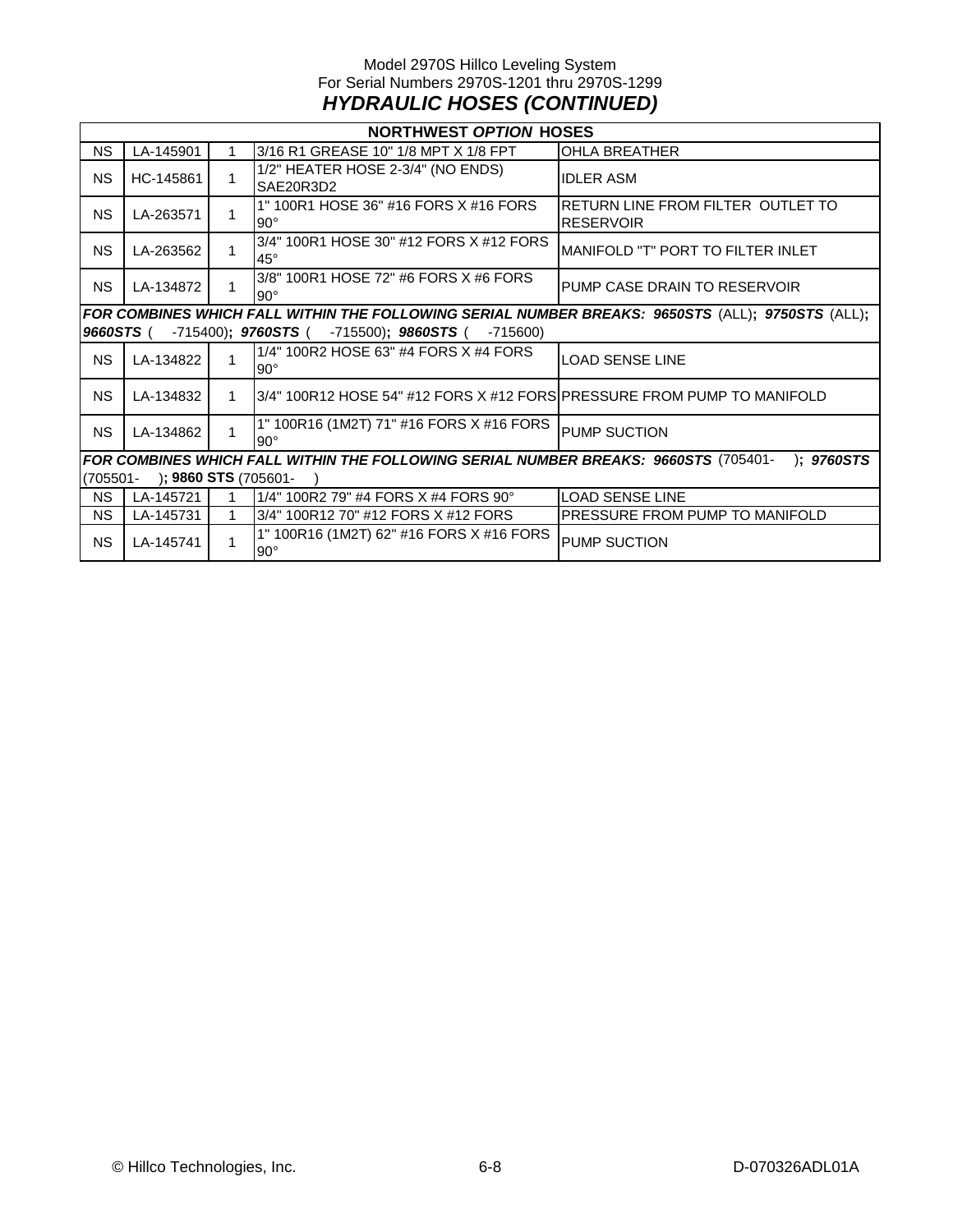### Model 2970S Hillco Leveling System For Serial Numbers 2970S-1201 thru 2970S-1299 *HYDRAULIC ADAPTERS*

| REF.      | PART NO.                          | QTY.           | <b>PART NAME</b>                                  | <b>WHERE USED</b>                                 |  |  |  |  |  |
|-----------|-----------------------------------|----------------|---------------------------------------------------|---------------------------------------------------|--|--|--|--|--|
|           | <b>LEVELING MANIFOLD ADAPTERS</b> |                |                                                   |                                                   |  |  |  |  |  |
| <b>NS</b> | HA-L-12MF16MO                     | 1              | #16 MORB X #12 MORS 90°                           | INLET PORT ON FILTER HOUSING                      |  |  |  |  |  |
| <b>NS</b> | HA-L-16MF16MO                     | 1              | #16 MORB X #16 MORS 90°                           | OUTLET PORT ON FILTER HOUSING                     |  |  |  |  |  |
| <b>NS</b> | HA-S-12MF12MO                     | 1              | #12 MORB X #12 MORS STR                           | "T" PORT                                          |  |  |  |  |  |
| <b>NS</b> | HA-L-8MF8MO                       | $\overline{2}$ | #8 MORB X #8 MORS 90°                             | "A" & "B" LEVELING PORTS                          |  |  |  |  |  |
| <b>NS</b> | HA-L-12MF12MO                     | 1              | #12 MORB X #12 MORS 90°                           | "P" PORT                                          |  |  |  |  |  |
| <b>NS</b> | HA-E-8MO                          | $\overline{2}$ | #8 MORB SOCKET HEAD PLUG (ZERO-<br>LEAK)          | "A" & "B" PORTS UNDER DUMP VAVLE                  |  |  |  |  |  |
| <b>NS</b> | <b>HA-E-12MO</b>                  | 2              | #12 MORB SOCKET HEAD PLUG<br>(ZERO-LEAK)          | "T" & "P" PORTS                                   |  |  |  |  |  |
|           |                                   |                | <b>MAIN CYLINDER ADAPTERS</b>                     |                                                   |  |  |  |  |  |
| <b>NS</b> | HA-K-6MF6MO                       | $\overline{c}$ | #6 MORB X #6 MORS BRANCH TEE                      | LEFT AND RIGHT LEV CYL ROD                        |  |  |  |  |  |
| <b>NS</b> | HA-L-6FF6MF                       | 3              | #6 FORS X #6 MORS 90°                             | LEFT AND RIGHT LEV CYL ROD                        |  |  |  |  |  |
| <b>NS</b> | HA-L-6FF6MF                       | $\mathbf{1}$   | #6 MORS X #6 FORS 90°                             | RIGHT LOWER POCV #2                               |  |  |  |  |  |
| <b>NS</b> | HA-L-6MF6MO                       | 4              | #6 MORS X #6 MORB 90°                             | POCV #2,#3 LEFT & RIGHT                           |  |  |  |  |  |
| <b>NS</b> | HA-L-6MO6MO                       | $\overline{2}$ | #6 MORB X #6 MORB 90°                             | POCV #1 LEFT AND RIGHT LEV CYL<br><b>BASE</b>     |  |  |  |  |  |
| <b>NS</b> | HA-M-6FF6MF                       | $\overline{2}$ | #6 FORS X #6 MORS SWIVEL NUT<br><b>RUN TEE</b>    | LEFT MAIN LEV CYL ROD/ LEFT POCV<br>#2            |  |  |  |  |  |
|           |                                   |                | <b>MASTER &amp; SLAVE CYLINDER ADAPTERS</b>       |                                                   |  |  |  |  |  |
| <b>NS</b> | HA-L-4MF6MO                       | 2              | #4 MORS X #6 MORB 90°                             | MASTER CYLINDER ROD AND BASE                      |  |  |  |  |  |
| <b>NS</b> | HA-L-4MF6MO                       | 2              | #4 MORS X #6 MORB 90°                             | SLAVE CYLINDER ROD AND BASE                       |  |  |  |  |  |
|           |                                   |                | <b>GREASE FITTING ADAPTERS</b>                    |                                                   |  |  |  |  |  |
| <b>NS</b> | HA-L-2FP2MP                       | 1              | 1/8 NPT 90 STREET EL                              | <b>MAIN PIVOT PIN</b>                             |  |  |  |  |  |
| <b>NS</b> | HA-NJ-2FN                         | 4              | 1/8" NPSM BULKHEAD LOCKNUT                        | <b>BULKHEAD CONNECTOR</b>                         |  |  |  |  |  |
| <b>NS</b> | HA-S-2FP2MN                       | $\overline{4}$ | 1/8" NPSM X 1/8" FPT BULKHEAD<br><b>CONNECTOR</b> | <b>GREASE BULKHEAD MOUNT</b>                      |  |  |  |  |  |
| <b>NS</b> | HC-135771                         | 3              | 1/4-28 MALE X 1/8 FPT 90°                         | MASTER CYLINDER BASE, MAIN LEV<br><b>CYL BASE</b> |  |  |  |  |  |
| <b>NS</b> | HC-138011                         | 4              | 1/4-28 STRAIGHT ZERK                              | ALL GREASE LINES                                  |  |  |  |  |  |
|           |                                   |                | TRIM MANIFOLD ADAPTERS                            |                                                   |  |  |  |  |  |
| <b>NS</b> | HA-L-4MF4MO                       | $\overline{2}$ | #4 MORB X #4 MORS 90°                             | "A" & "B" PORTS                                   |  |  |  |  |  |
| <b>NS</b> | HA-S-8MF8MO                       | 2              | #8 MORS X #8 MORB STRAIGHT                        | "P" & "T" PORTS                                   |  |  |  |  |  |
|           |                                   |                | <b>EARLY SERIAL NUMBER ADAPTERS</b>               |                                                   |  |  |  |  |  |
| <b>NS</b> | HA-T-16MF16MO                     | $\overline{c}$ | #16 MORBX #16 MORS STR THREAD<br><b>RUN TEE</b>   | PUMP SUCTION & RETURN AT<br><b>RESERVIOR</b>      |  |  |  |  |  |
| <b>NS</b> | HA-S-16FF12MF                     | 1              | #16 FORS X #12 MORS REDUCER                       | <b>COOLER TEE</b>                                 |  |  |  |  |  |
| <b>NS</b> | HA-L-10FF10MF                     | 1              | #10 FORS X #10 MORS 90°                           | RETURN OF STACK VALVE                             |  |  |  |  |  |
| <b>NS</b> | HA-M-10FF10MF                     | 2              | #10 ORS SWIVEL NUT RUN TEE                        | PRESSURE/RETURN STACK VALVE                       |  |  |  |  |  |
|           |                                   |                | <b>LATE SERIAL NUMBER ADAPTERS</b>                |                                                   |  |  |  |  |  |
| <b>NS</b> | HA-L-16MF16MO                     | 1              | #16 MORB X #16 MORS 90°                           | <b>SUCTION PORT (RES)</b>                         |  |  |  |  |  |
| <b>NS</b> | HA-M-16FF16MF                     | $\overline{2}$ | #16 FORS X #16 MORS SWIVEL NUT<br><b>RUN TEE</b>  | <b>SUCTION PORT (RES)</b>                         |  |  |  |  |  |
| <b>NS</b> | HA-S-4MF4MO                       | 1              | #4 MORB X #4 MORS STRAIGHT                        | <b>HIC MANIFOLD</b>                               |  |  |  |  |  |
| <b>NS</b> | HA-L-4MF4MO                       | 1              | #4 MORB X #4 MORS 90°                             | <b>HIC MANIFOLD</b>                               |  |  |  |  |  |
| <b>NS</b> | HA-S-8FF4MF                       | 2              | #8 FORS X #4 MORS REDUCER                         | P/T TRIM MANIFOLD                                 |  |  |  |  |  |
|           |                                   |                | <b>COMMON ADAPTERS</b>                            |                                                   |  |  |  |  |  |
| <b>NS</b> | HA-L-8MF8MO                       | 1              | #8 MORS X #8 MORB 90°                             | RIGHT LIFT CYLINDER                               |  |  |  |  |  |
| <b>NS</b> | HA-Q-8MF8MO                       | 1              | #8 MORB X #8 MORS STR THREAD<br><b>BRANCH TEE</b> | LEFT LIFT CYLINDER                                |  |  |  |  |  |
| <b>NS</b> | HA-Y-4MF4MF                       | 2              | #4 MORS UNION TEE                                 | SLAVE/MASTER UNION                                |  |  |  |  |  |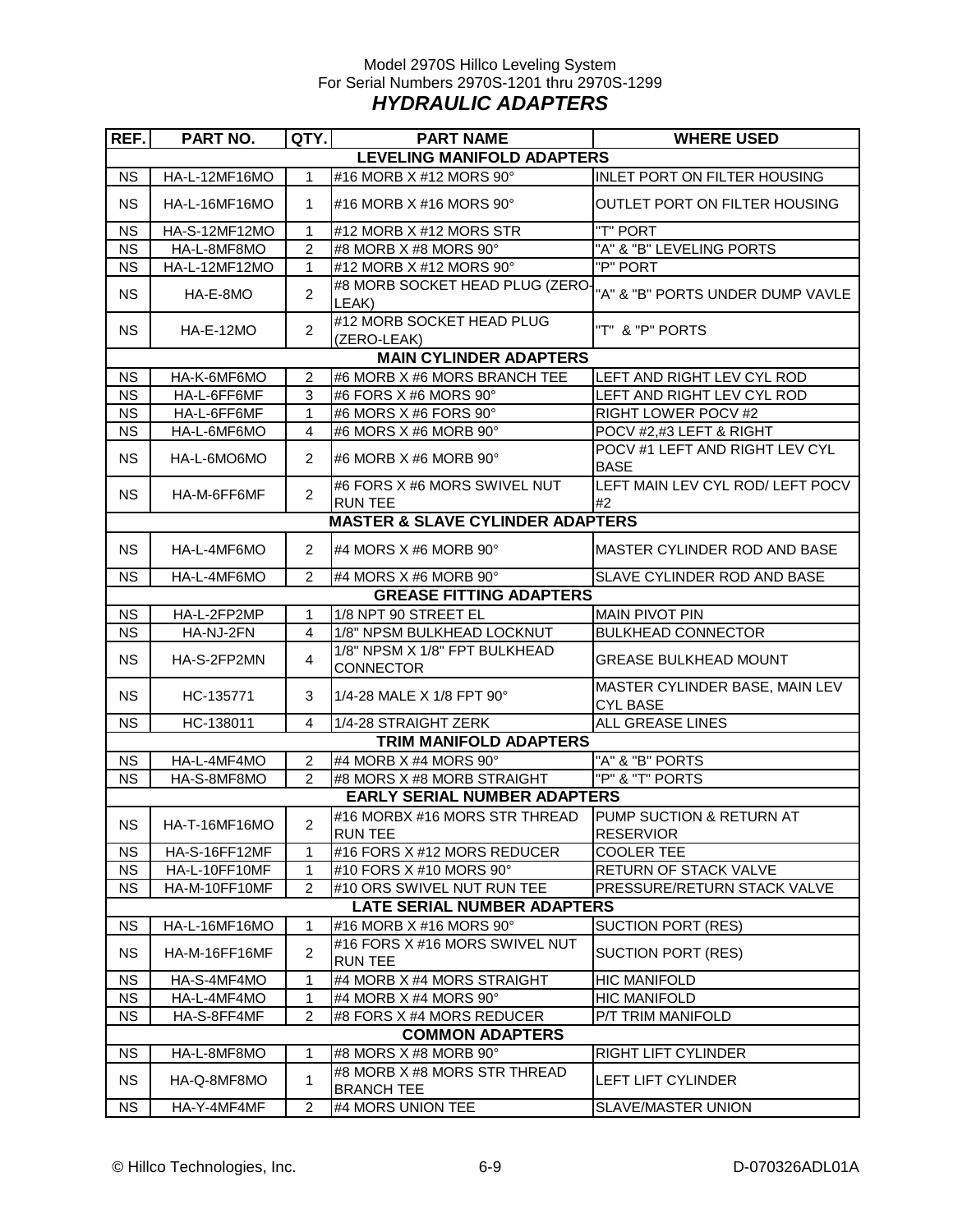### Model 2970S Hillco Leveling System For Serial Numbers 2970S-1201 thru 2970S-1299 *HYDRAULIC HOSES (CONTINUED)*

|           | NORTHWEST <i>OPTION</i> ADAPTERS |   |                                                  |                           |  |  |  |
|-----------|----------------------------------|---|--------------------------------------------------|---------------------------|--|--|--|
| NS.       | HA-E-10MO                        |   | #10 MORB SOCKET HEAD PLUG<br>(ZERO-LEAK)         | I"T" PORT                 |  |  |  |
| NS.       | HA-L-12MF10MO                    |   | #10 MORB $X$ #12 MORS 90 $^{\circ}$              | "P" PORT                  |  |  |  |
| NS.       | HA-S-12MF10MO                    |   | #10 MORB X #12 MORS STR                          | "T" PORT                  |  |  |  |
| NS.       | HA-L-8MF8MO                      | 2 | #8 MORB X #8 MORS 90°                            | "A" & "B" LEVELING PORTS  |  |  |  |
| NS.       | HA-L-4MF4MO                      |   | #4 MORB X #4 MORS 90 $^{\circ}$                  | <b>LOAD SENSE SHUTTLE</b> |  |  |  |
| NS.       | HA-S-6FO10MO                     |   | #6 FORB X #10 MORB STR                           | "P" PORT                  |  |  |  |
| NS.       | HA-T-6MF6MO                      |   | #6 MORS X #6 MORB STR THREAD<br><b>RUN TEE</b>   | <b>CASE DRAIN</b>         |  |  |  |
| <b>NS</b> | HA-C-6FF                         |   | #6 FORS CAP                                      | <b>CASE DRAIN</b>         |  |  |  |
|           | <b>IMIDWEST OPTION ADAPTERS</b>  |   |                                                  |                           |  |  |  |
| NS.       | HA-L-16MF16MO                    |   | #16 MORB X #16 MORS 90°                          | <b>SUCTION PORT PUMP</b>  |  |  |  |
| <b>NS</b> | HA-M-10MF10MO                    | 4 | #10 MORS X #10 MORB STR THREAD<br><b>RUN TEE</b> | <b>PRESSURE PORT</b>      |  |  |  |
| NS.       | LA-263651                        | 1 | HM ORIFICE ASM, PUMP ASM                         | <b>IMIDDLE LEG OF TEE</b> |  |  |  |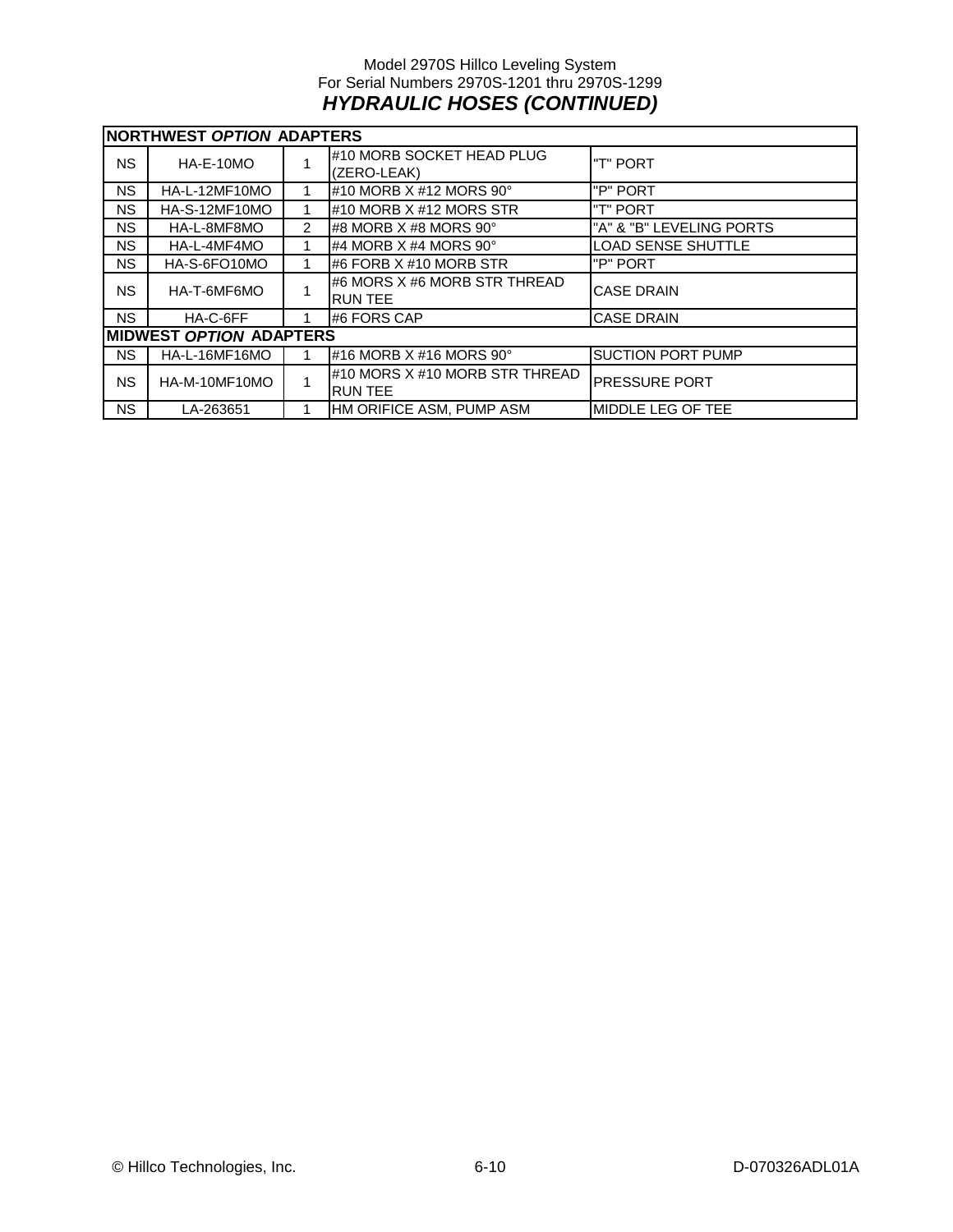### **7** *MISCELLANEOUS*

|           | <b>DECALS AND LITERATURE</b> |                |                                                   |                                                           |  |  |  |  |
|-----------|------------------------------|----------------|---------------------------------------------------|-----------------------------------------------------------|--|--|--|--|
| REF.      | PART NO.                     | QTY.           | <b>PART NAME</b>                                  | <b>DESCRIPTION</b>                                        |  |  |  |  |
| <b>NS</b> | LL20-100782                  | 1              | CAUTION LEVELING SYSTEM CAB                       | <b>WINDOW IN CAB</b>                                      |  |  |  |  |
| <b>NS</b> | LL20-100783                  | 2              | DANGER - CRUSHING HAZARD                          | ON SIDES OF DA ASM                                        |  |  |  |  |
| <b>NS</b> | LL20-100784                  | 2              | DECAL, DANGER PINCH POINT                         | RH & LH UPPER TRANS FACE PLT                              |  |  |  |  |
| <b>NS</b> | LL20-100786                  | 1              | <b>WARNING ELECTRONIC CRUSHING</b><br>HAZARD      | FRONT OF CONTROL BOX                                      |  |  |  |  |
| <b>NS</b> | LL20-100787                  | $\mathbf{1}$   | CAUTION - LEVELING SYSTEM HAZARD                  | ON LADDER PLATFORM                                        |  |  |  |  |
| <b>NS</b> | LL20-100788                  | 1              | DANGER - HYDRAULIC HAZARD                         | ON SIDE OF COMBINE ABOVE THE<br><b>HYDRAULIC MANIFOLD</b> |  |  |  |  |
| <b>NS</b> | LL20-100788                  | 0              | DANGER - HYDRAULIC HAZARD                         | 1 - EACH MAIN CYLINDER                                    |  |  |  |  |
| <b>NS</b> | LL-133741                    | $\mathbf{1}$   | LABEL, GREASE 50 HRS                              | OC BULKHEAD                                               |  |  |  |  |
| <b>NS</b> | LL-133741                    | 2              | LABEL, GREASE 50 HRS                              | MAIN LEV CYL BOTTOM (RH & LH)                             |  |  |  |  |
| <b>NS</b> | LL-133741                    | $\mathbf{1}$   | LABEL, GREASE 50 HRS                              | <b>MASTER CYLINDER ROD</b>                                |  |  |  |  |
| <b>NS</b> | LL-141301                    | 2              | DECAL, SIDEHILL LEVELING SYSTEM                   | SIDE OF COMBINE                                           |  |  |  |  |
| <b>NS</b> | LL-143621                    | 2              | DANGER, AVOID CRUSHING INJURY                     | IN AREA NEAR SAFETY STOP STORAGE<br><b>LOCATION</b>       |  |  |  |  |
| <b>NS</b> | LA-255961                    | $\mathbf{1}$   | TAG, SERIAL NUMBER                                |                                                           |  |  |  |  |
| <b>NS</b> | D-070326ADL01A               | $\mathbf{1}$   | MANUAL, PARTS                                     |                                                           |  |  |  |  |
| <b>NS</b> | D-060609SGD01                | 1              | MANUAL, OPERATORS                                 |                                                           |  |  |  |  |
|           |                              |                |                                                   |                                                           |  |  |  |  |
|           |                              |                | <b>HOSE CLAMPS AND FASTENERS</b>                  |                                                           |  |  |  |  |
| <b>NS</b> | MC-137521                    | 3              | TANDEM CLAMPING HALVES<br><b>BEHRINGER (PAIR)</b> | <b>HYDROSTAT HOSES</b>                                    |  |  |  |  |
| <b>NS</b> | MC-137531                    | 3              | COVER PLATE W/5/16 HOLE<br>(BEHRINGER)            | HYDROSTAT HOSES                                           |  |  |  |  |
| <b>NS</b> | F-HCF-08M090F                | 2              | FLHC-8.8 M8 X 1.25 X 90                           | BEHRINGER CLAMP FOR HYDRO HOSES                           |  |  |  |  |
| <b>NS</b> | F-HNF-08ME                   | 5              | FLHN-10.9 M8 X 1.25                               | BEHRINGER CLAMP FOR HYDRO HOSES                           |  |  |  |  |
| <b>NS</b> | F-HC-08M100F                 | 2              | HC-8.8 M8 X 1.25 X 100                            | BEHRINGER CLAMP FOR HYDRO HOSES                           |  |  |  |  |
| <b>NS</b> | F-HC-08M120F                 | $\mathbf{1}$   | HC-8.8 M8 X 1.25 X 120                            | BEHRINGER CLAMP FOR HYDRO HOSES                           |  |  |  |  |
| <b>NS</b> | MC-135631                    | 2              | CLAMP, HOSE 1-1/2 R/C W 3/8 HOLE                  | CLAMP, GREASE LINES/ TRIM HOSES                           |  |  |  |  |
| <b>NS</b> | HC-142061                    | $\mathbf{1}$   | SLEEVE, ABRASION, SHIFT CABLE 36"                 | SLEEVE, ABRASION, SHIFT CABLE                             |  |  |  |  |
| <b>NS</b> | HC-139221                    | 2              | CLAMP, 1/4" TUBE TANDEM (PAIR)                    | <b>BRAKE LINES</b>                                        |  |  |  |  |
| <b>NS</b> | HC-139231                    | 4              | CLAMP, COVER PLATE FOR 1/4" TUBE<br><b>CLAMP</b>  | <b>BRAKE LINES</b>                                        |  |  |  |  |
| <b>NS</b> | F-HNF-08ME                   | $\mathbf{1}$   | FLHN- 10.9 M8 X 1.25                              | <b>BRAKELINE TANDEM CLAMP</b>                             |  |  |  |  |
| NS.       | F-HCF-8M050E                 | $\mathbf{1}$   | FLHC- 10.9 M8 X 1.25 X 50                         | <b>BRAKELINE TANDEM CLAMP</b>                             |  |  |  |  |
| <b>NS</b> | HC-143601                    | 3              | CLAMP, HOSE 1-1/8" R/C 3/8" HOLE                  | <b>GREASE HOSES &amp; MASTER CYLINDER</b><br><b>HOSES</b> |  |  |  |  |
| <b>NS</b> | MC-135631                    | $\mathbf{1}$   | CLAMP, HOSE 1-1/2 R/C 3/8" HOLE                   | <b>CLAMP TRIM HOSES UNDER FEEDER</b><br><b>HOUSE</b>      |  |  |  |  |
| <b>NS</b> | HC-143601                    | $\mathbf{1}$   | CLAMP, HOSE 1-1/8" R/C 3/8" HOLE                  | CLAMP TRIM HOSES UNDER FEEDER<br><b>HOUSE</b>             |  |  |  |  |
| <b>NS</b> | HC-143601                    | 2              | CLAMP, HOSE 1-1/8" R/C 3/8" HOLE                  | CASE DRAIN HOSE                                           |  |  |  |  |
| <b>NS</b> | MC-101343                    | $\overline{2}$ | CLAMP, HOSE 2-7/16" R/C 3/8" HOLE                 | PRESSURE AND RETURN HOSES ABOVE<br><b>HYDRO HOSES</b>     |  |  |  |  |
| NS.       | F-HCF-8M020E                 | 2              | FLHC-10.9 M8 X 1.25 X 20                          | HOSE CLAMPS FROM MANIFOLD TO OC                           |  |  |  |  |
| NS.       | F-HNF-8ME                    | 2              | FLHN-10.9 M8 X 1.25                               | HOSE CLAMPS FROM MANIFOLD TO OC                           |  |  |  |  |
| <b>NS</b> | MC-135791                    | 4              | CLAMP, HOSE 7/8" R/C W/ 3/8 HOLE                  | SHIFTING CABLE & HDR LIFT CYL HOSE                        |  |  |  |  |
| NS.       | HC-133541                    | 1              | <b>ABRASION SLEEVE</b>                            | LEVELING AND TRIM HOSES FROM OC                           |  |  |  |  |
| <b>NS</b> | HC-143581                    | 2              | <b>SLEEVE, ABRASION</b>                           | <b>MASTER &amp; SLACE CYLINDER HOSES</b>                  |  |  |  |  |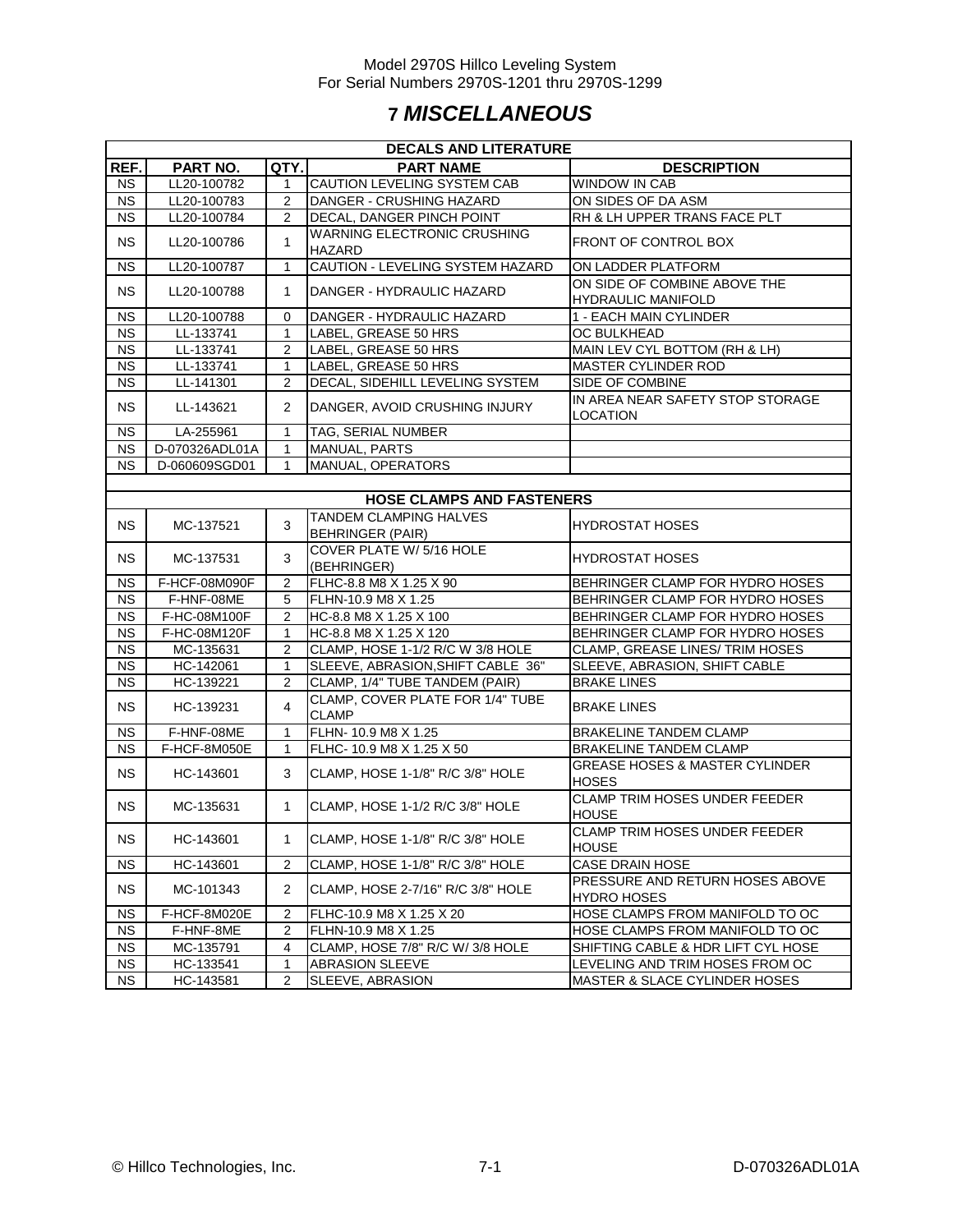## **8** *PART NUMBER INDEX*

| $7 - 1$<br>D-070326ADL01A<br>$5 - 2$<br>EC-100164<br>$5 - 2$<br>EC-100165<br>$5-2$<br>EC-100557<br>$5 - 2$<br>EC-100692<br>$5-2$<br>EC-133281<br>$5 - 2$<br>EC-136631<br>$rac{1}{2}$<br>EC-136701<br>$\overline{5-2}$<br>EC-136711<br>$5 - 2$<br>EC-138781<br>$5 - 2$<br>EC-139631<br>$5 - 2$<br>EC-139641<br>$5 - 2$<br>EC-140781<br>$5 - 2$<br>EC-140801<br>$5 - 2$<br>EC-140841<br>$5 - 2$<br>EC-140851<br>$5-2$<br>EC-140861<br>$5-2$<br>EC-141741<br>$rac{5-2}{2}$<br>EC-141751<br>$5 - 2$<br>EC-141761<br>$5 - 2$<br>EC-141771<br>$5 - 2$<br>EC-141781<br>$5 - 2$<br>EC-141791<br>EC-141801<br>$5-2$<br>$5 - 2$<br>EC-141831<br>$5 - 2$<br>EC-142121<br>$5 - 2$<br>EC-143271<br>$5 - 2$<br>EC-143281<br>$5-2$<br>EC-143301<br>$5 - 2$<br>EC-143311<br>$5-2$<br>EC-143321<br>$5 - 2$<br>EC-143421<br>$5 - 2$<br>EC-143811<br>$5-2$<br>$\overline{ST-20#10}$<br>ET.<br>$5 - 2$<br>ET-ST-2004<br>$2 - 4$<br>F-CB-10M050F<br>$2 - 4$<br>F-CB-16M050E<br>2-4<br>F-FHS-8M030E<br>$3-4$<br>F-FWF-06020<br>$3-4, 4-2$<br>F-FWH-10<br>$7 - 1$<br>F-HC-08M100F<br>$7 - 1$<br>F-HC-08M120F<br>$2 - 4$<br>F-HC-10M070E<br>F-HC-16M050E<br>$2 - 4$<br>F-HC-16M060E<br>$4 - 2$<br>F-HC-16M110E<br>$3 - 4$<br>$2-4, 3-4$<br>F-HC-16M120E<br>$4 - 2$<br>F-HC-16M250E<br>F-HC5-04C12<br>$5-2$<br>6-2<br>F-HC8-07C24 | ER<br>PART<br>МB | <b>IUMBER</b><br>PAGE |
|----------------------------------------------------------------------------------------------------------------------------------------------------------------------------------------------------------------------------------------------------------------------------------------------------------------------------------------------------------------------------------------------------------------------------------------------------------------------------------------------------------------------------------------------------------------------------------------------------------------------------------------------------------------------------------------------------------------------------------------------------------------------------------------------------------------------------------------------------------------------------------------------------------------------------------------------------------------------------------------------------------------------------------------------------------------------------------------------------------------------------------------------------------------------------------------------------------------------------------------------------------------------------------------------------------|------------------|-----------------------|
|                                                                                                                                                                                                                                                                                                                                                                                                                                                                                                                                                                                                                                                                                                                                                                                                                                                                                                                                                                                                                                                                                                                                                                                                                                                                                                          | D-060609SGD01    | $7 - 1$               |
|                                                                                                                                                                                                                                                                                                                                                                                                                                                                                                                                                                                                                                                                                                                                                                                                                                                                                                                                                                                                                                                                                                                                                                                                                                                                                                          |                  |                       |
|                                                                                                                                                                                                                                                                                                                                                                                                                                                                                                                                                                                                                                                                                                                                                                                                                                                                                                                                                                                                                                                                                                                                                                                                                                                                                                          |                  |                       |
|                                                                                                                                                                                                                                                                                                                                                                                                                                                                                                                                                                                                                                                                                                                                                                                                                                                                                                                                                                                                                                                                                                                                                                                                                                                                                                          |                  |                       |
|                                                                                                                                                                                                                                                                                                                                                                                                                                                                                                                                                                                                                                                                                                                                                                                                                                                                                                                                                                                                                                                                                                                                                                                                                                                                                                          |                  |                       |
|                                                                                                                                                                                                                                                                                                                                                                                                                                                                                                                                                                                                                                                                                                                                                                                                                                                                                                                                                                                                                                                                                                                                                                                                                                                                                                          |                  |                       |
|                                                                                                                                                                                                                                                                                                                                                                                                                                                                                                                                                                                                                                                                                                                                                                                                                                                                                                                                                                                                                                                                                                                                                                                                                                                                                                          |                  |                       |
|                                                                                                                                                                                                                                                                                                                                                                                                                                                                                                                                                                                                                                                                                                                                                                                                                                                                                                                                                                                                                                                                                                                                                                                                                                                                                                          |                  |                       |
|                                                                                                                                                                                                                                                                                                                                                                                                                                                                                                                                                                                                                                                                                                                                                                                                                                                                                                                                                                                                                                                                                                                                                                                                                                                                                                          |                  |                       |
|                                                                                                                                                                                                                                                                                                                                                                                                                                                                                                                                                                                                                                                                                                                                                                                                                                                                                                                                                                                                                                                                                                                                                                                                                                                                                                          |                  |                       |
|                                                                                                                                                                                                                                                                                                                                                                                                                                                                                                                                                                                                                                                                                                                                                                                                                                                                                                                                                                                                                                                                                                                                                                                                                                                                                                          |                  |                       |
|                                                                                                                                                                                                                                                                                                                                                                                                                                                                                                                                                                                                                                                                                                                                                                                                                                                                                                                                                                                                                                                                                                                                                                                                                                                                                                          |                  |                       |
|                                                                                                                                                                                                                                                                                                                                                                                                                                                                                                                                                                                                                                                                                                                                                                                                                                                                                                                                                                                                                                                                                                                                                                                                                                                                                                          |                  |                       |
|                                                                                                                                                                                                                                                                                                                                                                                                                                                                                                                                                                                                                                                                                                                                                                                                                                                                                                                                                                                                                                                                                                                                                                                                                                                                                                          |                  |                       |
|                                                                                                                                                                                                                                                                                                                                                                                                                                                                                                                                                                                                                                                                                                                                                                                                                                                                                                                                                                                                                                                                                                                                                                                                                                                                                                          |                  |                       |
|                                                                                                                                                                                                                                                                                                                                                                                                                                                                                                                                                                                                                                                                                                                                                                                                                                                                                                                                                                                                                                                                                                                                                                                                                                                                                                          |                  |                       |
|                                                                                                                                                                                                                                                                                                                                                                                                                                                                                                                                                                                                                                                                                                                                                                                                                                                                                                                                                                                                                                                                                                                                                                                                                                                                                                          |                  |                       |
|                                                                                                                                                                                                                                                                                                                                                                                                                                                                                                                                                                                                                                                                                                                                                                                                                                                                                                                                                                                                                                                                                                                                                                                                                                                                                                          |                  |                       |
|                                                                                                                                                                                                                                                                                                                                                                                                                                                                                                                                                                                                                                                                                                                                                                                                                                                                                                                                                                                                                                                                                                                                                                                                                                                                                                          |                  |                       |
|                                                                                                                                                                                                                                                                                                                                                                                                                                                                                                                                                                                                                                                                                                                                                                                                                                                                                                                                                                                                                                                                                                                                                                                                                                                                                                          |                  |                       |
|                                                                                                                                                                                                                                                                                                                                                                                                                                                                                                                                                                                                                                                                                                                                                                                                                                                                                                                                                                                                                                                                                                                                                                                                                                                                                                          |                  |                       |
|                                                                                                                                                                                                                                                                                                                                                                                                                                                                                                                                                                                                                                                                                                                                                                                                                                                                                                                                                                                                                                                                                                                                                                                                                                                                                                          |                  |                       |
|                                                                                                                                                                                                                                                                                                                                                                                                                                                                                                                                                                                                                                                                                                                                                                                                                                                                                                                                                                                                                                                                                                                                                                                                                                                                                                          |                  |                       |
|                                                                                                                                                                                                                                                                                                                                                                                                                                                                                                                                                                                                                                                                                                                                                                                                                                                                                                                                                                                                                                                                                                                                                                                                                                                                                                          |                  |                       |
|                                                                                                                                                                                                                                                                                                                                                                                                                                                                                                                                                                                                                                                                                                                                                                                                                                                                                                                                                                                                                                                                                                                                                                                                                                                                                                          |                  |                       |
|                                                                                                                                                                                                                                                                                                                                                                                                                                                                                                                                                                                                                                                                                                                                                                                                                                                                                                                                                                                                                                                                                                                                                                                                                                                                                                          |                  |                       |
|                                                                                                                                                                                                                                                                                                                                                                                                                                                                                                                                                                                                                                                                                                                                                                                                                                                                                                                                                                                                                                                                                                                                                                                                                                                                                                          |                  |                       |
|                                                                                                                                                                                                                                                                                                                                                                                                                                                                                                                                                                                                                                                                                                                                                                                                                                                                                                                                                                                                                                                                                                                                                                                                                                                                                                          |                  |                       |
|                                                                                                                                                                                                                                                                                                                                                                                                                                                                                                                                                                                                                                                                                                                                                                                                                                                                                                                                                                                                                                                                                                                                                                                                                                                                                                          |                  |                       |
|                                                                                                                                                                                                                                                                                                                                                                                                                                                                                                                                                                                                                                                                                                                                                                                                                                                                                                                                                                                                                                                                                                                                                                                                                                                                                                          |                  |                       |
|                                                                                                                                                                                                                                                                                                                                                                                                                                                                                                                                                                                                                                                                                                                                                                                                                                                                                                                                                                                                                                                                                                                                                                                                                                                                                                          |                  |                       |
|                                                                                                                                                                                                                                                                                                                                                                                                                                                                                                                                                                                                                                                                                                                                                                                                                                                                                                                                                                                                                                                                                                                                                                                                                                                                                                          |                  |                       |
|                                                                                                                                                                                                                                                                                                                                                                                                                                                                                                                                                                                                                                                                                                                                                                                                                                                                                                                                                                                                                                                                                                                                                                                                                                                                                                          |                  |                       |
|                                                                                                                                                                                                                                                                                                                                                                                                                                                                                                                                                                                                                                                                                                                                                                                                                                                                                                                                                                                                                                                                                                                                                                                                                                                                                                          |                  |                       |
|                                                                                                                                                                                                                                                                                                                                                                                                                                                                                                                                                                                                                                                                                                                                                                                                                                                                                                                                                                                                                                                                                                                                                                                                                                                                                                          |                  |                       |
|                                                                                                                                                                                                                                                                                                                                                                                                                                                                                                                                                                                                                                                                                                                                                                                                                                                                                                                                                                                                                                                                                                                                                                                                                                                                                                          |                  |                       |
|                                                                                                                                                                                                                                                                                                                                                                                                                                                                                                                                                                                                                                                                                                                                                                                                                                                                                                                                                                                                                                                                                                                                                                                                                                                                                                          |                  |                       |
|                                                                                                                                                                                                                                                                                                                                                                                                                                                                                                                                                                                                                                                                                                                                                                                                                                                                                                                                                                                                                                                                                                                                                                                                                                                                                                          |                  |                       |
|                                                                                                                                                                                                                                                                                                                                                                                                                                                                                                                                                                                                                                                                                                                                                                                                                                                                                                                                                                                                                                                                                                                                                                                                                                                                                                          |                  |                       |
|                                                                                                                                                                                                                                                                                                                                                                                                                                                                                                                                                                                                                                                                                                                                                                                                                                                                                                                                                                                                                                                                                                                                                                                                                                                                                                          |                  |                       |
|                                                                                                                                                                                                                                                                                                                                                                                                                                                                                                                                                                                                                                                                                                                                                                                                                                                                                                                                                                                                                                                                                                                                                                                                                                                                                                          |                  |                       |
|                                                                                                                                                                                                                                                                                                                                                                                                                                                                                                                                                                                                                                                                                                                                                                                                                                                                                                                                                                                                                                                                                                                                                                                                                                                                                                          |                  |                       |
|                                                                                                                                                                                                                                                                                                                                                                                                                                                                                                                                                                                                                                                                                                                                                                                                                                                                                                                                                                                                                                                                                                                                                                                                                                                                                                          |                  |                       |
|                                                                                                                                                                                                                                                                                                                                                                                                                                                                                                                                                                                                                                                                                                                                                                                                                                                                                                                                                                                                                                                                                                                                                                                                                                                                                                          |                  |                       |
|                                                                                                                                                                                                                                                                                                                                                                                                                                                                                                                                                                                                                                                                                                                                                                                                                                                                                                                                                                                                                                                                                                                                                                                                                                                                                                          |                  |                       |
|                                                                                                                                                                                                                                                                                                                                                                                                                                                                                                                                                                                                                                                                                                                                                                                                                                                                                                                                                                                                                                                                                                                                                                                                                                                                                                          |                  |                       |
|                                                                                                                                                                                                                                                                                                                                                                                                                                                                                                                                                                                                                                                                                                                                                                                                                                                                                                                                                                                                                                                                                                                                                                                                                                                                                                          |                  |                       |
|                                                                                                                                                                                                                                                                                                                                                                                                                                                                                                                                                                                                                                                                                                                                                                                                                                                                                                                                                                                                                                                                                                                                                                                                                                                                                                          |                  |                       |
|                                                                                                                                                                                                                                                                                                                                                                                                                                                                                                                                                                                                                                                                                                                                                                                                                                                                                                                                                                                                                                                                                                                                                                                                                                                                                                          |                  |                       |
|                                                                                                                                                                                                                                                                                                                                                                                                                                                                                                                                                                                                                                                                                                                                                                                                                                                                                                                                                                                                                                                                                                                                                                                                                                                                                                          |                  |                       |
|                                                                                                                                                                                                                                                                                                                                                                                                                                                                                                                                                                                                                                                                                                                                                                                                                                                                                                                                                                                                                                                                                                                                                                                                                                                                                                          |                  |                       |
|                                                                                                                                                                                                                                                                                                                                                                                                                                                                                                                                                                                                                                                                                                                                                                                                                                                                                                                                                                                                                                                                                                                                                                                                                                                                                                          |                  |                       |
|                                                                                                                                                                                                                                                                                                                                                                                                                                                                                                                                                                                                                                                                                                                                                                                                                                                                                                                                                                                                                                                                                                                                                                                                                                                                                                          | F-HC8-07C44      | $6 - 2$               |

| NUMBER<br>PART | <b>NUMBER</b><br>PAGE | <b>NUMBER</b><br>PART | <b>NUMBER</b><br>PAGE | <b>NUMBER</b><br>PART | <b>NUMBER</b><br>PAGE |
|----------------|-----------------------|-----------------------|-----------------------|-----------------------|-----------------------|
| D-060609SGD01  | $7 - 1$               | F-HC8-07C52           | $6 - 2$               | HA-E-4MF              | $6 - 6$               |
| D-070326ADL01A | $7 - 1$               | F-HC8-12C240          | $3 - 4$               | HA-E-6MF              | $6-6$                 |
| EC-100164      | $5 - 2$               | F-HC-8M020E           | $2 - 4$               | HA-K-6MF6MO           | $6-6$                 |
| EC-100165      | $\overline{5}$ -2     | F-HCF-05C08           | $6 - 4$               | HA-L-10MO12MF         | $6-6$                 |
| EC-100557      | $5 - 2$               | F-HCF-08M090F         | $7 - 1$               | HA-L-12MF12MO         | $6 - 6$               |
| EC-100692      | $5 - 2$               | F-HCF-10M020E         | $6 - 2$               | HA-L-12MF16MO         | 6-6                   |
| EC-133281      | $5 - 2$               | F-HCF-10M035E         | $2-4, 3-4$            | HA-L-12MO12MO         | $6-6$                 |
| EC-136631      | $5 - 2$               | F-HCF-10M040F         | $3 - 4$               | HA-L-16MF16MO         | $6-6$                 |
| EC-136701      | $5 - 2$               | F-HCF-12M040E         | $2 - 4$               | HA-L-2FP2MP           | $6 - 6$               |
| EC-136711      | $5 - 2$               | F-HCF-12M040F         | $3 - 4$               | HA-L-4FF4MF           | $6 - 6$               |
| EC-138781      | $5 - 2$               | F-HCF-16M040E         | $2 - 4$               | HA-L-4MF6MO           | $6-6$                 |
| EC-139631      | $5 - 2$               | F-HCF-8M020E          | $2-4, 3-4, 6-2, 7-1$  | HA-L-6FF6MF           | $6 - 6$               |
| EC-139641      | $5 - 2$               | F-HCF-8M020F          | $6 - 4$               | HA-L-6MF6MO           | $6-6$                 |
| EC-140781      | $5 - 2$               | F-HCF-8M050E          | $7 - 1$               | HA-L-6MF8MO           | $6 - 6$               |
| EC-140801      | $5 - 2$               | F-HN8-07C             | $6 - 2$               | HA-L-6MO6MO           | $6 - 6$               |
| EC-140841      | $5 - 2$               | F-HNF-#10C            | $5 - 2$               | HA-L-8MF8MO           | $6-6$                 |
| EC-140851      | $5 - 2$               | F-HNF-#6C             | $6-4$                 | HA-M-16FF16MF         | $6 - 6$               |
| EC-140861      | $5 - 2$               | F-HNF-04C             | $5 - 2$               | HA-M-6FF6MF           | 6-6                   |
| EC-141741      | $5 - 2$               | F-HNF-08ME            | $2-4, 3-4, 7-1$       | HA-NJ-2FN             | $6-6$                 |
| EC-141751      | $5 - 2$               | F-HNF-08MF            | $6 - 4$               | HA-Q-8FF8MF           | $6 - 6$               |
| EC-141761      | $5 - 2$               | F-HNF-10MF            | $3 - 4$               | HA-S-12MF16FF         | $6-6$                 |
| EC-141771      | $5 - 2$               | F-HNF-16ME            | $2-4, 3-4$            | HA-S-2FP2MN           | $6 - 6$               |
| EC-141781      | $5 - 2$               | F-HNF-8ME             | $3-4, 6-2, 7-1$       | HA-S-4MF8MO           | $6-6$                 |
| EC-141791      | $5 - 2$               | F-HNN-10MF            | $2 - 4$               | HA-S-8MF12MO          | $6-6$                 |
| EC-141801      | $5 - 2$               | F-HNN-8MF             | $3 - 2$               | HA-Y-4MF4MF           | $6-6$                 |
| EC-141831      | $5 - 2$               | F-HNS-10ME            | $2-4, 3-4$            | HC-101034             | $6 - 4$               |
| EC-142121      | $5 - 2$               | F-HNS-12C             | $3 - 4$               | HC-101843             | $6-2, 6-5$            |
| EC-143271      | $5 - 2$               | F-HNS-12ME            | $3 - 4$               | HC-133541             | 7-1                   |
| EC-143281      | $5 - 2$               | F-HNS-16ME            | $2-4, 4-2$            | HC-134201             | $6 - 2$               |
| EC-143301      | $5 - 2$               | F-HNS-8ME             | $2 - 4$               | HC-134911             | $6 - 2$               |
| EC-143311      | $5 - 2$               | F-LW-#10              | $6-4$                 | HC-135771             | 6-6                   |
| EC-143321      | $5 - 2$               | F-LW-04               | $5 - 2$               | HC-137891             | $6 - 2$               |
| EC-143421      | $5 - 2$               | F-LWE-04              | $5-2$                 | HC-137901             | $6 - 2$               |
| EC-143811      | $5 - 2$               | F-LWH-07              | $6 - 2$               | HC-138011             | $6-6$                 |
| ET-ST-20#10    | $5 - 2$               | F-LWHC-07             | $6 - 2$               | HC-138581             | $2-2, 6-2$            |
| ET-ST-2004     | 5-2                   | F-MB-14NR40           | 2-4                   | HC-138901             | $3-2, 6-2$            |
| F-CB-10M050F   | $2 - 4$               | F-PCT-02X16           | $2 - 4$               | HC-139161             | 6-2                   |
| F-CB-16M050E   | $2 - 4$               | F-PHM-#10C16          | $5 - 2$               | HC-139171             | $6 - 2$               |
| F-FHS-8M030E   | $2 - 4$               | F-PHM-#10C28          | $5 - 2$               | HC-139221             | 7-1                   |
| F-FWF-06020    | $3 - 4$               | F-PHM-#6C06           | $5-2$                 | HC-139231             | 7-1                   |
| F-FWH-10       | $3-4, 4-2$            | F-PHM-#6C08           | 6-4                   | HC-139871             | 6-4                   |
| F-HC-08M100F   | 7-1                   | F-PHM-04C24           | $5-2$                 | HC-140291             | 6-4                   |
| F-HC-08M120F   | $7 - 1$               | F-PHM-04C36           | $5 - 2$               | HC-140312             | $3-2, 6-2$            |
| F-HC-10M070E   | $2 - 4$               | F-SHC-#10C52          | 6-4                   | HC-140341             | $3-2, 6-2$            |
| F-HC-16M050E   | $2 - 4$               | F-SHC-04C28           | $6-4$                 | HC-140361             | 6-2                   |
| F-HC-16M060E   | $4 - 2$               | F-SHC-07C20           | $6-2$                 | HC-140411             | 6-4                   |
| F-HC-16M110E   | $3 - 4$               | F-SHC-24M080E         | 3-4                   | HC-141281             | $6 - 2$               |
| F-HC-16M120E   | $2-4, 3-4$            | F-SSS-04F04           | $6 - 2$               | HC-142061             | $7 - 1$               |
| F-HC-16M250E   | $4 - 2$               | F-UDS-#7X06           | $3 - 4$               | HC-142451             | $6 - 2$               |
| F-HC5-04C12    | $5 - 2$               | HA-133131             | $6-5$                 | HC-142731             | 6-4                   |
| F-HC8-07C24    | $6 - 2$               | <b>HA-A-12MO</b>      | 6-6                   | HC-142971             | 6-4                   |
| F-HC8-07C44    | $6 - 2$               | HA-A-8MO              | 6-6                   | HC-142981             | $6-4$                 |

| œ<br>ш<br>PART<br>e    | ≃<br>ш<br>PAGE<br>JUMB |
|------------------------|------------------------|
| HA-E-4MF               | $6 - 6$                |
| HA-E-6MF               | 6-6                    |
| HA-K-6MF6MO            | 6-6                    |
| HA-L-10MO12MF          | $6-6$                  |
| HA-L-12MF12MO          | $6-6$                  |
| HA-L-12MF16MO          | $6-6$                  |
| HA-L-12MO12MO          | $6-6$                  |
| HA-L-16MF16MO          | $6-6$                  |
| HA-L-2FP2MP            | 6-6                    |
| HA-L-4FF4MF            | 6-6                    |
| HA-L-4MF6MO            | 6-6                    |
| HA-L-6FF6MF            | 6-6                    |
| HA-L-6MF6MO            | 6-6                    |
| HA-L-6MF8MO            | 6-6                    |
| HA-L-6MO6MO            | 6-6                    |
| HA-L-8MF8MO            | $6-6$                  |
| HA-M-16FF16MF          | $6 - 6$                |
| HA-M-6FF6MF            | $6-6$                  |
| HA-NJ-2FN              | 6-6                    |
| HA-Q-8FF8MF            | $6-6$                  |
| HA-S-12MF16FF          | 6-6                    |
| HA-S-2FP2MN            | 6-6                    |
| HA-S-4MF8MO            | $6-6$                  |
| HA-S-8MF12MO           | 6-6                    |
| HA-Y-4MF4MF            | 6-6                    |
| HC-101034              | 6-4                    |
|                        |                        |
| HC-101843<br>HC-133541 | $6-2, 6-5$<br>$7 - 1$  |
| HC-134201              | $6 - 2$                |
| HC-134911              | $6 - 2$                |
| HC-135771              |                        |
| HC-137891              | 6-6                    |
|                        | $6 - 2$                |
| HC-137901              | $6 - 2$                |
| HC-138011              | 6-6                    |
| HC-138581              | $2-2, 6-2$             |
| HC-138901              | $3-2, 6-2$             |
| HC-139161              | $6 - 2$                |
| HC-139171              | $6 - 2$                |
| HC-139221              | $7 - 1$                |
| HC-139231              | $7-1$                  |
| HC-139871              | $6 - 4$                |
| HC-140291              | $6 - 4$                |
| HC-140312              | $3-2, 6-2$             |
| HC-140341              | $3-2, 6-2$             |
| HC-140361              | $6-2$                  |
| HC-140411              | $6 - 4$                |
| HC-141281              | $6 - 2$                |
| HC-142061              | $7 - 1$                |
| HC-142451              | $6 - 2$                |
| HC-142731              | $6 - 4$                |
| HC-142971              | $6 - 4$                |
| HC-142981              | $6 - 4$                |

© Hillco Technologies, Inc. 69-1 1990 12-1 2009 12-1 2009 12-2 2009 12-2 2009 12-2 2009 12-2 2009 12-2 2009 12-2 2009 12-2 2009 12-2 2009 12-2 2009 12-2 2009 12-2 2009 12-2 2009 12-2 2009 12-2 2009 12-2 2009 12-2 2009 12-2